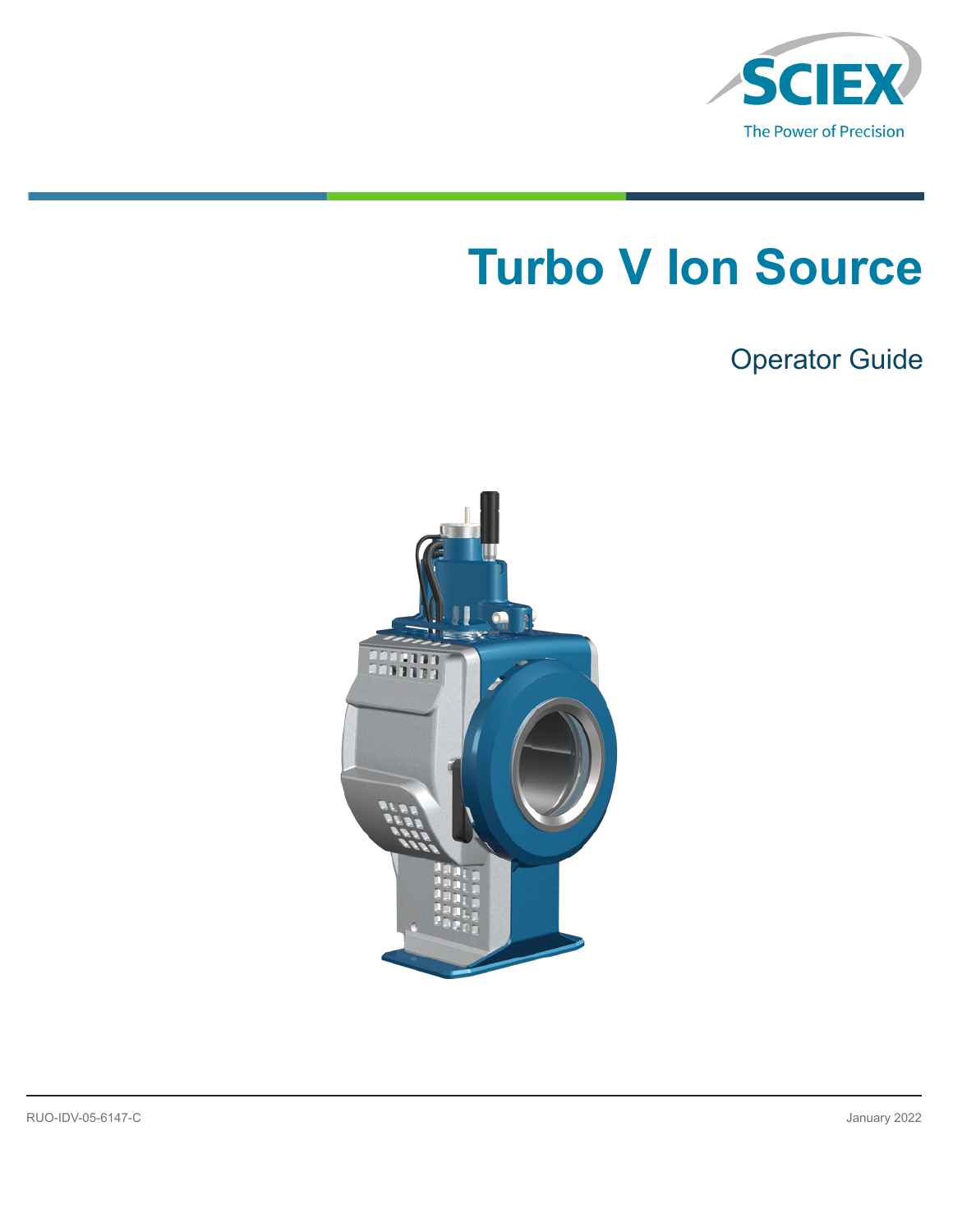This document is provided to customers who have purchased SCIEX equipment to use in the operation of such SCIEX equipment. This document is copyright protected and any reproduction of this document or any part of this document is strictly prohibited, except as SCIEX may authorize in writing.

Software that may be described in this document is furnished under a license agreement. It is against the law to copy, modify, or distribute the software on any medium, except as specifically allowed in the license agreement. Furthermore, the license agreement may prohibit the software from being disassembled, reverse engineered, or decompiled for any purpose. Warranties are as stated therein.

Portions of this document may make reference to other manufacturers and/or their products, which may contain parts whose names are registered as trademarks and/or function as trademarks of their respective owners. Any such use is intended only to designate those manufacturers' products as supplied by SCIEX for incorporation into its equipment and does not imply any right and/or license to use or permit others to use such manufacturers' and/or their product names as trademarks.

SCIEX warranties are limited to those express warranties provided at the time of sale or license of its products and are the sole and exclusive representations, warranties, and obligations of SCIEX. SCIEX makes no other warranty of any kind whatsoever, expressed or implied, including without limitation, warranties of merchantability or fitness for a particular purpose, whether arising from a statute or otherwise in law or from a course of dealing or usage of trade, all of which are expressly disclaimed, and assumes no responsibility or contingent liability, including indirect or consequential damages, for any use by the purchaser or for any adverse circumstances arising therefrom.

(GEN-IDV-09-10816-D)

For Research Use Only. Not for use in Diagnostic Procedures.

Trademarks and/or registered trademarks mentioned herein, including associated logos, are the property of AB Sciex Pte. Ltd., or their respective owners, in the United States and/or certain other countries (see sciex.com/trademarks).

AB Sciex™ is being used under license.

© 2022 DH Tech. Dev. Pte. Ltd.



AB Sciex Pte. Ltd. Blk33, #04-06 Marsiling Industrial Estate Road 3 Woodlands Central Industrial Estate, Singapore 739256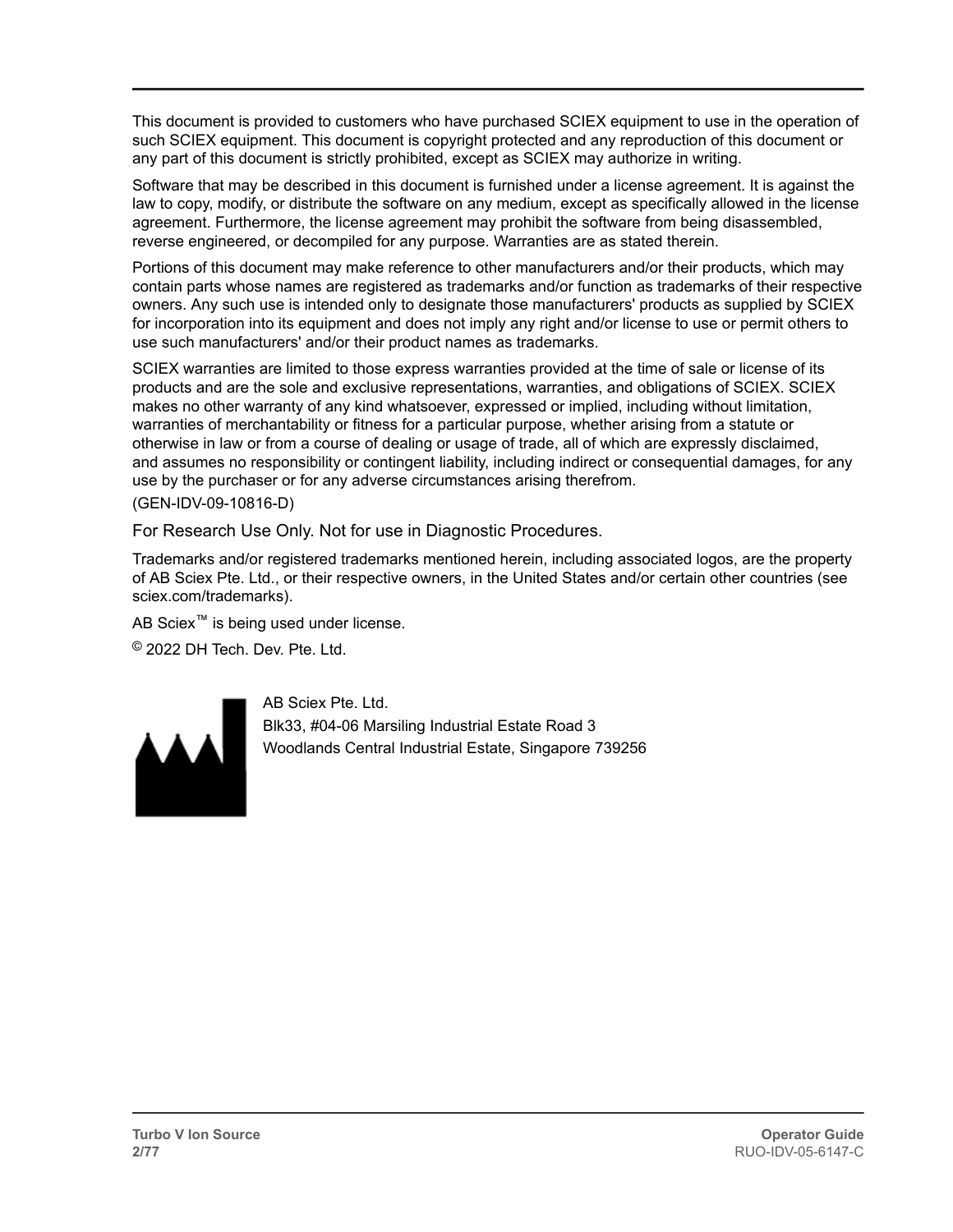# **Contents**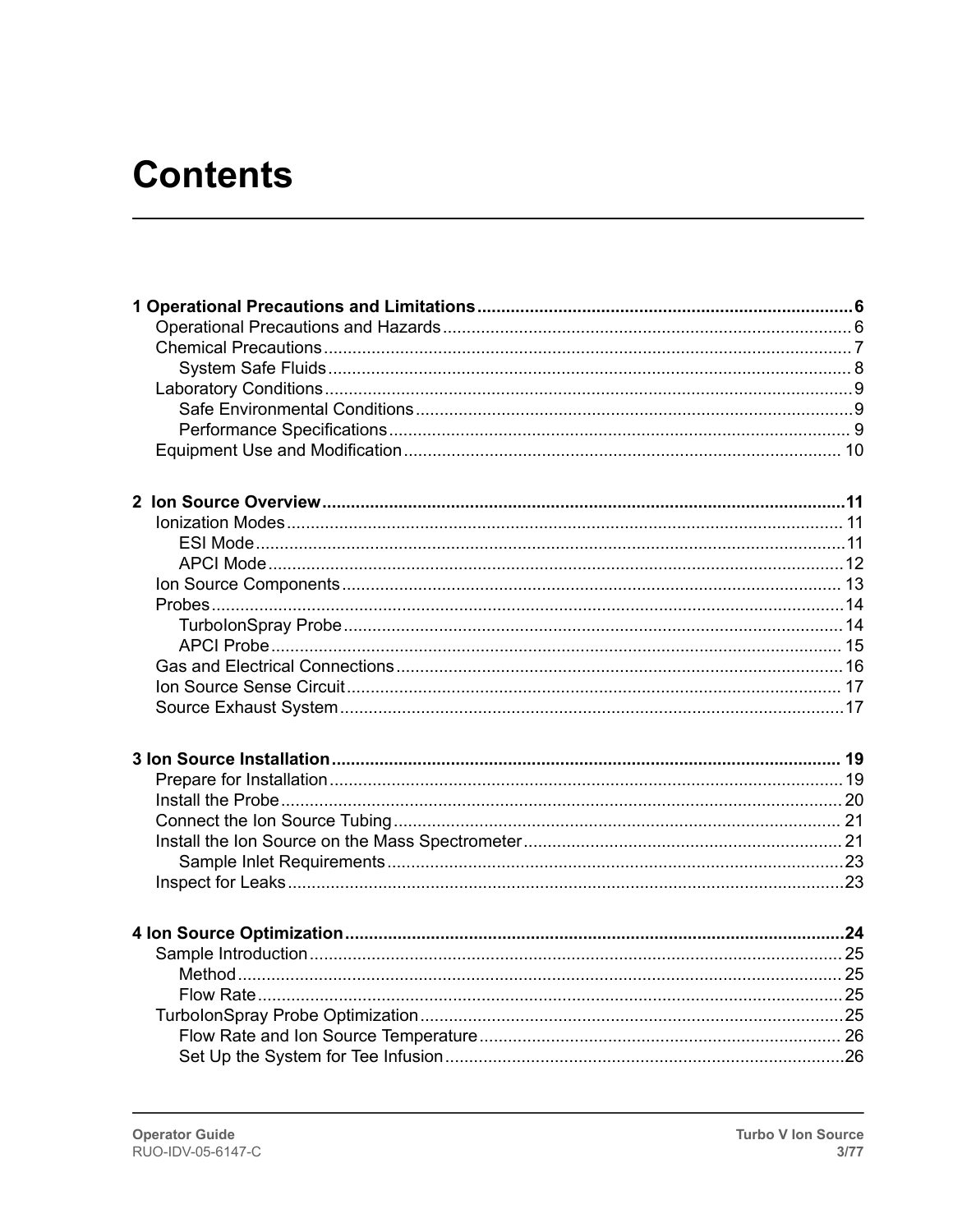#### **Contents**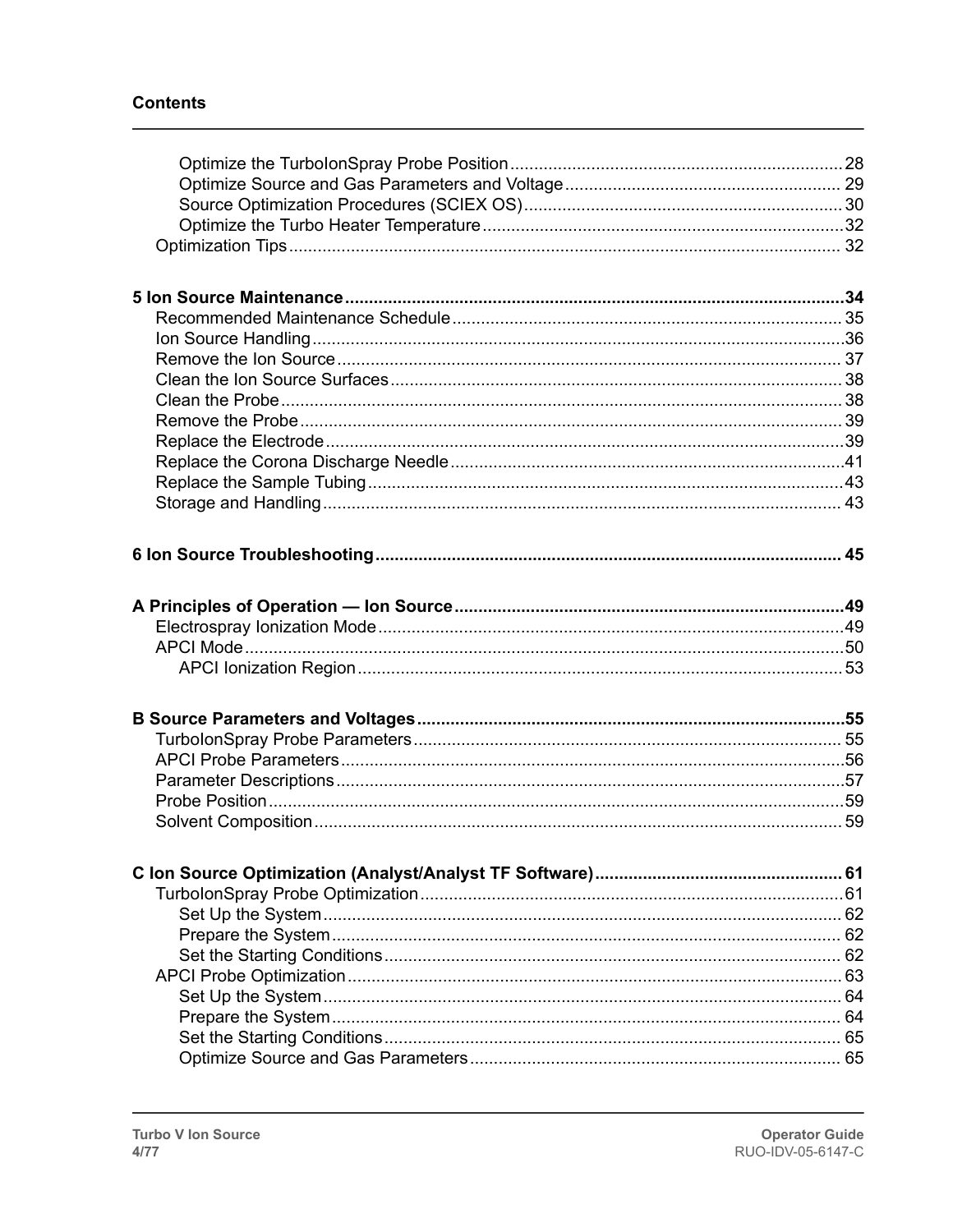#### **Contents**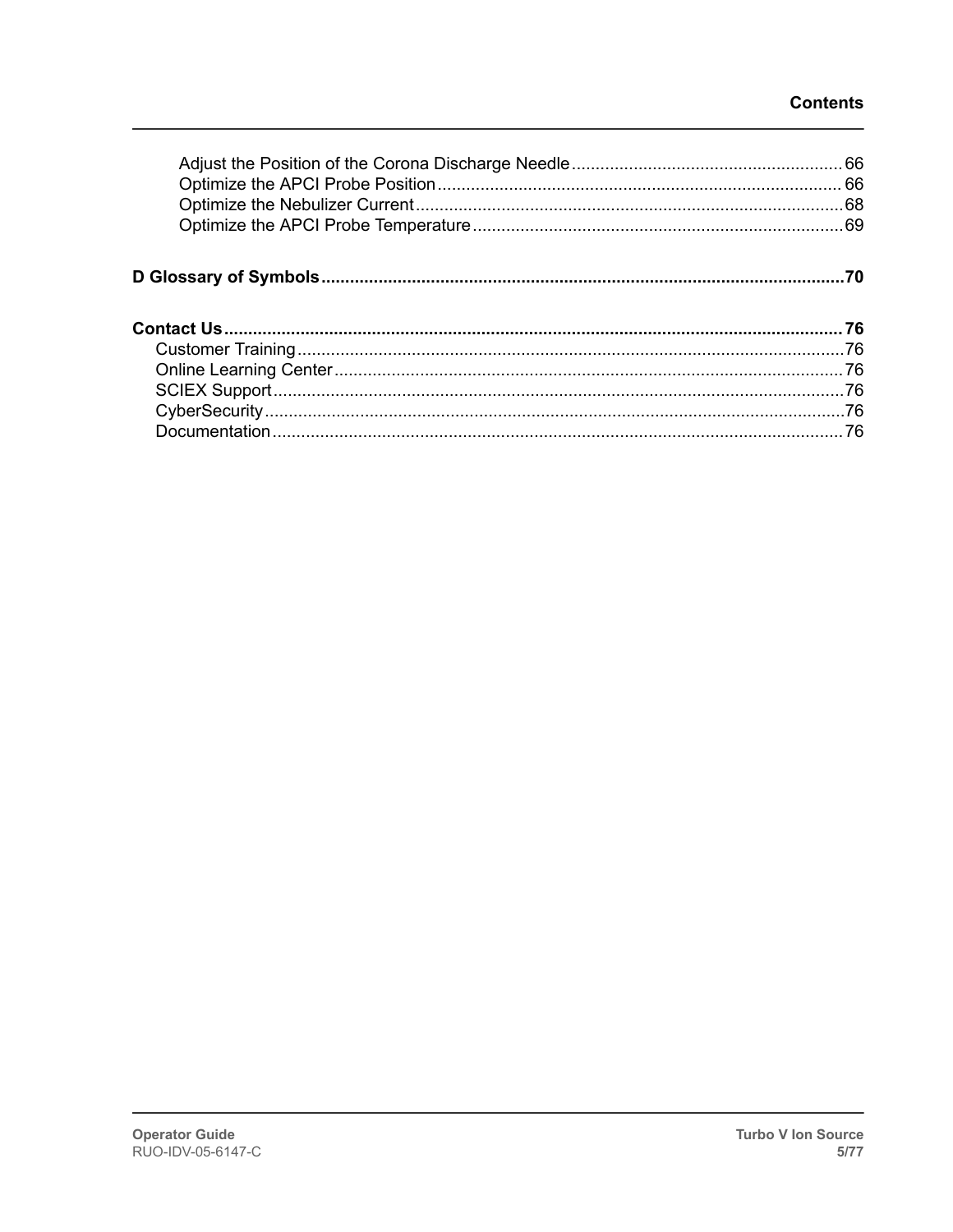# <span id="page-5-0"></span>**Operational Precautions and Limitations 1**

**Note:** Before operating the system, carefully read all of the sections of this guide.

This section contains general safety-related information. It also describes potential hazards and associated warnings for the system and the precautions that should be taken to minimize the hazards.

For information about the symbols and conventions used in the laboratory environment, on the system, and in this documentation, refer to the section: [Glossary of Symbols.](#page-69-0)

# **Operational Precautions and Hazards**

For regulatory and safety information for the mass spectrometer, refer to the document: *System User Guide* or *Safety Practices Guide*.



**WARNING! Ionizing Radiation Hazard, Biohazard, or Toxic Chemical Hazard. Do not use the ion source without knowledge of and training in the proper use, containment, and evacuation of toxic or injurious materials used with the ion source.**



**WARNING! Hot Surface Hazard. Let the Turbo V ion source cool for at least 30 minutes before starting any maintenance procedures. Some surfaces of the ion source and vacuum interface become hot during operation.**



**WARNING! Puncture Hazard, Ionizing Radiation Hazard, Biohazard, or Toxic Chemical Hazard. Discontinue use of the ion source if the ion source window is cracked or broken, and then contact a SCIEX Field Service Employee (FSE). Any toxic or injurious materials introduced in the equipment will be present in the source exhaust output. Exhaust from equipment should be vented from the room. Dispose of sharps following established laboratory safety procedures.**



**WARNING! Toxic Chemical Hazard. Wear personal protective equipment, including a laboratory coat, gloves, and safety glasses, to avoid skin or eye exposure.**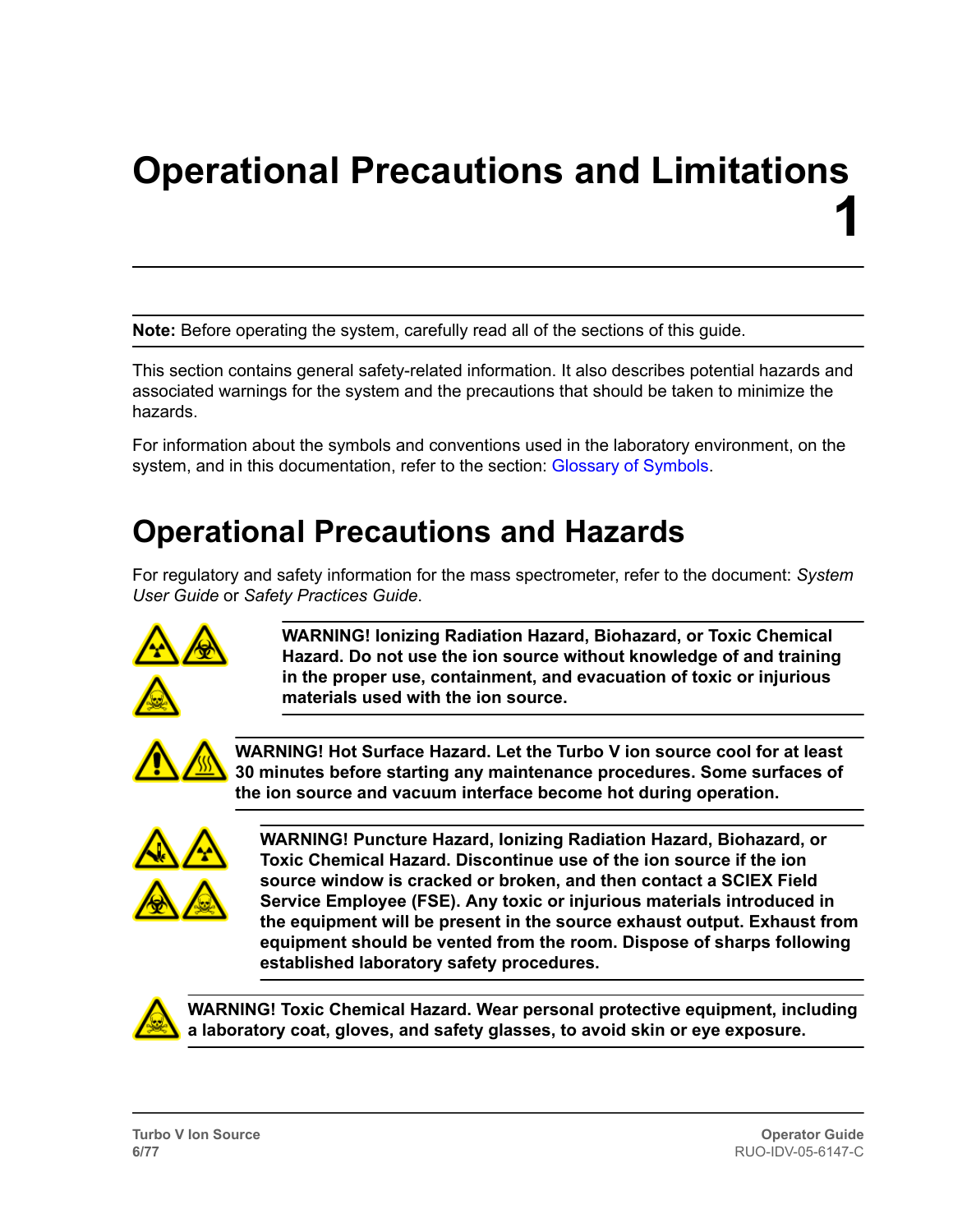<span id="page-6-0"></span>

**WARNING! Ionizing Radiation Hazard, Biohazard, or Toxic Chemical Hazard. In the event of a chemical spill, review product safety data sheets for specific instructions. Make sure that the system is in Standby state before cleaning a spill near the ion source. Use appropriate personal protective equipment and absorbent wipes to contain the spill and dispose of it following local regulations.**



**WARNING! Environmental Hazard. Do not dispose of system components in municipal waste. Follow local regulations when disposing of components.**



**WARNING! Electrical Shock Hazard. Avoid contact with the high voltages applied to the ion source during operation. Put the system in Standby state before adjusting the sample tubing or other equipment near the ion source.**

# **Chemical Precautions**



**WARNING! Ionizing Radiation Hazard, Biohazard, or Toxic Chemical Hazard. Determine whether decontamination is required before cleaning or maintenance. If radioactive materials, biological agents, or toxic chemicals have been used with the system, then the customer must decontaminate the system before cleaning or maintenance.**



**WARNING! Environmental Hazard. Do not dispose of system components in municipal waste. Follow local regulations when disposing of components.**



**WARNING! Biohazard or Toxic Chemical Hazard. Connect the drain tubing to the mass spectrometer and the source exhaust drain bottle properly, to prevent leaks.**

- Determine which chemicals have been used in the system prior to service and regular maintenance. For the health and safety precautions that must be followed for a chemical, refer to the document: *Safety Data Sheet*. For storage information, refer to the document: *Certificate of Analysis*. To find a SCIEX *Safety Data Sheet* or *Certificate of Analysis*, go to [sciex.com/tech-regulatory.](https://sciex.com/tech-regulatory)
- Always wear assigned personal protective equipment, including powder-free gloves, safety glasses, and a laboratory coat.

**Note:** Nitrile or neoprene gloves are recommended.

• Work in a well-ventilated area or fume hood.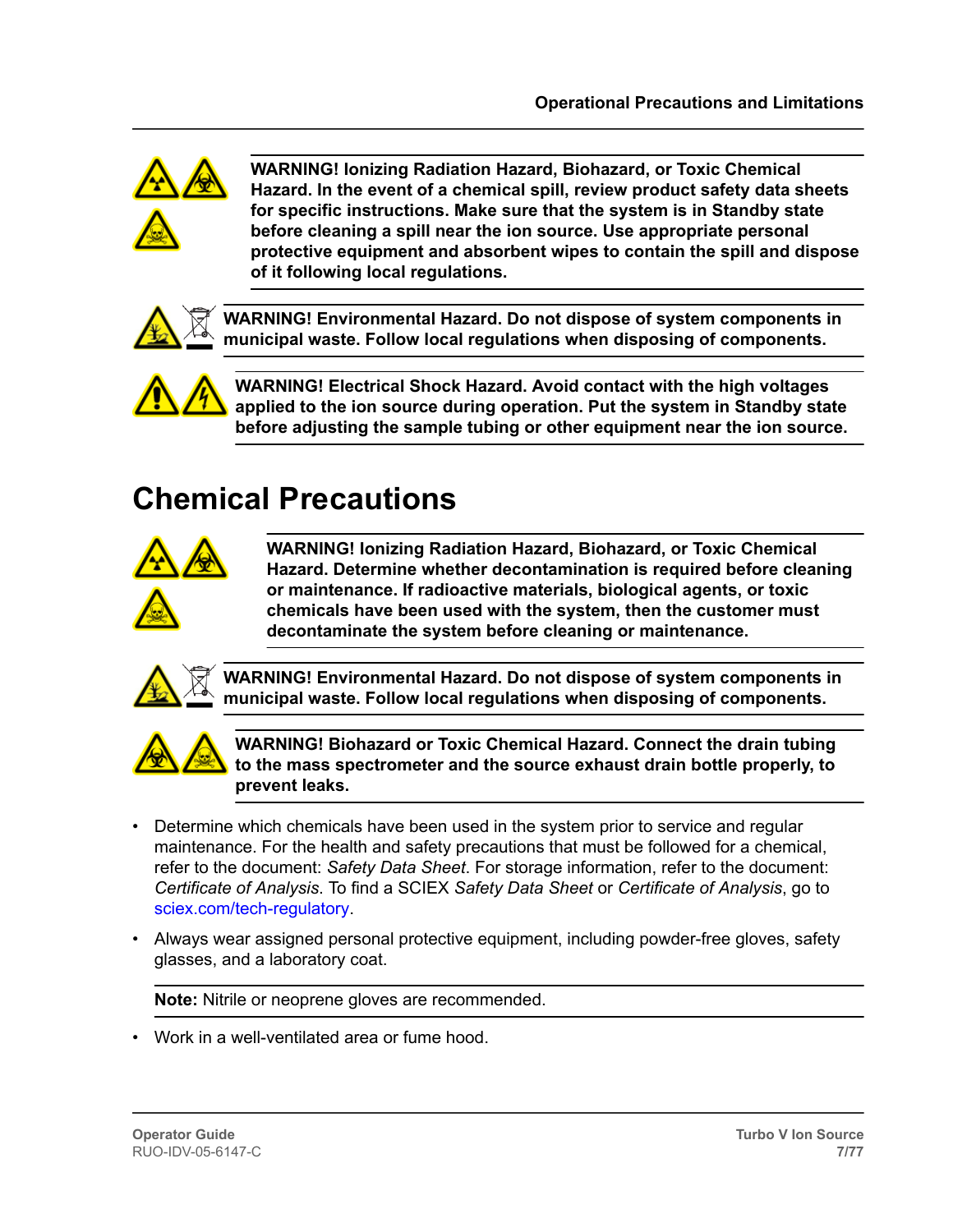- <span id="page-7-0"></span>• Avoid ignition sources when working with flammable materials, such as isopropanol, methanol, and other flammable solvents.
- Take care in the use and disposal of any chemicals. There is a potential risk of personal injury if proper procedures for handling and disposal of chemicals are not followed.
- Avoid skin contact with chemicals during cleaning, and wash hands after use.
- Make sure that all exhaust hoses are connected properly and that all connections are functioning as designed.
- Collect all spent liquids and dispose of them as hazardous waste.
- Comply with all of the local regulations for the storage, handling, and disposal of biohazardous, toxic, and radioactive materials.

#### **System Safe Fluids**

The following fluids can safely be used with the system.



**CAUTION:** Potential System Damage. Do not use any other fluid until confirmation is received from SCIEX that it does not present a hazard. This is not an exhaustive list.

#### • **Organic Solvents**

- LC-MS-grade acetonitrile; up to 100%
- LC-MS-grade methanol; up to 100%
- LC-MS-grade isopropanol; up to 100%
- LC-MS-grade or higher water; up to 100%
- Tetrahydrofuran; up to 100%
- Toluene and other aromatic solvents; up to 100%
- Hexanes; up to 100%
- **Buffers**
	- Ammonium acetate; less than 100 mM
	- Ammonium formate; less than 100 mM
	- Phosphate; less than 1%
- **Acids and Bases**
	- Formic acid; less than 1%
	- Acetic acid; less than 1%
	- Trifluoroacetic acid (TFA); less than 1%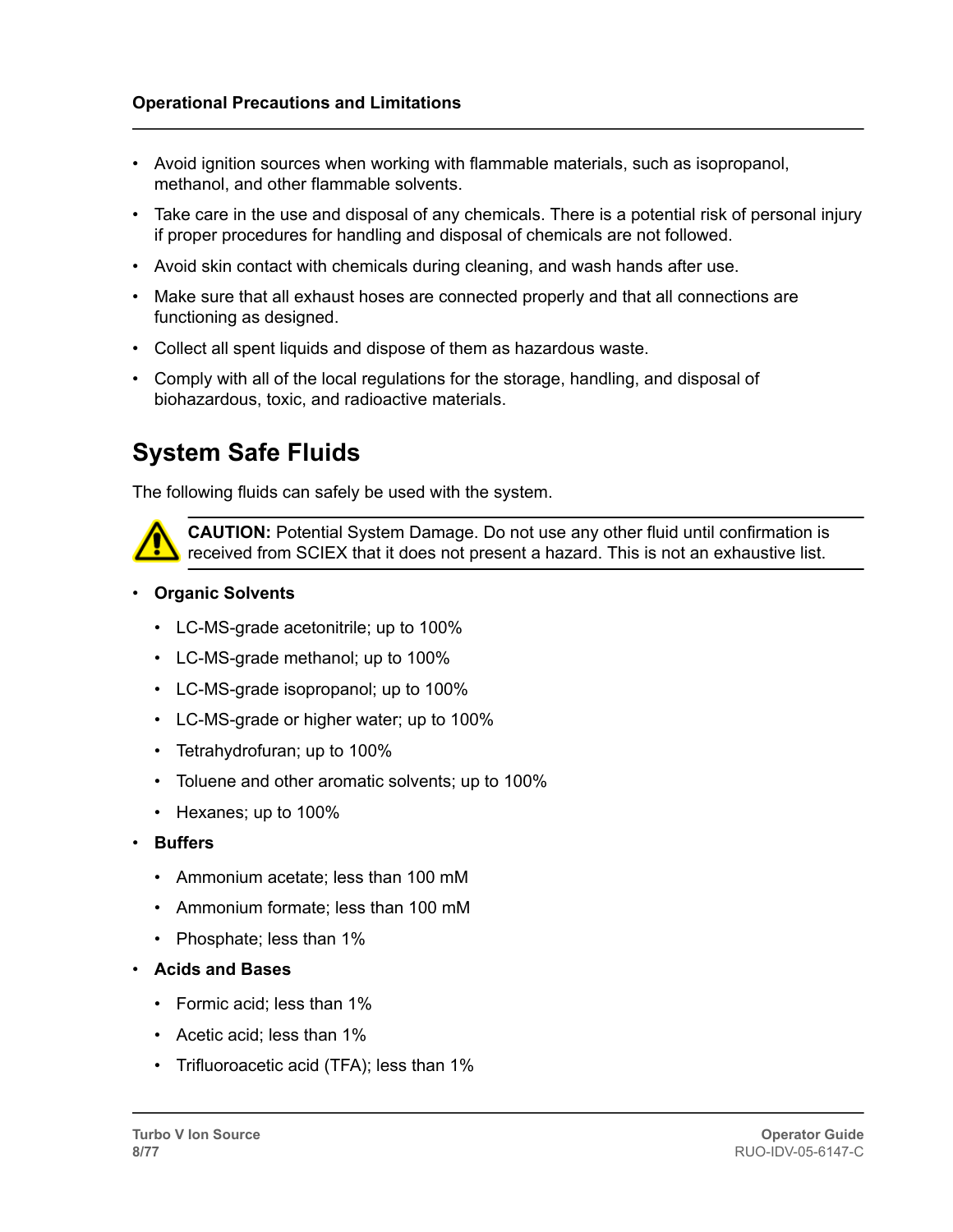- <span id="page-8-0"></span>• Heptafluorobutyric acid (HFBA); less than 1%
- Ammonia/ammonium hydroxide; less than 1%
- Phosphoric acid; less than 1%
- Trimethylamine; less than 1%
- Triethylamine; less than 1%

# **Laboratory Conditions**

### **Safe Environmental Conditions**

The system is designed to operate safely under these conditions:

- Indoors
- Altitude: Up to 2,000 m (6,560 ft) above sea level
- Ambient temperature:  $5^{\circ}$ C (41  $^{\circ}$ F) to 40  $^{\circ}$ C (104  $^{\circ}$ F)
- Relative humidity: 20% to 80%, non-condensing
- Mains supply voltage fluctuations: ± 10% of the nominal voltage
- Transient overvoltages: Up to the levels of Overvoltage Category II
- Temporary overvoltages on the mains supply
- Pollution Degree 2

### **Performance Specifications**

The system is designed to meet specifications under these conditions:

• An ambient temperature of 15 °C to 30 °C (59 °F to 86 °F)

Over time, the temperature must remain within a range of 4 °C (7.2 °F), with the rate of the change in temperature not exceeding 2 °C (3.6 °F) per hour. Ambient temperature fluctuations exceeding the limits might result in mass shifts in spectra.

• Relative humidity from 20% to 80%, non-condensing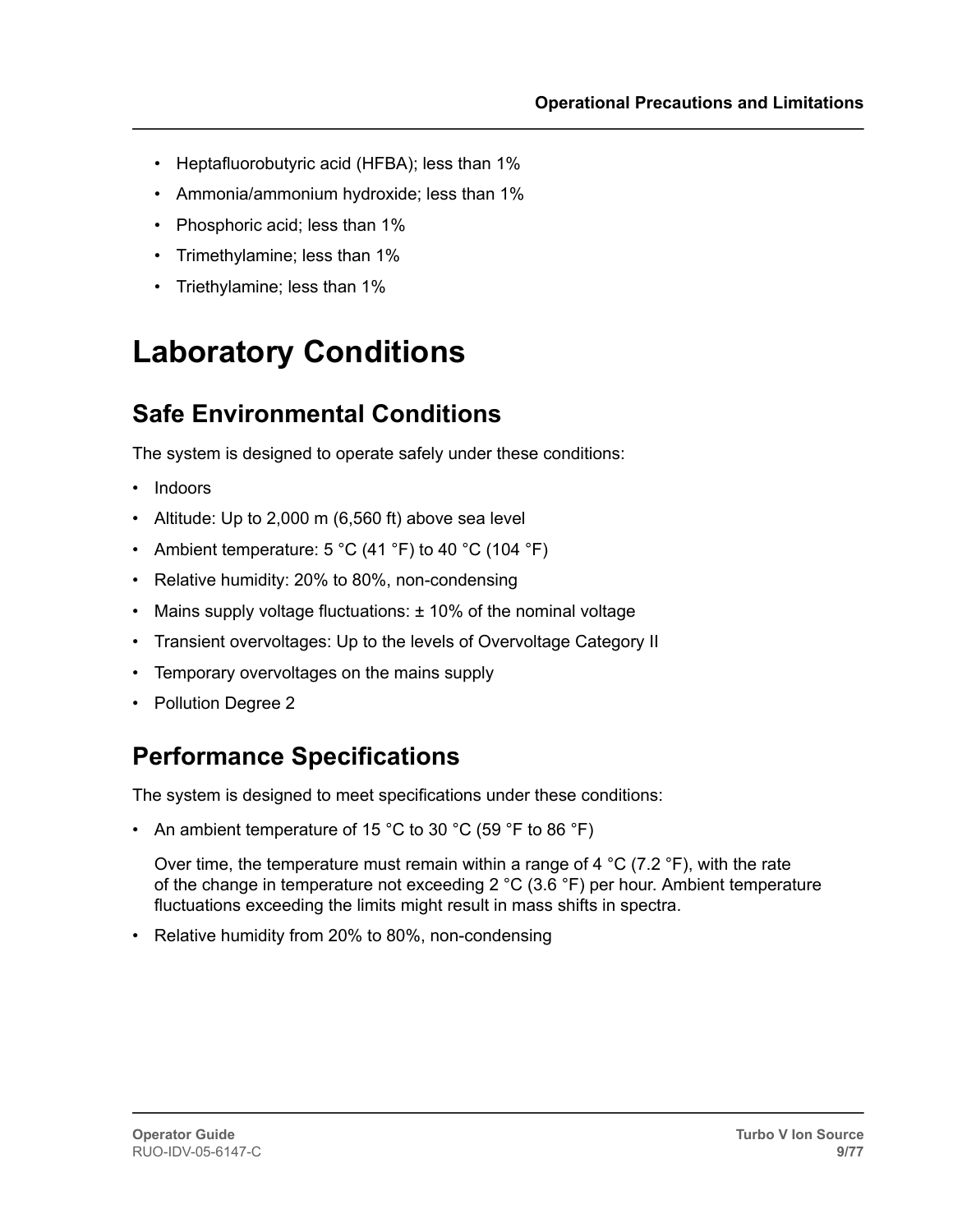# <span id="page-9-0"></span>**Equipment Use and Modification**



**WARNING! Electrical Shock Hazard. Do not remove the covers. Removing the covers might cause injury or malfunctioning of the system. The covers need not be removed for routine maintenance, inspection, or adjustment. Contact a SCIEX Field Service Employee (FSE) for repairs that require the covers to be removed.**



**WARNING! Personal Injury Hazard. Use SCIEX-recommended parts only. Use of parts not recommended by SCIEX or use of parts for any purpose other than their intended purpose can put the user at risk of harm or negatively impact system performance.**

Use the system indoors in a laboratory that complies with the environmental conditions recommended in the mass spectrometer document: *Site Planning Guide*.

If the system is used in an environment or in a manner not prescribed by the manufacturer, then the performance and protection provided by the equipment might be impaired.

Unauthorized modification or operation of the system might cause personal injury and equipment damage, and might void the warranty. Erroneous data might be generated if the system is operated outside the recommended environmental conditions or with unauthorized modifications. Contact an FSE for information on servicing the system.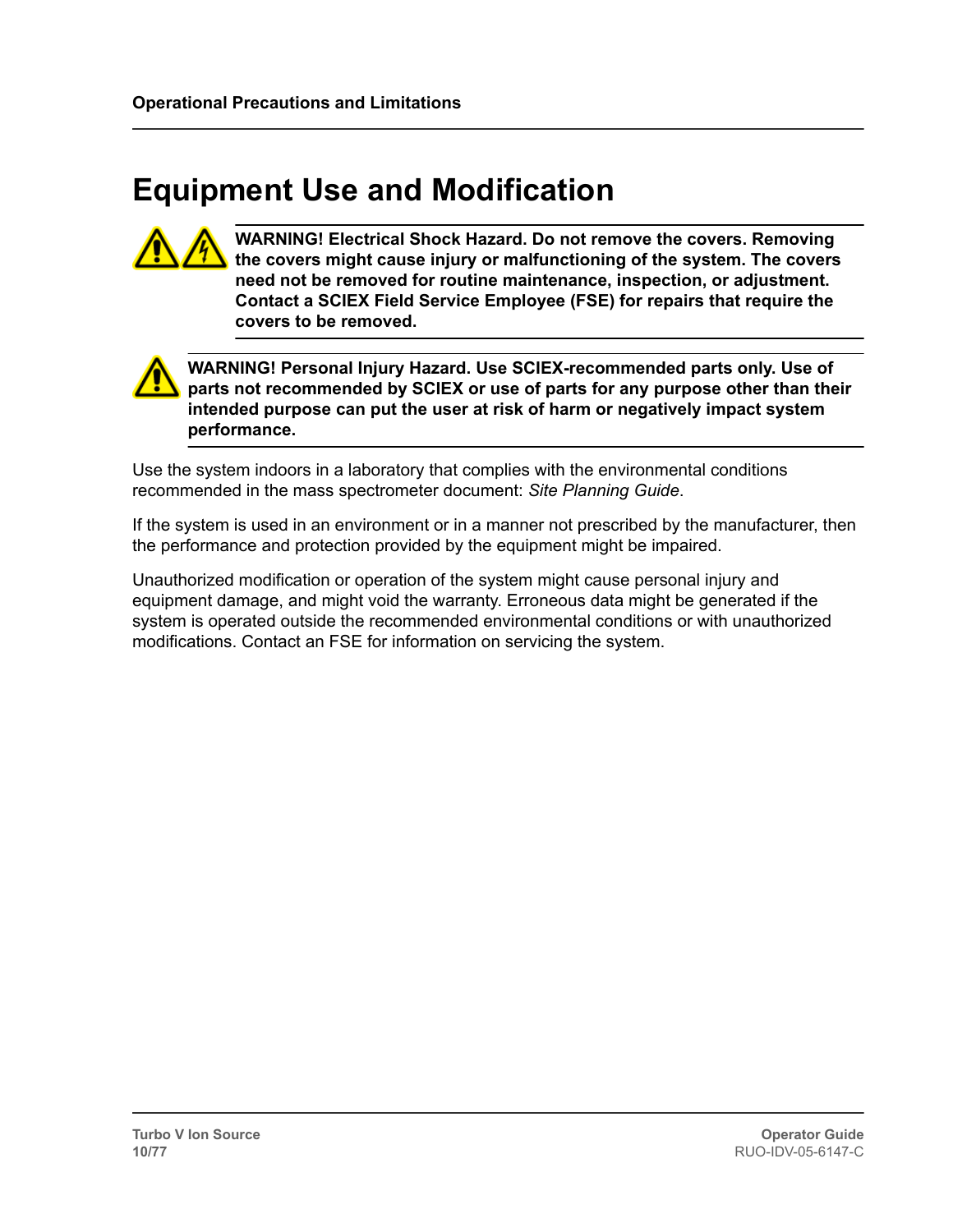<span id="page-10-0"></span>The Turbo V ion source can be used for either electrospray ionization (ESI) or atmospheric pressure chemical ionization (APCI).

The TurboIonSpray probe is used for ESI mode operation. The APCI probe is used for APCI mode operation.

Applications for the ion source include qualitative method development and qualitative and quantitative analysis.

The installation procedures can be performed on the following systems:

- TripleTOF systems
- QTRAP and SCIEX Triple Quad systems

In this guide, the software that controls the mass spectrometer is referred to as the control software. The control software varies depending on the mass spectrometer used. Refer to the following table.

**Table 2-1 Mass Spectrometers and Control Software**

| <b>Mass Spectrometer</b>                                                                    | <b>Software</b>                          |
|---------------------------------------------------------------------------------------------|------------------------------------------|
| API 3200, 3200 QTRAP, SCIEX Triple Quad 3500,<br>API 4000, 4000 QTRAP, and API 5000 systems | Analyst software                         |
| SCIEX Triple Quad 4500, 5500, 5500+, 6500, and<br>6500+ systems                             | Analyst software or SCIEX OS<br>software |
| QTRAP 6500 and 6500+ systems                                                                | Analyst software                         |
| TripleTOF 5600, 5600+, 6600, and 6600+ systems                                              | Analyst TF software                      |

# **Ionization Modes**

### **ESI Mode**

ESI produces gas phase ions of analytes in a sample by applying a high voltage to the sample effluent flowing through a needle. With the aid of heated gas flow, ESI produces singly and multiply charged ions in a relatively mild condition so that it is suitable for a wide range of compounds including small molecules, such as drugs or pesticides, and larger molecules,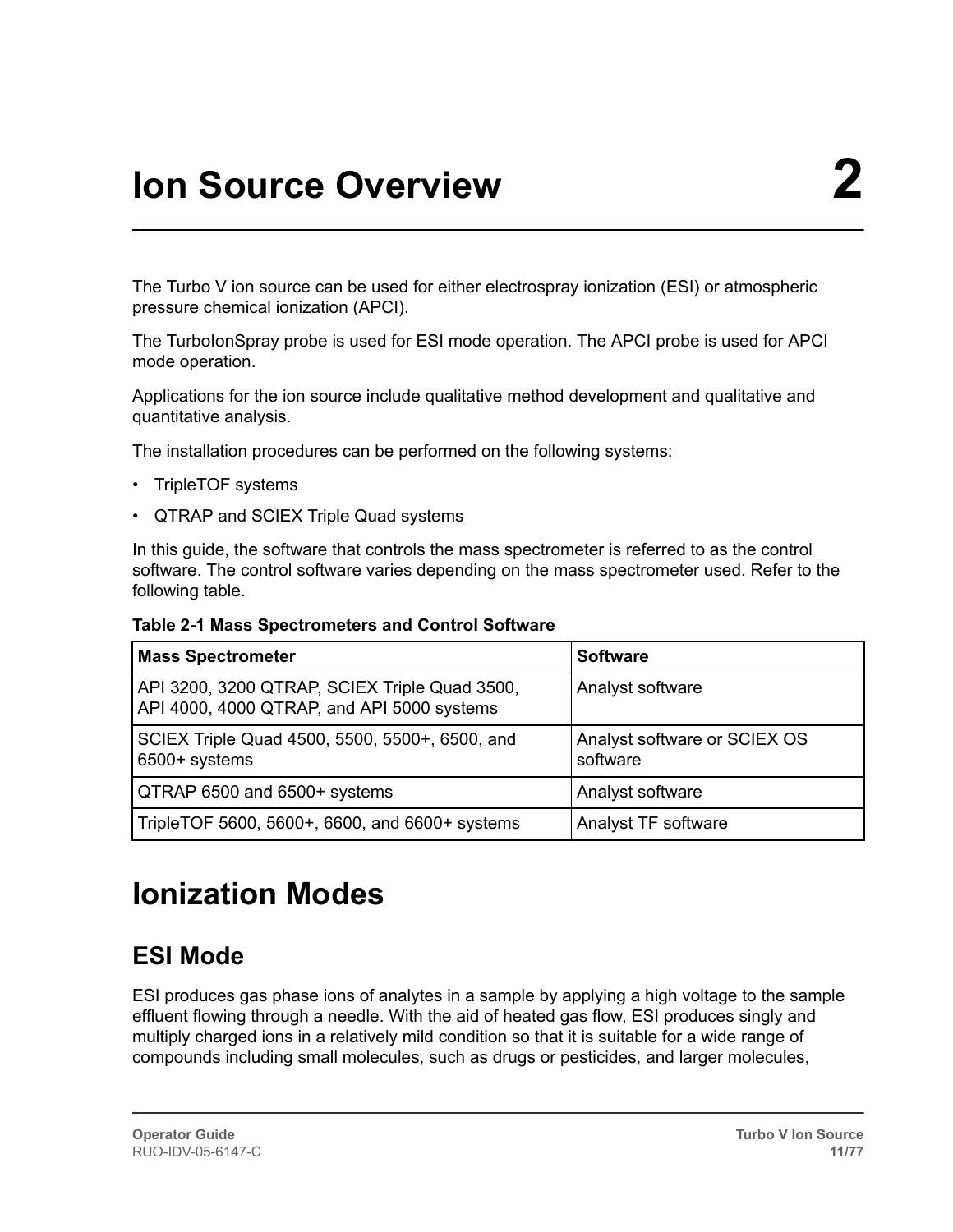<span id="page-11-0"></span>such as peptides, proteins, and other biopolymers. The sensitivity depends on the chemical properties of the analyte, the gas flow rate, the temperature, the voltage, and the mobile phase composition.

The ESI technique is mild enough to be used with labile compounds, such as peptides, proteins, and thermally labile pharmaceuticals. It functions with flow rates from 5 µL/min to 3,000 µL/min and it vaporizes 100% aqueous to 100% organic solvents.

Refer to the section: [Electrospray Ionization Mode](#page-48-0).

#### **APCI Mode**

The APCI mode is suitable for:

- Ionization of compounds that do not readily form ions in solution. These are usually non-polar compounds.
- Creation of simple APCI spectra for LC-MS/MS experiments.
- High-throughput analyses of complex and dirty samples. It is less sensitive to ion suppression effects.
- Rapid sample introduction by flow injection with or without an LC column.

The APCI technique can be used for volatile and thermally labile compounds with minimal thermal decomposition. The rapid desolvation and vaporization of the droplets and entrained analyte minimizes thermal decomposition and preserves molecular identity for ionization by the corona discharge needle. Buffers are readily tolerated by the ion source without significant contamination and the flash vaporization of the sprayed effluent allows up to 100% water to be used. The probe can accept the entire effluent, without splitting, at flow rates from 200 µL/min to 3,000 µL/min, through a wide-bore column.

Refer to the section: [APCI Mode.](#page-49-0)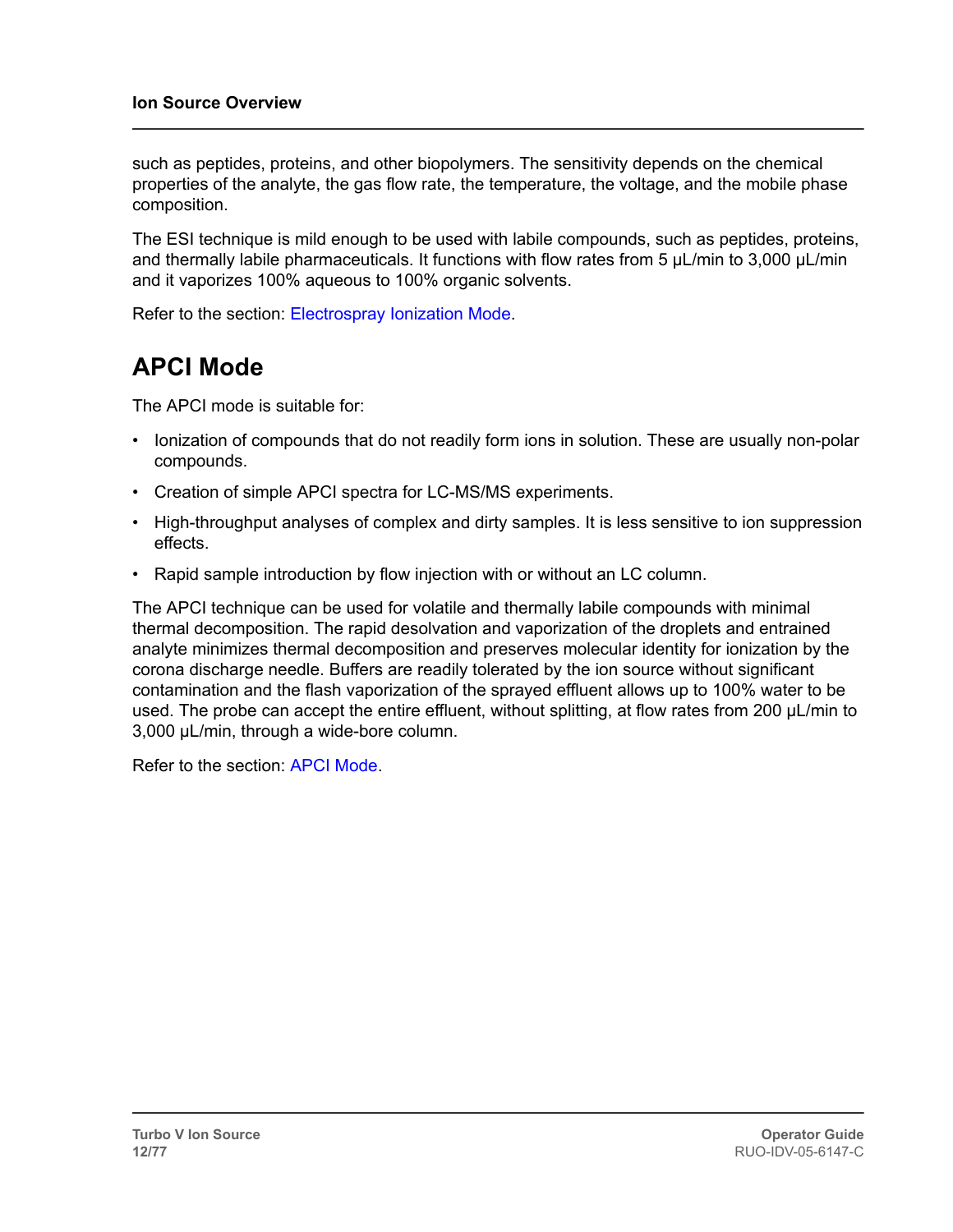# <span id="page-12-0"></span>**Ion Source Components**

**Figure 2-1 Ion Source Components**



| <b>Item</b> | <b>Description</b>                        | <b>Primary Materials</b> |
|-------------|-------------------------------------------|--------------------------|
|             | Sample tubing from a sample supply device | Red PEEK                 |
|             | Electrode adjustment nut                  | Polyoxymethylene         |
| 3           | Retaining ring                            | <b>PEEK</b>              |
|             | Probe tower                               | Stainless steel          |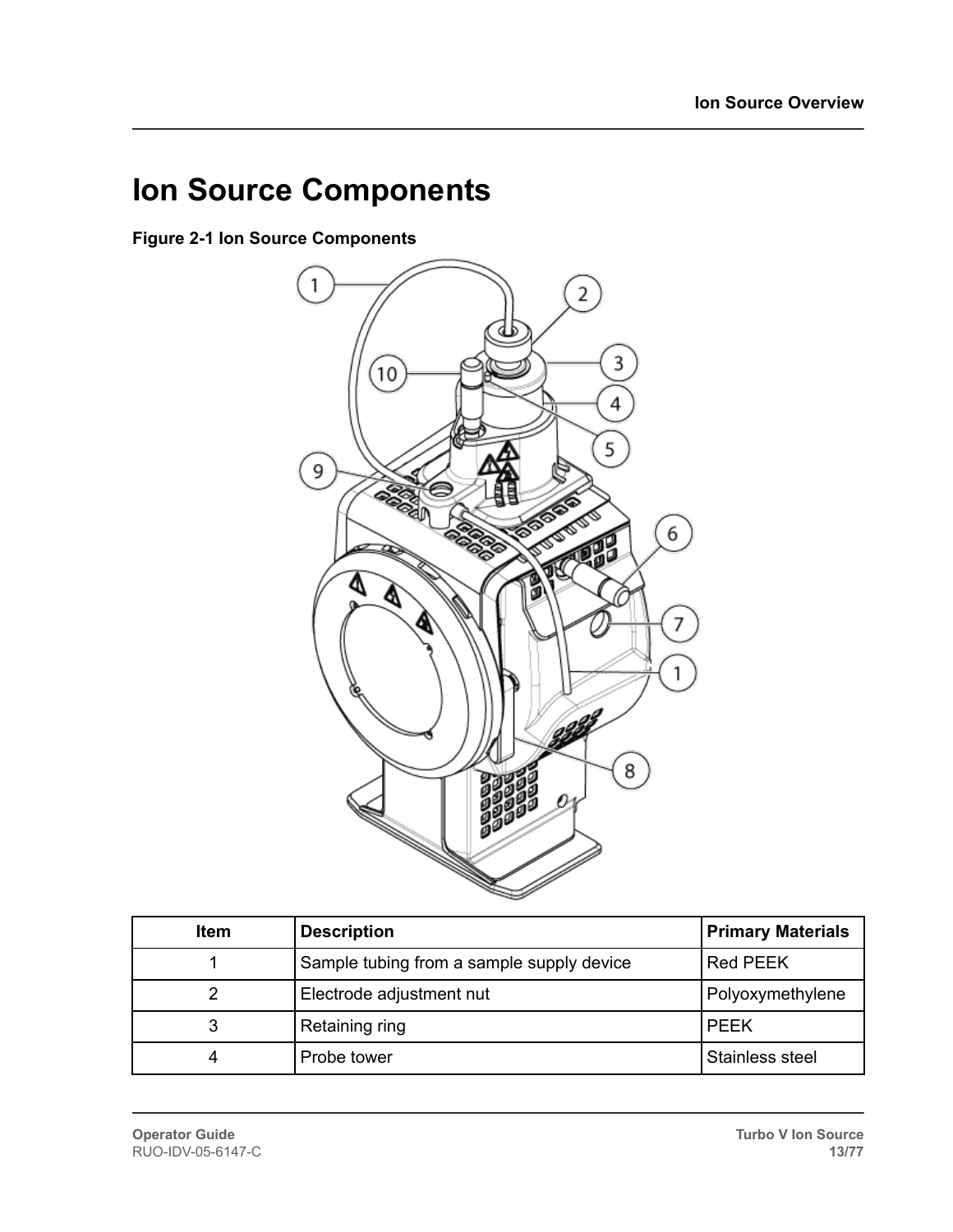<span id="page-13-0"></span>

| <b>Item</b> | <b>Description</b>                                                                                     | <b>Primary Materials</b> |
|-------------|--------------------------------------------------------------------------------------------------------|--------------------------|
| 5           | Corona discharge needle adjustment screw                                                               | <b>PEEK</b>              |
| 6           | Micrometer used to position the probe on the<br>horizontal axis for ion source sensitivity adjustments | Glass                    |
|             | Window port                                                                                            | Stainless steel          |
| 8           | One of two source latches that secure the jon<br>source to the mass spectrometer                       | Stainless steel          |
| 9           | Grounding union, located under the ion source<br>cover.                                                | Stainless steel          |
| 10          | Micrometer used to position the probe on the<br>vertical axis for ion source sensitivity adjustments   | Polyoxymethylene         |

# **Probes**

The TurboIonSpray and APCI probes provide a range of capability for testing samples. Select the probe and method most suitable for the compounds in the sample.

**Table 2-2 Ion Source Specifications**

| <b>Specification</b>                   | <b>TurbolonSpray Probe</b>                                         | <b>APCI Probe</b>                                                  |
|----------------------------------------|--------------------------------------------------------------------|--------------------------------------------------------------------|
| Temperature range                      | From ambient temperature to<br>750 °C, depending on liquid<br>flow | From ambient temperature to<br>750 °C, depending on liquid<br>flow |
| Liquid flow inlet                      | 5 µL/min to $3,000$ µL/min                                         | 200 µL/min to 3,000 µL/min                                         |
| Ion source gas 1 / ion source<br>gas 2 | Refer to the mass spectrometer document: Site Planning<br>Guide    |                                                                    |

The software for the mass spectrometer identifies the installed probe and enables the corresponding user controls. All of the data acquired using the ion source is identified with an abbreviation representing the probe used to acquire the data (TIS for the TurbolonSpray probe and HN for the APCI probe).

### **TurboIonSpray Probe**

The TurboIonSpray probe consists of 300 μm outer diameter (o.d.) (0.012 inch) stainless steel tubing. It is located centrally with the two turbo heaters placed at a 45 degree angle to each side. Samples introduced through the TurbolonSpray probe are ionized within the tubing, by the application of high voltage (**IonSpray Voltage** in the Analyst software, **IonSpray Voltage**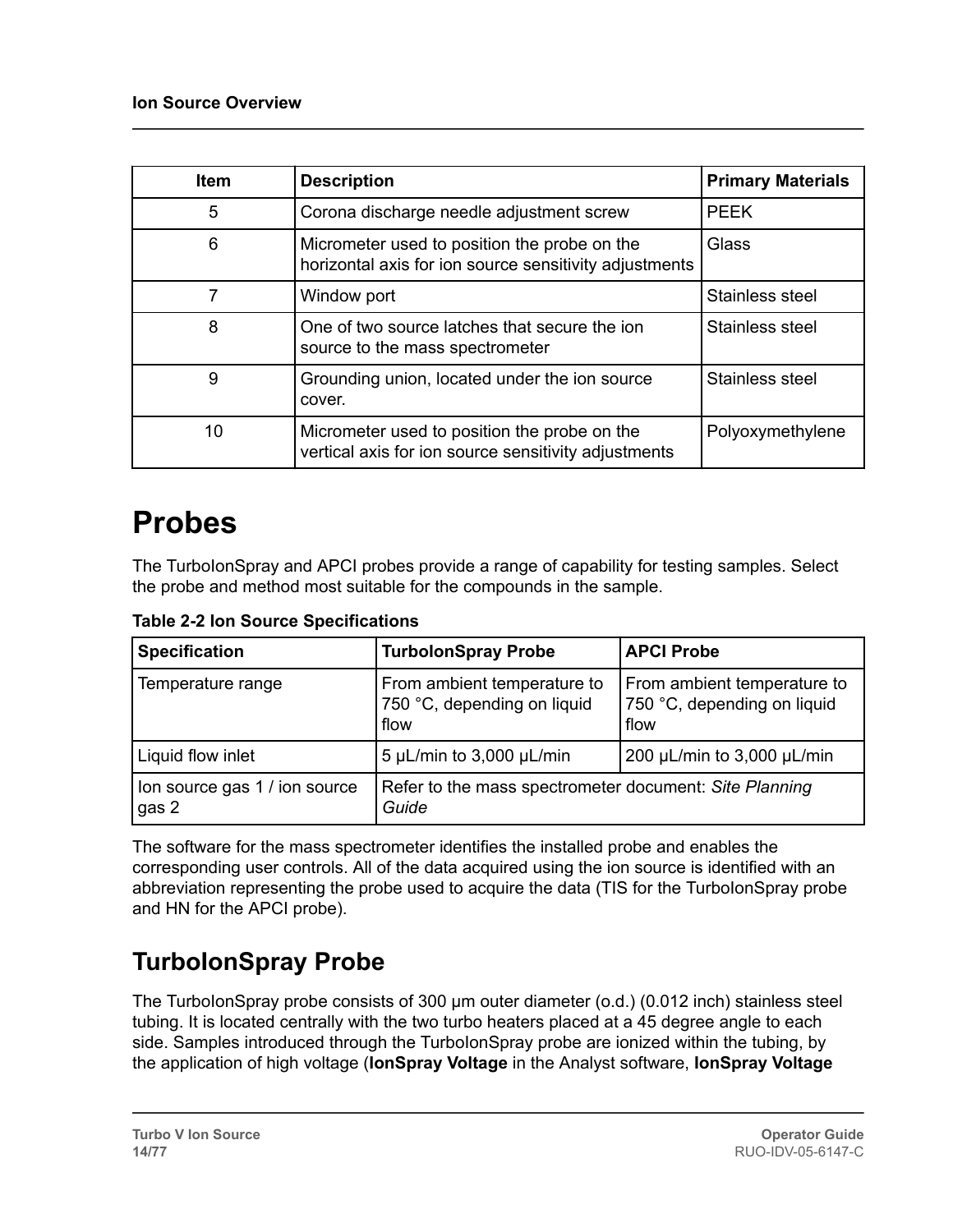<span id="page-14-0"></span>**Floating** in the Analyst TF software, or **Spray voltage** in SCIEX OS). Then they are nebulized by a jet of hot, dry, Zero-grade air from the turbo heaters, creating a mist of small, highlycharged droplets. The combination of the ion source effluent and the heated dry gas from the turbo sprayer is projected at a 90 degree angle to the ion path. Refer to the section: [Principles of](#page-48-0) [Operation — Ion Source.](#page-48-0)



**WARNING! Puncture Hazard. Be careful when handling the electrode. The tips of the electrodes are extremely sharp.**



| <b>Item</b> | <b>Description</b>                                                                            |
|-------------|-----------------------------------------------------------------------------------------------|
|             | Electrode adjustment nut (black collar) that adjusts the extension of the<br>electrode tip    |
| 2           | Retaining ring that fastens the probe to the probe tower on the ion source<br>housing         |
| 3           | Electrode tip through which samples are sprayed in the sample inlet area of<br>the jon source |

### **APCI Probe**

The APCI probe consists of 100 μm inner diameter (i.d.) (0.004 inch) stainless steel tubing surrounded by a flow of nebulizer gas (Gas 1). The liquid sample stream is pumped through the sprayer, where it is nebulized in a ceramic tube containing a heater. The inner wall of the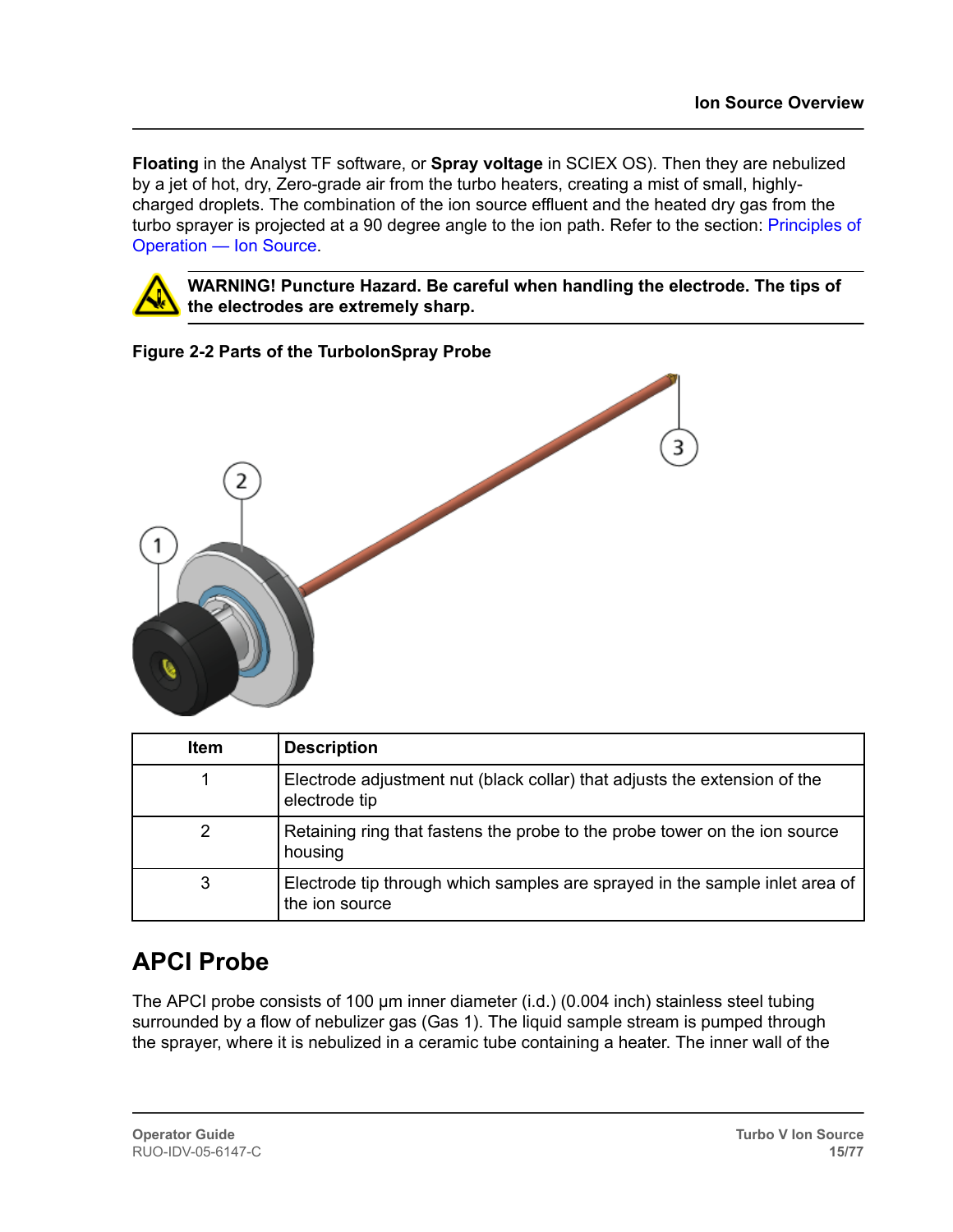<span id="page-15-0"></span>ceramic tube can be maintained at a temperature range of 100 °C to 750 °C and is monitored by the sensor embedded in the heater.

A high-velocity jet of nebulizer gas flows around the electrode tip to disperse the sample as a mist of fine particles. It moves through the ceramic vaporization heater to the reaction region of the ion source and then past the corona discharge needle where the sample molecules are ionized as they pass through the ion source housing. Refer to the section: [Principles of](#page-48-0) [Operation — Ion Source.](#page-48-0)



**WARNING! Puncture Hazard. Be careful when handling the electrode. The tips of the electrodes are extremely sharp.**

#### **Figure 2-3 Parts of the APCI Probe**



| <b>Item</b> | <b>Description</b>                                                                            |
|-------------|-----------------------------------------------------------------------------------------------|
|             | Electrode adjustment nut (black collar) that adjusts the extension of the<br>electrode tip    |
|             | Retaining ring that secures the probe in the probe tower                                      |
| 3           | Electrode tip through which samples are sprayed in the sample inlet area of<br>the ion source |

## **Gas and Electrical Connections**

Gas and low- and high-voltage electrical connections are provided on the front plate of the vacuum interface and they connect internally through the ion source housing. When the ion source is installed on the mass spectrometer, all of the electrical and gas connections are complete.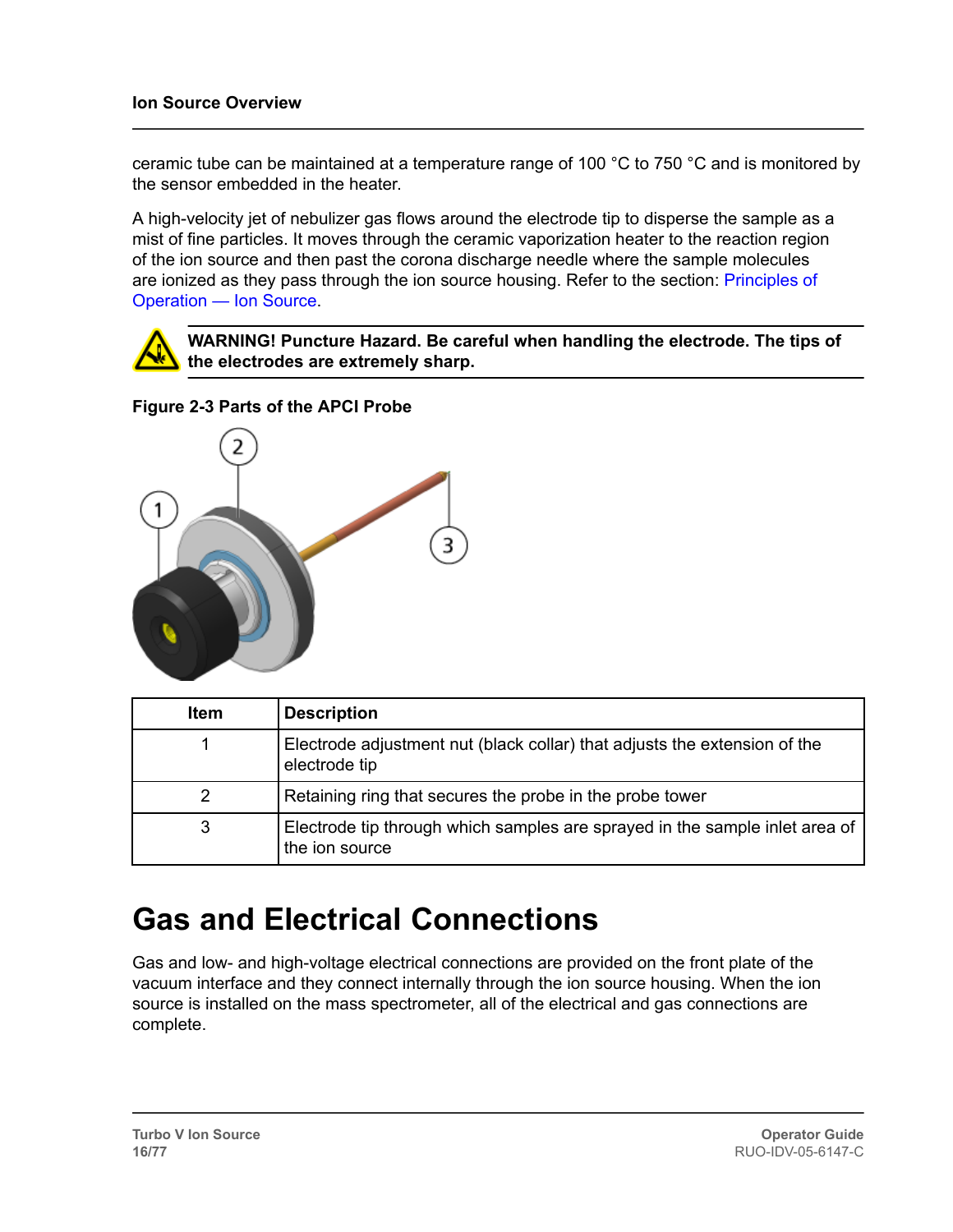# <span id="page-16-0"></span>**Ion Source Sense Circuit**

An ion source sense circuit disables the high-voltage power supply for the mass spectrometer and the source exhaust system under these conditions:

- The ion source is not installed or is improperly installed.
- A probe is not installed.
- The mass spectrometer senses a gas fault.
- A turbo heater has failed.
- The ion source has overheated.

### **Source Exhaust System**



**WARNING! Ionizing Radiation Hazard, Biohazard, or Toxic Chemical Hazard. Make sure that the source exhaust system is connected and functioning, to safely remove sample vapor exhaust from the laboratory environment. Emissions from the equipment must be exhausted in the general building exhaust and not allowed to exhaust in the workspace of the laboratory. For requirements for the source exhaust system, refer to the document:** *Site Planning Guide***.**



**WARNING! Ionizing Radiation Hazard, Biohazard, or Toxic Chemical Hazard. Vent the source exhaust system to either a dedicated laboratory fume hood or an external ventilation system to prevent hazardous vapors from being released in the laboratory environment.**



**WARNING! Ionizing Radiation Hazard, Biohazard, or Toxic Chemical Hazard. If an LC system is used with the mass spectrometer, and if the source exhaust system is not functioning properly, then shut down the LC system until functionality of the source exhaust system has been restored.**



**WARNING! Fire Hazard. Do not direct more than 3 mL/min of flammable solvent in the ion source. Exceeding the maximum flow rate can cause solvent to accumulate in the ion source. Do not use the ion source if the source exhaust system is not enabled and functioning when the ion source and the probe are properly installed.**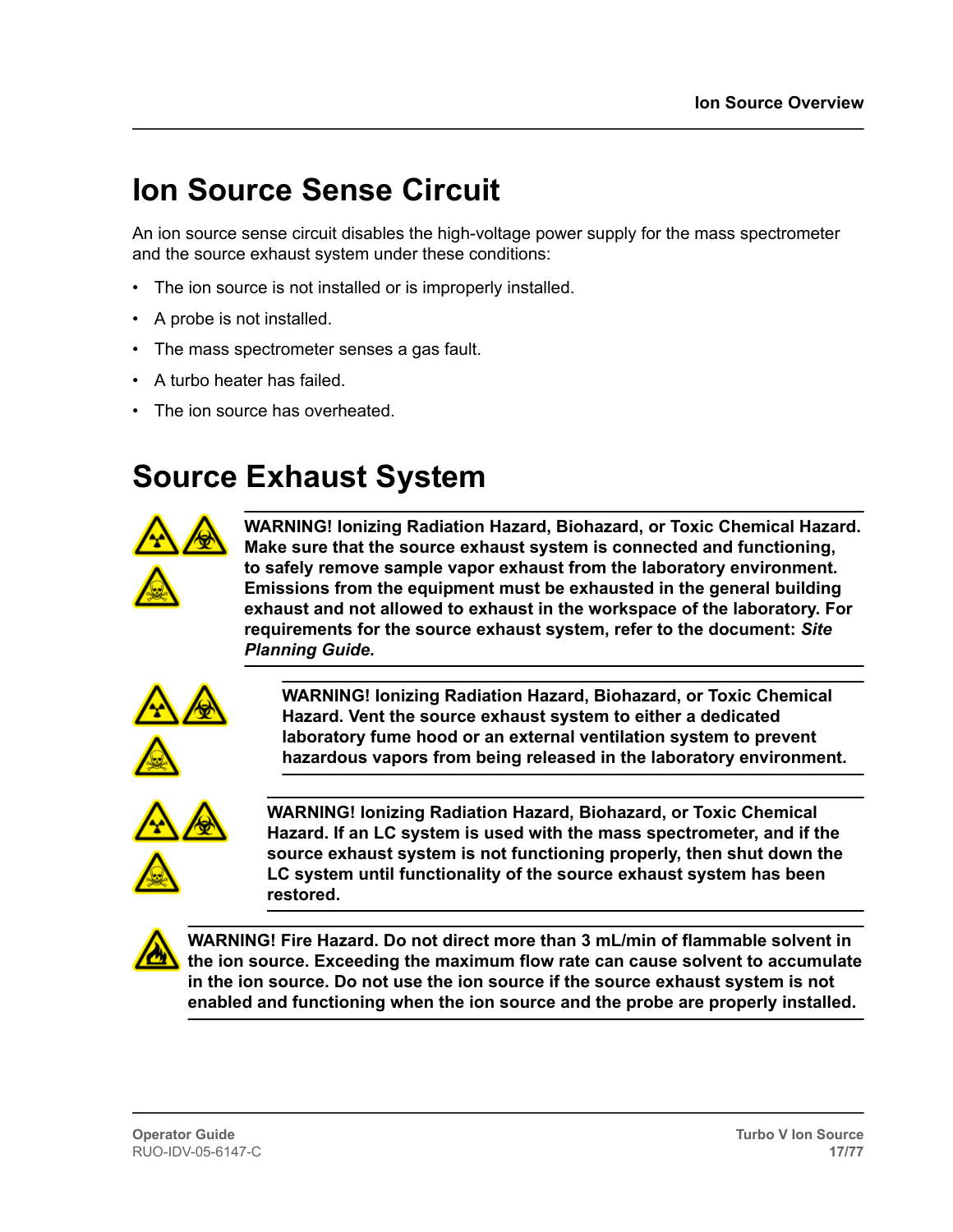**Note:** Make sure that all of the exhaust tubing is securely connected to reduce the chance of equipment exhaust entering the room.

An ion source produces both sample and solvent vapors. These vapors are a potential hazard to the laboratory environment. The source exhaust system is designed to safely remove and allow for the appropriate handling of the sample and solvent vapors. When the ion source is installed, the mass spectrometer does not operate unless the source exhaust system is operating.

A vacuum switch installed in the source exhaust sense circuit measures the vacuum in the source. If the vacuum in the source rises above the set point while the probe is installed, then the system enters an exhaust fault, that is, Not Ready, state.

An active exhaust system removes ion source exhaust, including gases, solvent, and sample vapor, through a drain port, without introducing chemical noise. The drain port connects through a drain chamber and a source exhaust pump to a drain bottle, and from there to a customersupplied exhaust ventilation system. For information about the ventilation requirements for the source exhaust system, refer to the document: *Site Planning Guide*.

**Note:** Examine the source exhaust system periodically to make sure that the exhaust tubing is intact and that exhaust is not leaking in the room.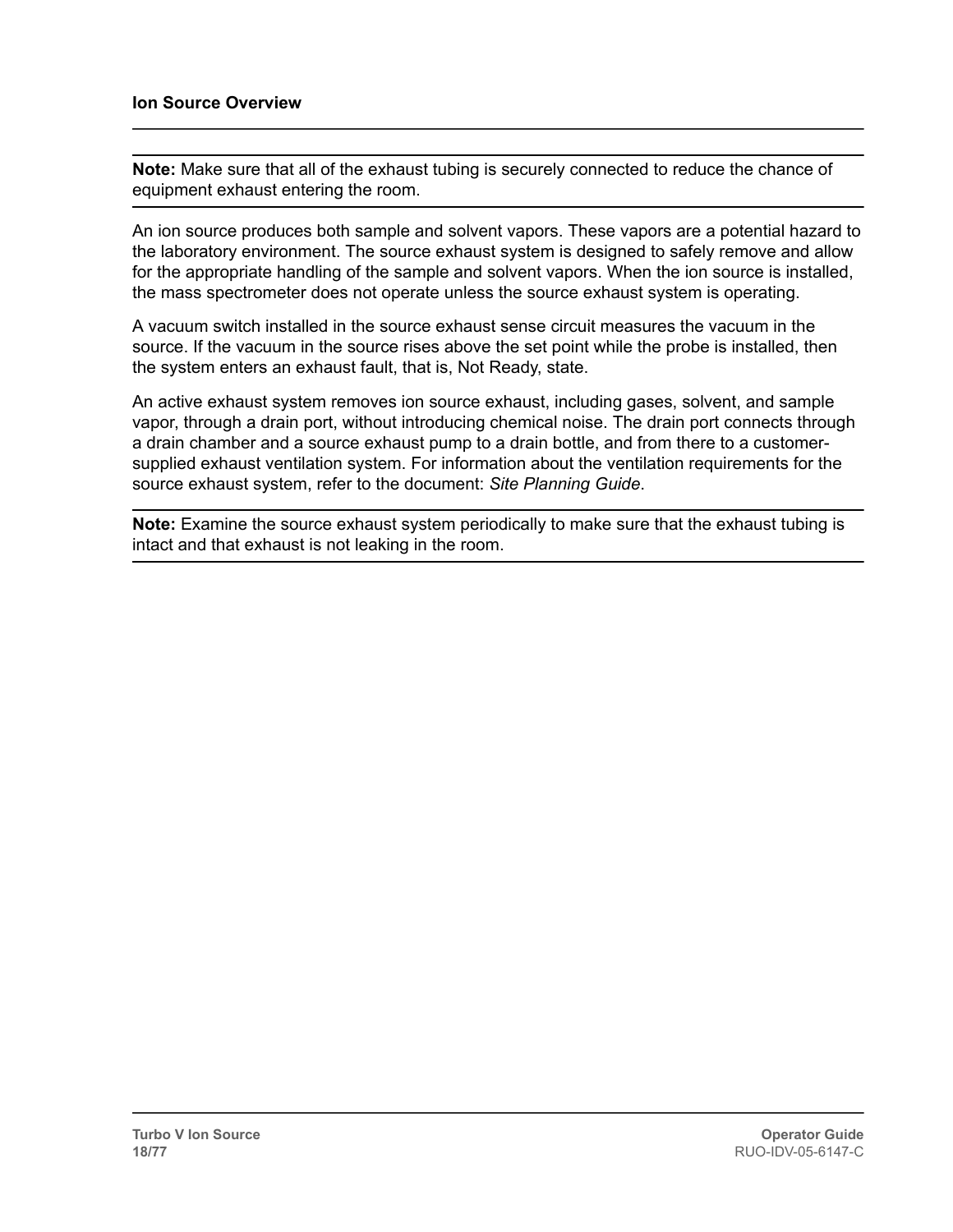<span id="page-18-0"></span>

**WARNING! Electrical Shock Hazard. Install the ion source on the mass spectrometer as the last step in this procedure. High voltage is present when the ion source is installed.**

#### **CAUTION: Potential System Damage. Do not lift or carry the ion source with one hand. The ion source is designed to be lifted or carried using two hands, one on each side of the ion source.**

The ion source is connected to the vacuum interface and is held in position by two source latches. The interior of the ion source is visible through the windows on the side and front of the ion source.

When the ion source is installed, the software recognizes the ion source and shows the ion source identification.

#### **Required Materials**

- lon source
- TurboIonSpray probe
- (Optional) APCI probe
- Red PEEK tubing (0.005 inch bore)

## **Prepare for Installation**



**WARNING! Puncture Hazard. Be careful when handling the electrode. The tip of the electrode is extremely sharp.**

**Tip!** Do not discard the empty package. Use it to store the ion source when it is not in use.

Adjust the electrode adjustment nut on the probe to move the electrode tip inside the electrode tube. Refer to the figures: [Figure 2-2](#page-14-0) and [Figure 2-3.](#page-15-0)

For optimum stability and performance, the electrode tip should extend between 0.5 mm and 1.0 mm from the end of the probe. Refer to the section: Optimize the TurbolonSpray Probe Position or [Optimize the APCI Probe Position.](#page-65-0)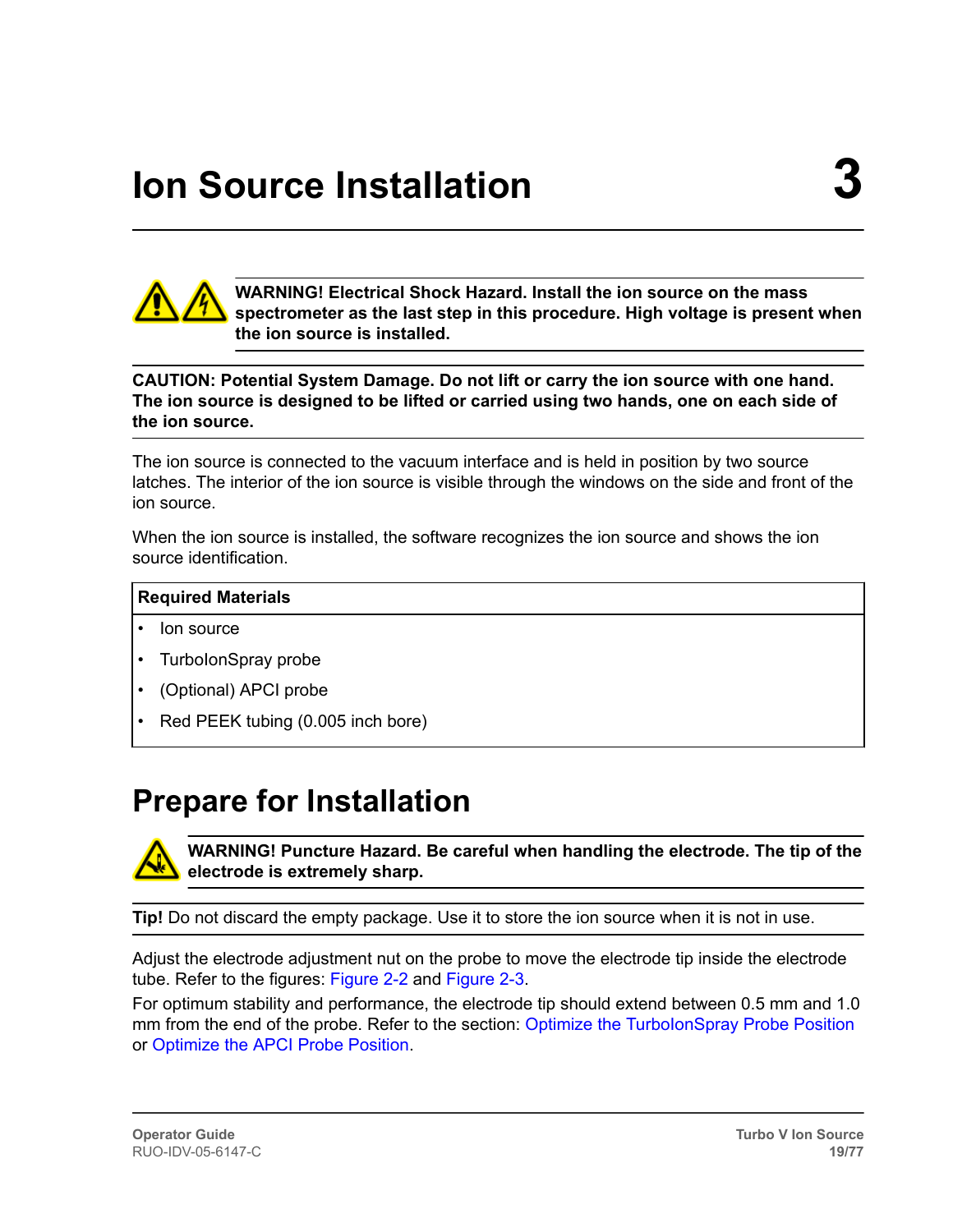# <span id="page-19-0"></span>**Install the Probe**



**WARNING! Electrical Shock Hazard. Make sure that the ion source is completely disconnected from the mass spectrometer before proceeding.**

**WARNING! Puncture Hazard. Be careful when handling the electrode. The tip of the electrode is extremely sharp.**

**CAUTION: Potential System Damage. Do not let the protruding electrode tip or the corona discharge needle touch any part of the ion source housing, to avoid damaging the probe.**

**CAUTION: Potential System Damage. Make sure that the corona discharge needle tip is turned away from the aperture if the TurboIonSpray probe is in use.**

#### **Prerequisite Procedures**

• [Remove the Ion Source](#page-36-0).

The probe is not pre-installed in the ion source. Always remove the ion source from the mass spectrometer before exchanging probes.

**Note:** If the probe is not properly installed in the ion source, then the high-voltage power for the mass spectrometer and source exhaust system is turned off.

- 1. Make sure that the corona discharge needle tip is pointed away from the curtain plate aperture. Refer to the section: [Adjust the Position of the Corona Discharge Needle](#page-65-0).
- 2. Insert the probe in the tower. Align the hole on the probe with the corona discharge needle adjustment screw at the top of the ion source. Refer to the section: [Ion Source Components](#page-12-0).
- 3. Gently push the probe down until the contacts engage with those in the tower.
- 4. Turn the retaining ring over the probe, push it down to engage the threads on the probe with the threads on the tower, and then tighten it until it is finger-tight.
- 5. For the APCI probe only, make sure that the corona discharge needle tip is pointed toward the curtain plate aperture. Refer to the section: [Adjust the Position of the Corona Discharge](#page-65-0) [Needle](#page-65-0).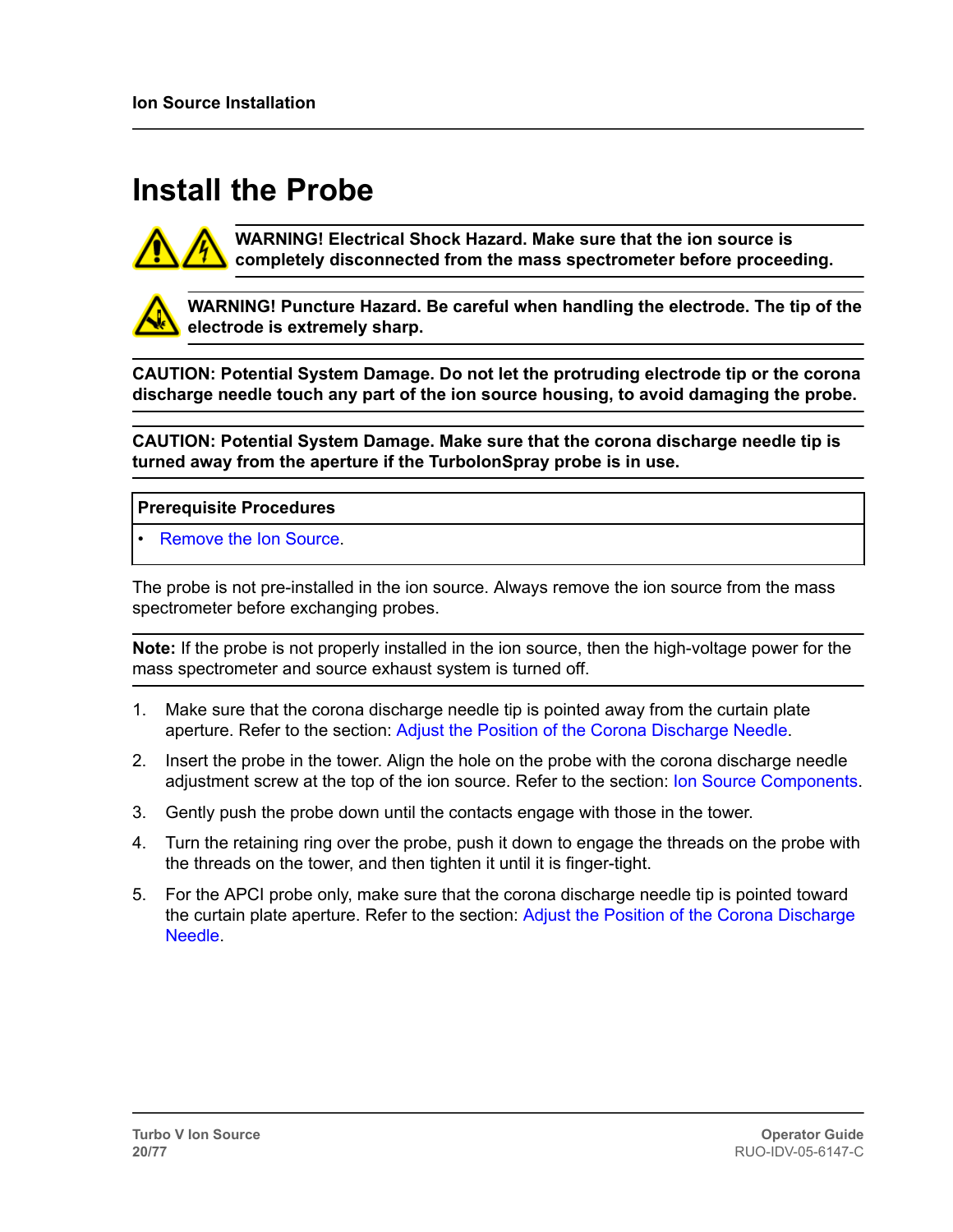# <span id="page-20-0"></span>**Connect the Ion Source Tubing**



**WARNING! Electrical Shock Hazard. Do not bypass the grounding union connection. The grounding union provides grounding between the mass spectrometer and the sample introduction device.**



**WARNING! Ionizing Radiation Hazard, Biohazard, or Toxic Chemical Hazard. Make sure that the sample tubing nut is tightened properly before operating this equipment, to prevent leakage.**

Refer to the section: [Ion Source Components](#page-12-0).

- 1. Insert a 30 cm piece of red PEEK tubing in the sample tubing nut.
- 2. Install the sample tubing nut in the port at the top of the probe, and then tighten the sample tubing nut until it is finger-tight.
- 3. Connect the other end of the tubing to the grounding union on the ion source.

### **Install the Ion Source on the Mass Spectrometer**



**WARNING! Electrical Shock Hazard. Install the probe in the ion source before installing the ion source on the mass spectrometer.**



**WARNING! Pinching Hazard. When installing the ion source, be careful not to pinch fingers between the ion source and the vacuum interface.**

**CAUTION: Potential System Damage. Do not let the protruding electrode tip or the corona discharge needle touch any part of the ion source housing, to avoid damaging the probe.**

**Note:** If the probe is not properly installed in the ion source, then the high-voltage power for the mass spectrometer and source exhaust system is turned off.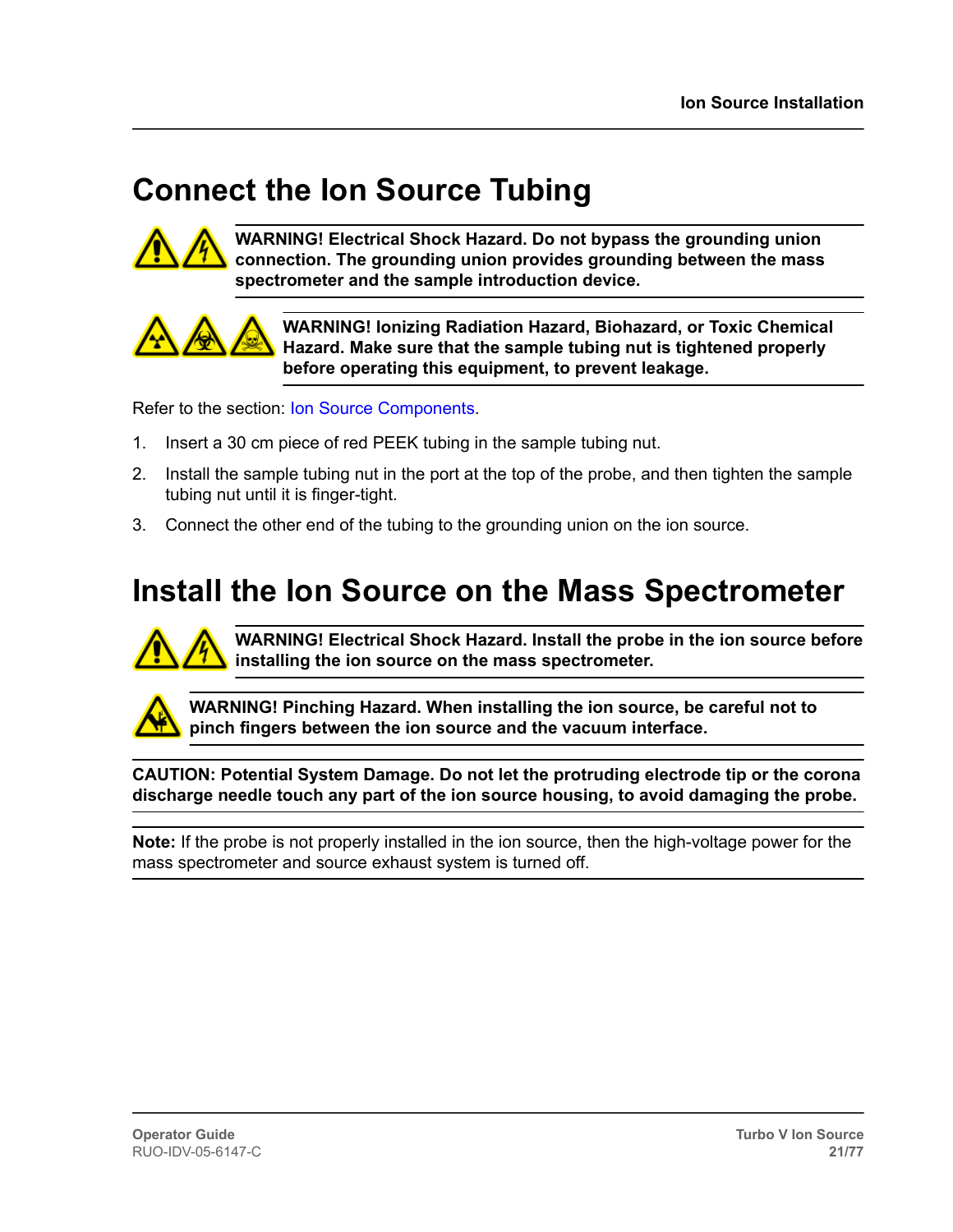| <b>Prerequisites</b> |                |                                                                        |
|----------------------|----------------|------------------------------------------------------------------------|
| $\bullet$            |                | Make sure that all of the O-rings are present on the vacuum interface. |
|                      |                | Figure 3-1 O-rings on the Vacuum Interface                             |
| e                    |                |                                                                        |
|                      | Item           | <b>Description</b>                                                     |
|                      | 1              | Curtain plate                                                          |
|                      | $\overline{2}$ | O-rings                                                                |
|                      |                |                                                                        |

- 1. Make sure that the ion source latches on either side of the ion source are pointing up in the 12 o'clock position. Refer to the section: [Ion Source Components](#page-12-0).
- 2. Align the ion source with the vacuum interface, making sure that the guide pins on the ion source are aligned with the sockets in the vacuum interface.
- 3. Push the ion source gently against the vacuum interface and then rotate the ion source latches down to lock the ion source in place. The mass spectrometer recognizes the ion source and then shows the ion source identification in the control software.
- 4. Connect the red PEEK tubing from the sample supply device to the other side of the grounding union on the ion source.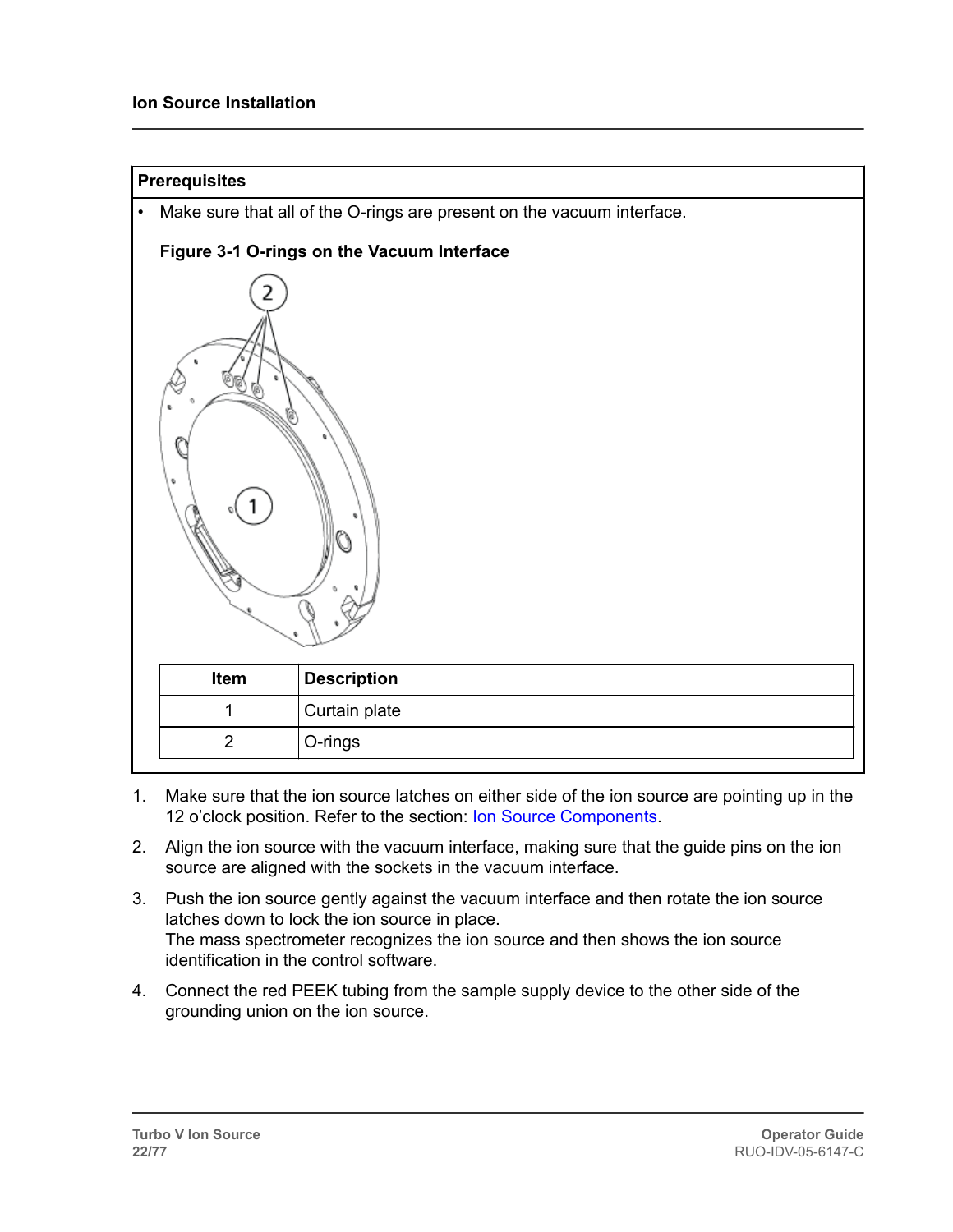### <span id="page-22-0"></span>**Sample Inlet Requirements**

- Use appropriate analytical procedures and practices to minimize external dead volumes. The sample inlet transfers the liquid sample to the ion source inlet without loss and with minimal dead volume.
- Prefilter samples so that the capillary tubing in the sample inlets is not blocked by particles, precipitated samples, or salts.
- Make sure that all of the connections are tight enough to prevent leaks. Do not over-tighten.

# **Inspect for Leaks**

**WARNING! Toxic Chemical Hazard. Wear personal protective equipment, including a laboratory coat, gloves, and safety glasses, to avoid skin or eye exposure.**

Inspect fittings and tubing to make sure that there are no leaks.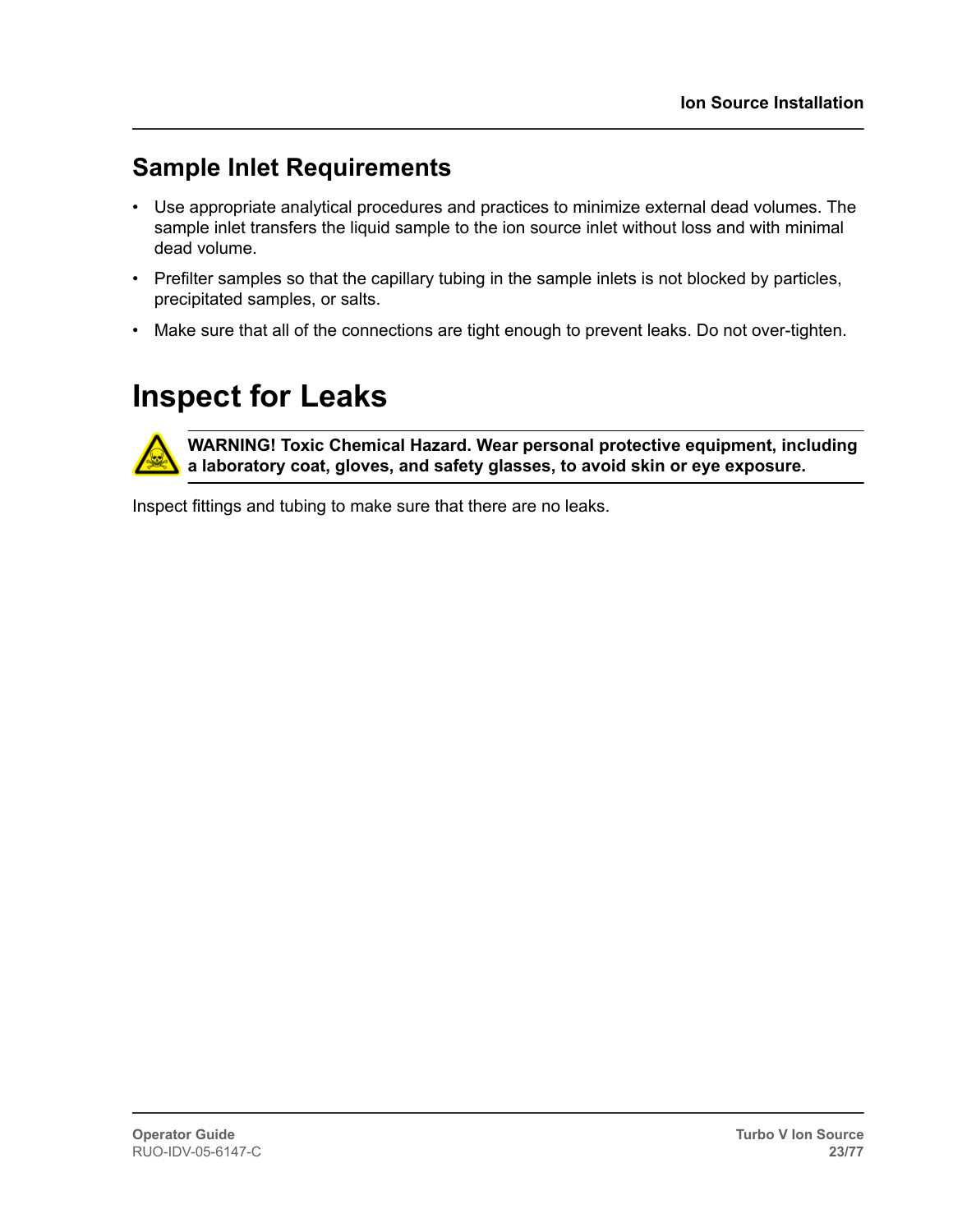# <span id="page-23-0"></span>**Ion Source Optimization 4**



**WARNING! Ionizing Radiation Hazard, Biohazard, or Toxic Chemical Hazard. Do not use the ion source without knowledge of and training in the proper use, containment, and evacuation of toxic or injurious materials used with the ion source.**

**WARNING! Fire Hazard. Do not direct more than 3 mL/min of flammable solvent in the ion source. Exceeding the maximum flow rate can cause solvent to accumulate in the ion source. Do not use the ion source if the source exhaust system is not enabled and functioning when the ion source and the probe are properly installed.**



**WARNING! Puncture Hazard, Ionizing Radiation Hazard, Biohazard, or Toxic Chemical Hazard. Discontinue use of the ion source if the ion source window is cracked or broken, and then contact a SCIEX Field Service Employee (FSE). Any toxic or injurious materials introduced in the equipment will be present in the source exhaust output. Exhaust from equipment should be vented from the room. Dispose of sharps following established laboratory safety procedures.**

Optimize the ion source whenever the analyte, flow rate, or mobile phase composition changes.

When optimizing ion source-dependent parameters, introduce the sample at a flow rate that will be used during sample analysis, using either flow injection analysis (FIA) or tee infusion as the method of sample introduction. Optimize the position of the ion source before optimizing the ion source-dependent parameters.

Several parameters affect the performance of the source. Optimize the performance while injecting a known compound and monitoring the signal of the known ion. Adjust the micrometer and gas and voltage parameters to maximize the signal-to-noise ratio and signal stability.

Refer to the section: [TurboIonSpray Probe Optimization](#page-24-0) or [APCI Probe Optimization.](#page-62-0)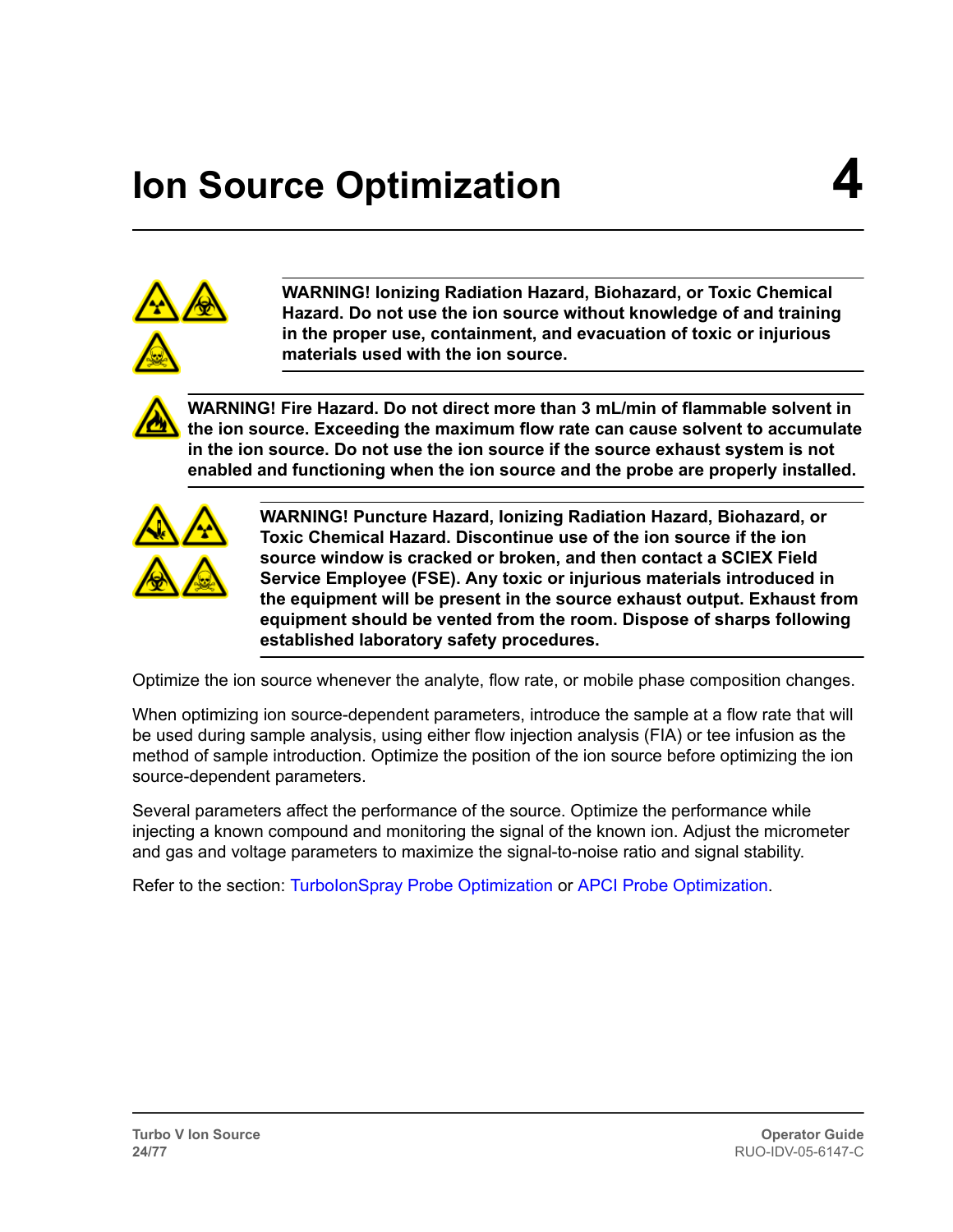# <span id="page-24-0"></span>**Sample Introduction**

### **Method**

The liquid sample stream is delivered to the ion source by an LC pump or by a syringe pump. If it is delivered by an LC pump, then the sample can be injected directly in the mobile phase using flow injection analysis (FIA) or tee infusion, through a syringe pump, or through a separation column using a loop injector or autosampler. If it is introduced by a syringe pump, then the sample is injected directly in the ion source. Infusion optimization can only be used for ion path optimization and MS/MS fragment selection.

The liquid sample stream is delivered to the ion source by an LC pump. The sample can be injected directly in the mobile phase using flow injection analysis (FIA) or tee infusion, through a syringe pump (not supplied), or through a separation column using a loop injector or autosampler.

### **Flow Rate**

Sample flow rates are determined by the LC system or syringe pump. The TurbolonSpray probe supports flow rates from 5  $\mu$ L/min to 3,000  $\mu$ L/min. The APCI probe supports flow rates from 200 µL/min to 3,000 µL/min.

# **TurboIonSpray Probe Optimization**



**WARNING! Ionizing Radiation Hazard, Biohazard, or Toxic Chemical Hazard. Make sure that the source exhaust system is connected and functioning, and that good general laboratory ventilation is provided. Adequate laboratory ventilation is required to control solvent and sample emissions, and to provide for the safe operation of the system.**

**WARNING! Fire Hazard. Do not direct more than 3 mL/min of flammable solvent in the ion source. Exceeding the maximum flow rate can cause solvent to accumulate in the ion source. Do not use the ion source if the source exhaust system is not enabled and functioning when the ion source and the probe are properly installed.**



**WARNING! Ionizing Radiation Hazard, Biohazard, or Toxic Chemical Hazard. Make sure that the electrode protrudes beyond the tip of the probe, to prevent hazardous vapors from escaping from the source. The electrode must not be recessed within the probe.**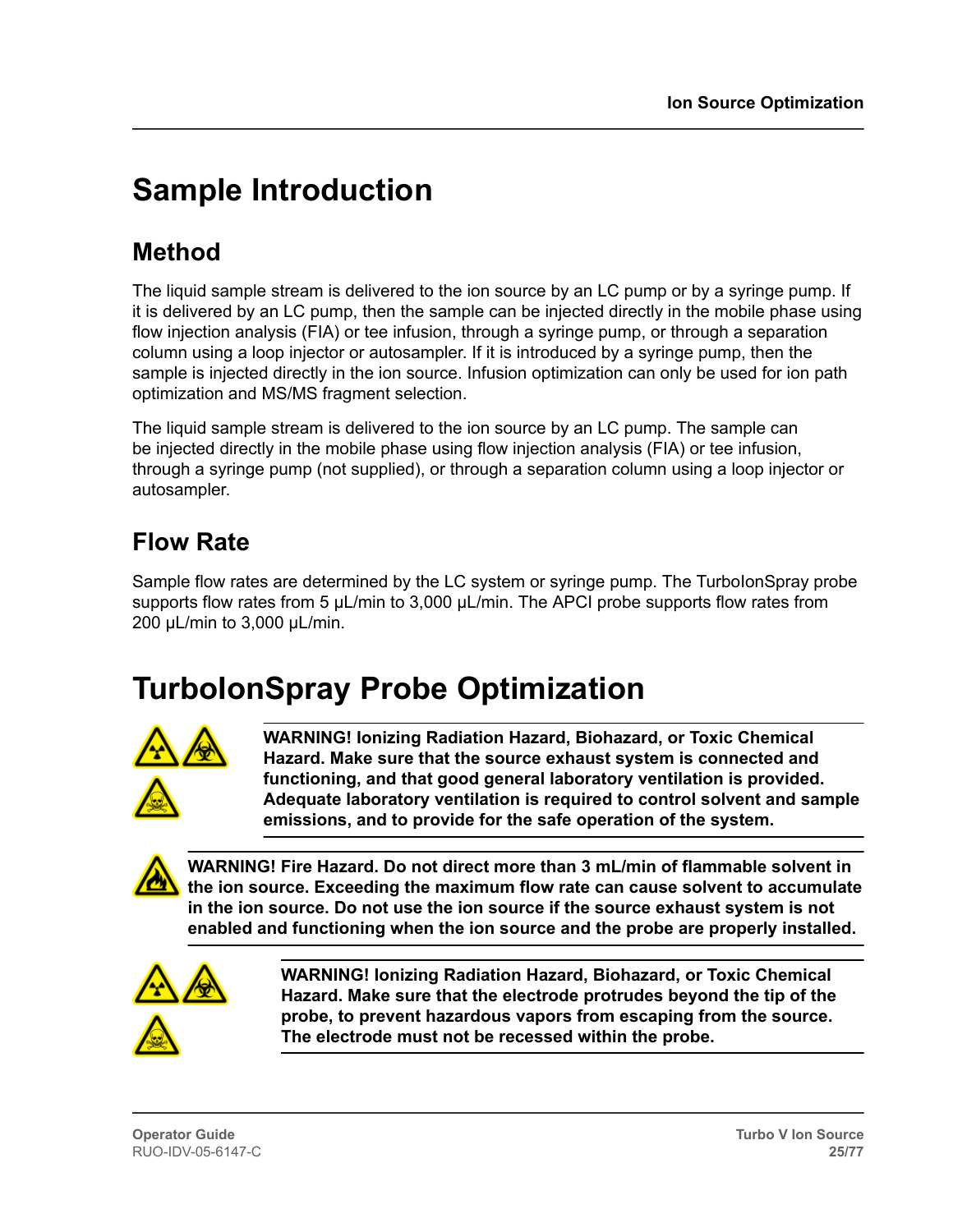<span id="page-25-0"></span>**CAUTION: Potential System Damage. If the LC system connected to the mass spectrometer is not controlled by the software, then do not leave the mass spectrometer unattended while in operation. The liquid stream from the LC system can flood the ion source when the mass spectrometer goes in Standby state.**

**Note:** To keep the system clean and at optimum performance, adjust the probe position when changing the flow rate.

**Tip!** It is easier to optimize signal and signal-to-noise with flow injection analysis than with on-column injections.

**Note:** If the ion source voltage is too high, then a corona discharge can occur. In the Analyst software, this is the **IonSpray Voltage** field. In the Analyst TF software, this is the **IonSpray Voltage Floating** field. In SCIEX OS, this is the **Spray voltage** field. A corona discharge is visible as a blue glow at the tip of the probe. It results in decreased sensitivity and stability of the signal.

#### **Flow Rate and Ion Source Temperature**

The sample introduction flow rate and the sample solvent composition affect the optimal TurboIonSpray probe temperature. A higher flow rate or a higher aqueous content requires a higher optimal temperature.

The TurbolonSpray probe is often used with sample flow rates of 5  $\mu$ L/min to 1,000  $\mu$ L/min. The heat is used to increase the rate of evaporation which improves ionization efficiency, resulting in increased sensitivity. Extremely low flow rates of high organic solvent usually do not require increased temperatures. Refer to the section: [Source Parameters and Voltages.](#page-54-0)

### **Set Up the System for Tee Infusion**

**Note:** This process uses triazine infusion as an example. To optimize a different compound, use that compound in the optimization process.

**Note:** This process is for both Analyst software and SCIEX OS. For more specific instructions on optimization, refer to the section: [Set Up the System.](#page-61-0)

- 1. Make sure that an analytical column is not installed in the LC system.
- 2. Connect the autosampler outlet tubing to a union, and connect another piece of tubing to the other end of the union. Connect this tubing to the Tee piece.
- 3. Connect the output of the Tee to the mass spectrometer grounding union using PEEK tubing.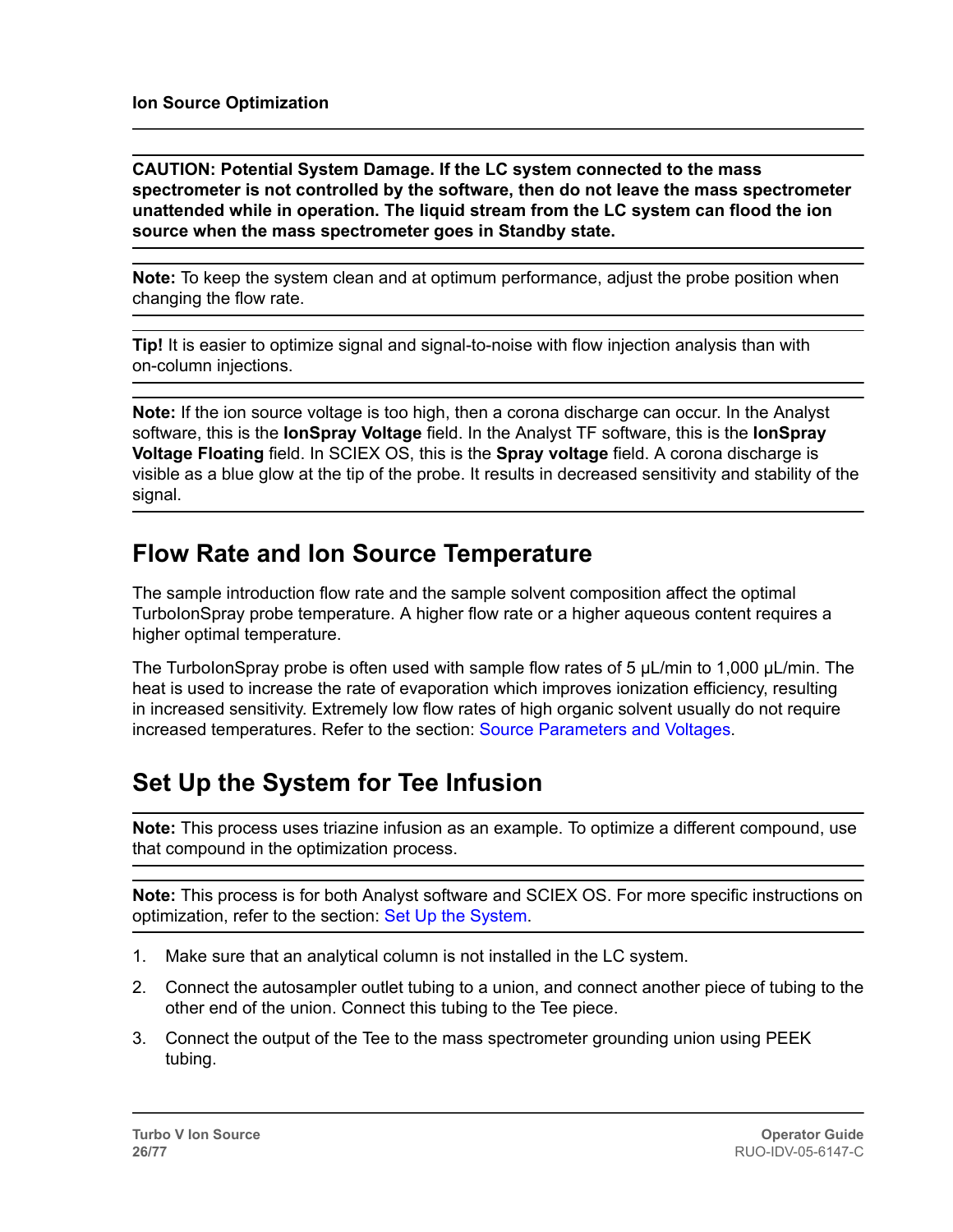- 4. Connect the needle to the 1 mL syringe.
- 5. Fill the syringe with the appropriate volume of triazine infusion dilution. Refer to the document: *Customer Familiarization Checklist*. Make sure that air bubbles are removed from the syringe.
- 6. Remove the needle and connect the syringe to the infusion PEEK tubing line.
- 7. Install the syringe in the syringe pump, and then connect the infusion line to the Tee piece.

#### **Figure 4-1 Tee Infusion Setup**



| <b>Item</b> | <b>Description</b>                                                                  |
|-------------|-------------------------------------------------------------------------------------|
|             | Syringe filled with the compound solution sits in the MS integrated syringe<br>pump |
| 2           | Mobile phase through LC pump outlet                                                 |
| 3           | To mass spectrometer inlet                                                          |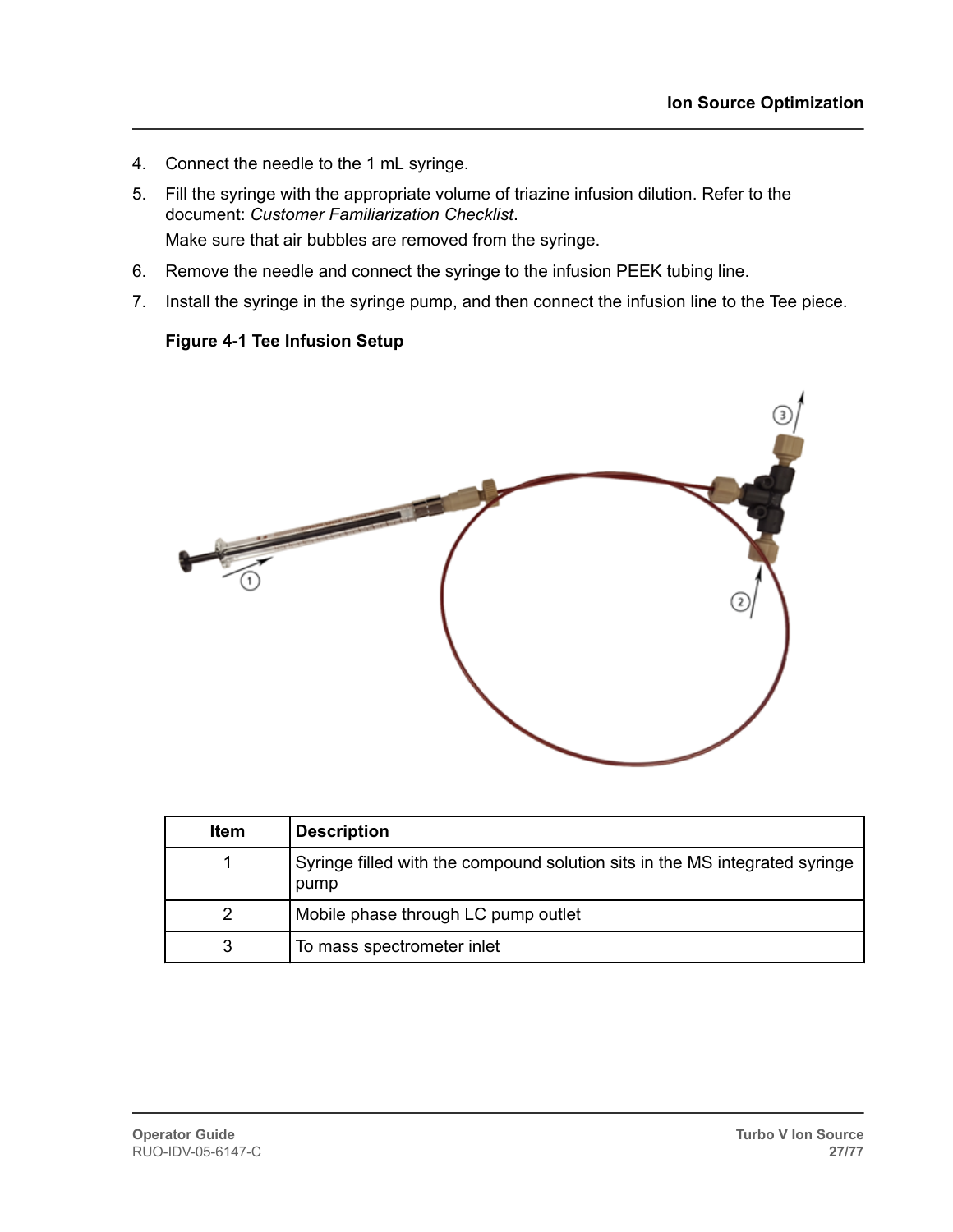### <span id="page-27-0"></span>**Optimize the TurboIonSpray Probe Position**



**WARNING! Ionizing Radiation Hazard, Biohazard, or Toxic Chemical Hazard. Make sure that the electrode protrudes beyond the tip of the probe, to prevent hazardous vapors from escaping from the source. The electrode must not be recessed within the probe.**



**WARNING! Puncture Hazard. Be careful when handling the electrode. The tip of the electrode is extremely sharp.**

After the probe is optimized, it needs only minor adjustment. If the probe is removed, or if the analyte, flow rate, or solvent composition change, then repeat the optimizing procedure.

Refer to the section: [Ion Source Components](#page-12-0).

- 1. Look through the window of the ion source to view the position of the probe.
- 2. Use the previous horizontal and vertical micrometer settings or set them to **5** as a starting position.
- 3. Monitor the signal or signal-to-noise of the analytes in the control software.
- 4. Use the horizontal micrometer to adjust the probe position in small increments to achieve the best signal or signal-to-noise ratio.

The probe can optimize slightly to either side of the aperture.

**Tip!** Adjust the horizontal micrometer setting to direct the liquid spray from the TurboIonSpray probe away from the aperture to prevent contamination of the aperture; to prevent piercing of the flow of the gas for the Curtain Gas interface, which can create an unstable signal; and to prevent electrical shorting due to the presence of the liquid.

5. Use the vertical micrometer to adjust the probe position in small increments to achieve the best signal or signal-to-noise ratio.

**Note:** The vertical position of the probe depends on the flow rate. At lower flow rates, the probe should be closer to the aperture. At higher flow rates, the probe should be farther from the aperture.

6. Adjust the black electrode adjustment nut on the probe to move the electrode tube in or out of the probe (to adjust the protrusion).

**Note:** The electrode tip should protrude between 0.5 mm and 1.0 mm from the end of the probe.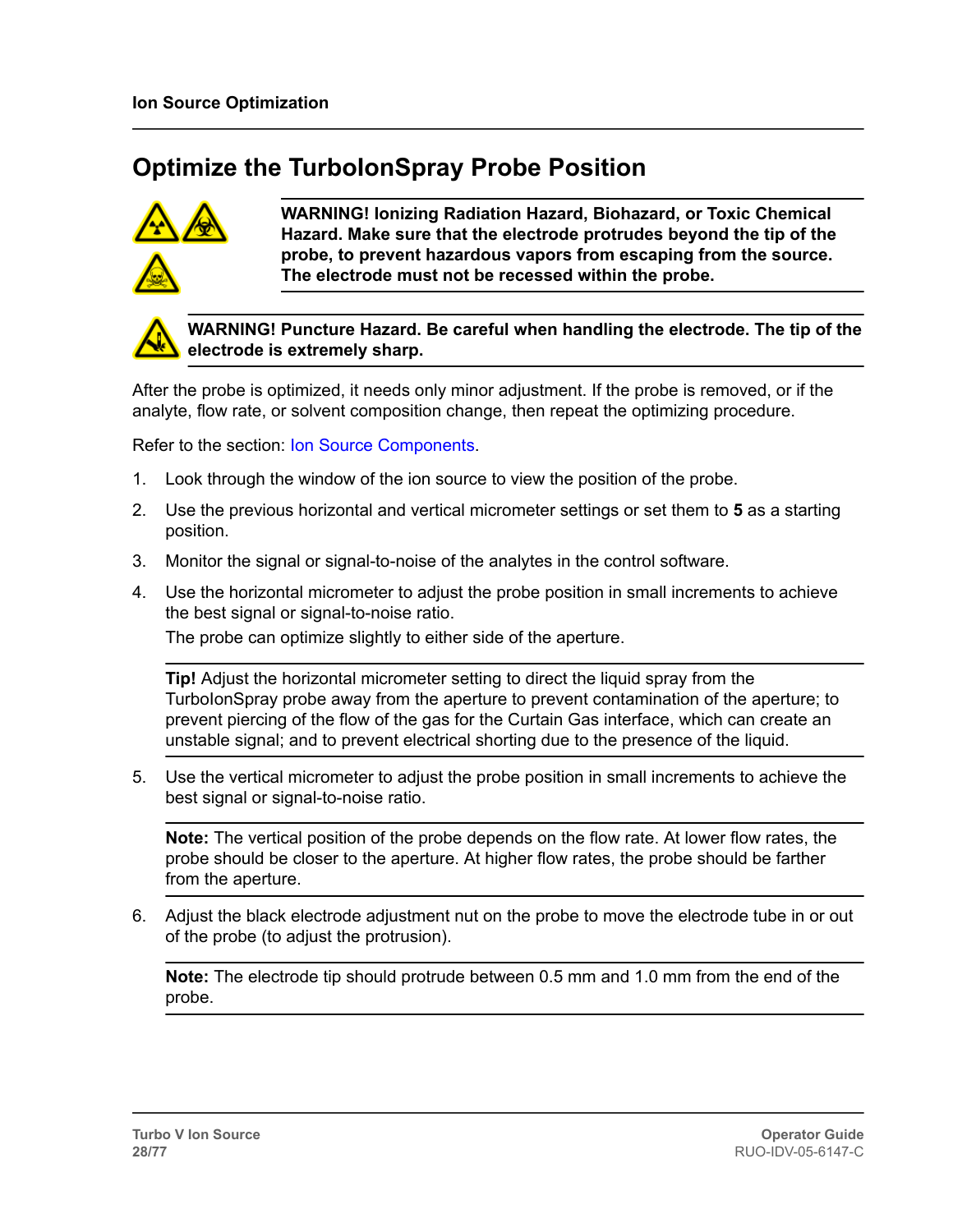<span id="page-28-0"></span>The optimal setting for the electrode tip is compound-dependent. The distance that the electrode tip protrudes affects the shape of the spray cone, and the shape of the spray cone affects mass spectrometer sensitivity.

#### **Figure 4-2 Electrode Tip Extension Adjustment**



| Item | <b>Description</b> |
|------|--------------------|
|      | Probe              |
|      | Electrode          |

#### **Optimize Source and Gas Parameters and Voltage**

Optimize ion source gas 1 (nebulizer gas) for the best signal stability and sensitivity. Ion source gas 2 (heater gas) aids in the evaporation of solvent, which helps to increase the ionization of the sample.

Too high a temperature can cause premature vaporization of the solvent at the tip of the TurboIonSpray probe, especially if the probe protrudes too far, which results in signal instability and a high chemical background noise. Similarly, a high heater gas flow can produce a noisy or unstable signal.

Use the lowest ion source voltage possible without losing signal. In the Analyst software, this is the **IonSpray Voltage** field. In the Analyst TF software, this is the **IonSpray Voltage Floating** field. In SCIEX OS, this is the **Spray voltage** field. Focus on signal-to-noise and not just signal.

**Note:** If the ion source voltage is too high, then a corona discharge can occur. In the Analyst software, this is the **IonSpray Voltage** field. In the Analyst TF software, this is the **IonSpray Voltage Floating** field. In SCIEX OS, this is the **Spray voltage** field. A corona discharge is visible as a blue glow at the tip of the probe. It results in decreased sensitivity and stability of the signal.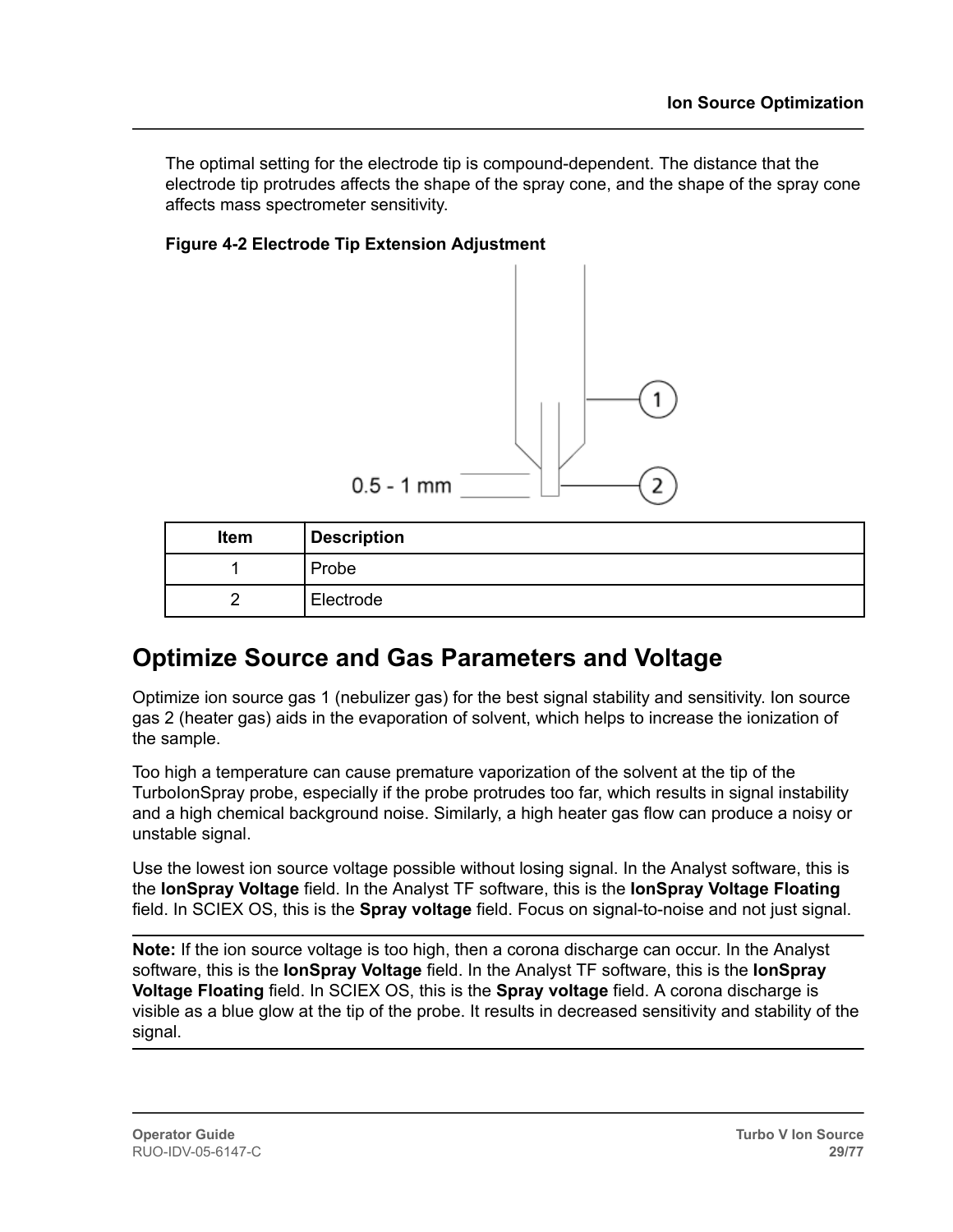- <span id="page-29-0"></span>1. Adjust ion source gas 1 and ion source gas 2 in increments of 5 to achieve the best signal or signal-to-noise ratio.
- 2. Increase the flow rate of the gas for the Curtain Gas interface until the signal begins to decrease.

**Note:** To prevent contamination, use the highest possible value for the flow rate of the gas for the Curtain Gas interface that does not sacrifice sensitivity. Do not set the flow rate lower than the values in the table: Table 4-1. This helps to prevent penetration of the flow of the gas for the Curtain Gas interface, which can produce a noisy signal; prevent contamination of the aperture; and increase the overall signal-to-noise ratio.

#### **Table 4-1 CUR Parameter Values**

| <b>Mass Spectrometer</b>                          | <b>Starting Value</b>                |
|---------------------------------------------------|--------------------------------------|
| SCIEX 3200, 3500, 4000, and 4500 systems   20     |                                      |
| SCIEX 5000, 5500, and 5500+ systems               | 25                                   |
| SCIEX 6500 and 6500+ systems                      | 30                                   |
| TripleTOF 5600, 5600+, 6600, and 6600+<br>systems | 20 to 25, depending on the flow rate |

3. Adjust the ion source voltage in increments of 500 V to maximize signal-to-noise.

### **Source Optimization Procedures (SCIEX OS)**

#### **Prerequisites**

- Set up the Tee infustion tubing, connector, mass spectrometer, and LC pump. Refer to the section: [Set Up the System for Tee Infusion](#page-25-0)
- Create a new LC Method using the appropriate values for the optimization. Refer to the document: *Software User Guide*.
- Create a new MRM Method using the appropriate values for the optimization. Refer to the document: *Software User Guide*.
- 1. In the Configuration Workspace on the Queue page, type an **Instrument idle time** between 30 to 60 minutes.
- 2. On the status panel, click **Direct Device Control** for the syringe and type the appropriate values.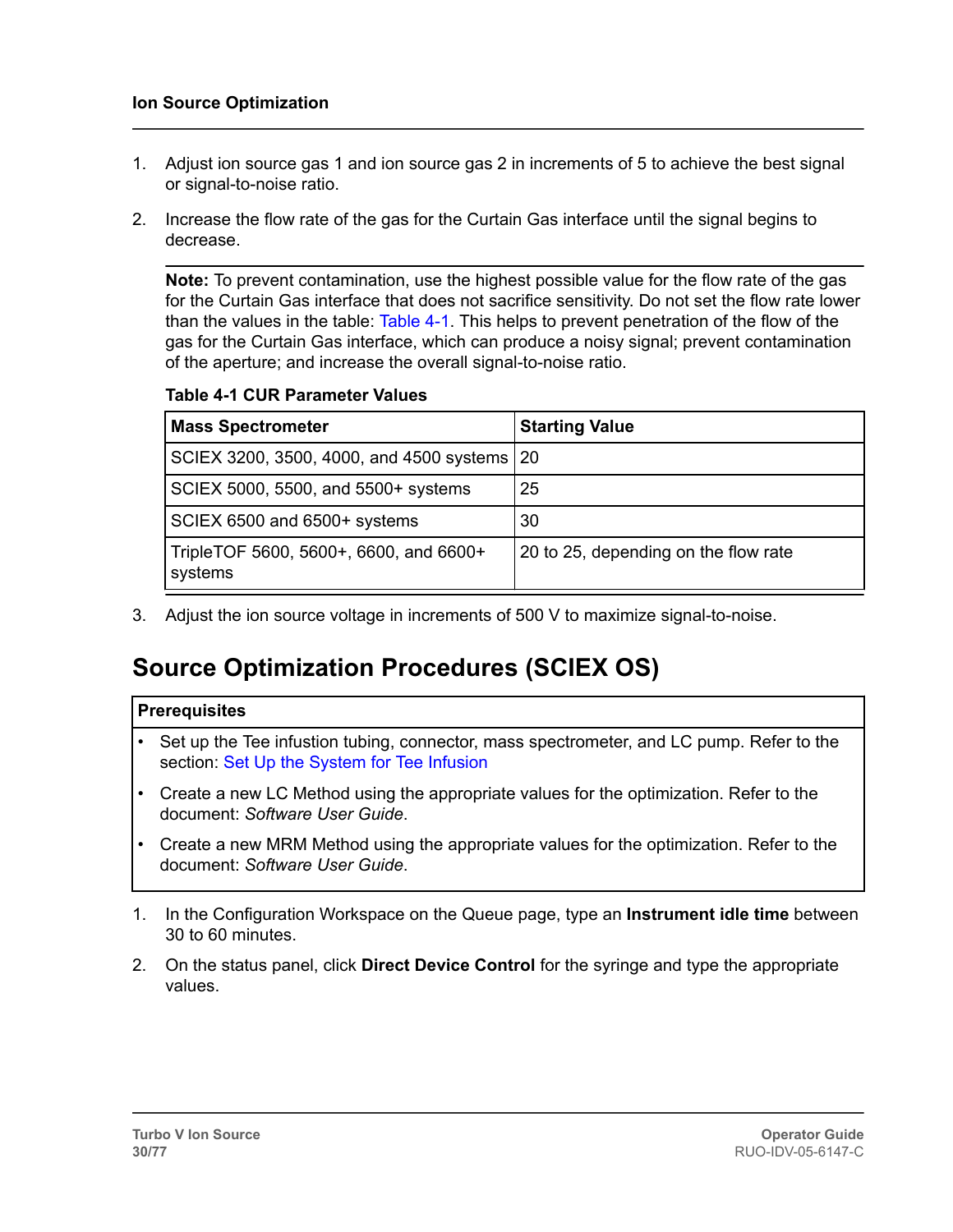**Figure 4-3 Syringe Device Control dialog**

| <b>Device Control</b> |             | х |
|-----------------------|-------------|---|
|                       |             |   |
| Syringe Diameter:     | 4.61mm(1mL) |   |
| Flow Rate:            | 5           |   |
| <b>Flow Rate Unit</b> | uL/min      |   |
| Start<br>Stop         | Update      |   |
|                       |             |   |
|                       |             |   |

3. Click **Equilibrate** and then set the equilibration time, MS methods, and LC methods.

**Note:** Choose an equilibration time that allows the instrument to reach the set points in the selected MS and LC methods.

4. Click **Start**.

Make sure that the syringe is moving freely and that there are no leaks.

- 5. Click **Start** to begin data collection when the instrument state is Ready.
- 6. Optimize source and gas parameters after a stable MRM baseline is acquired in the XIC section of the Data Acquisition panel. Needle protrusion and needle position can be changed after the source and gas parameters have been optimized. Adjustment results can be seen on the Data Acquisition panel.
- 7. To test source conditions and other gradient compositions, click **Device Direct Control** beside the LC system in the status panel. The Device Control dialog opens.
- 8. Adjust the **Flow** and **Concentration** parameters and click **OK**.
- 9. Click **Stop** on the Data Acquisition pane and **Save** the data file.
- 10. From the MS Method window, **Save** the optimized source and gas parameters.

**Tip!** The optimized parameters are usually applicable to a wide range of compounds. For more complex mixtures, certain compounds can require a different source temperature or **Spray voltage**.

11. After optimization is complete, click **Stop** on the syring Device Control dialog and set the system to Standby.

The MS method and LC flow stops. The source and gas parameters stay active.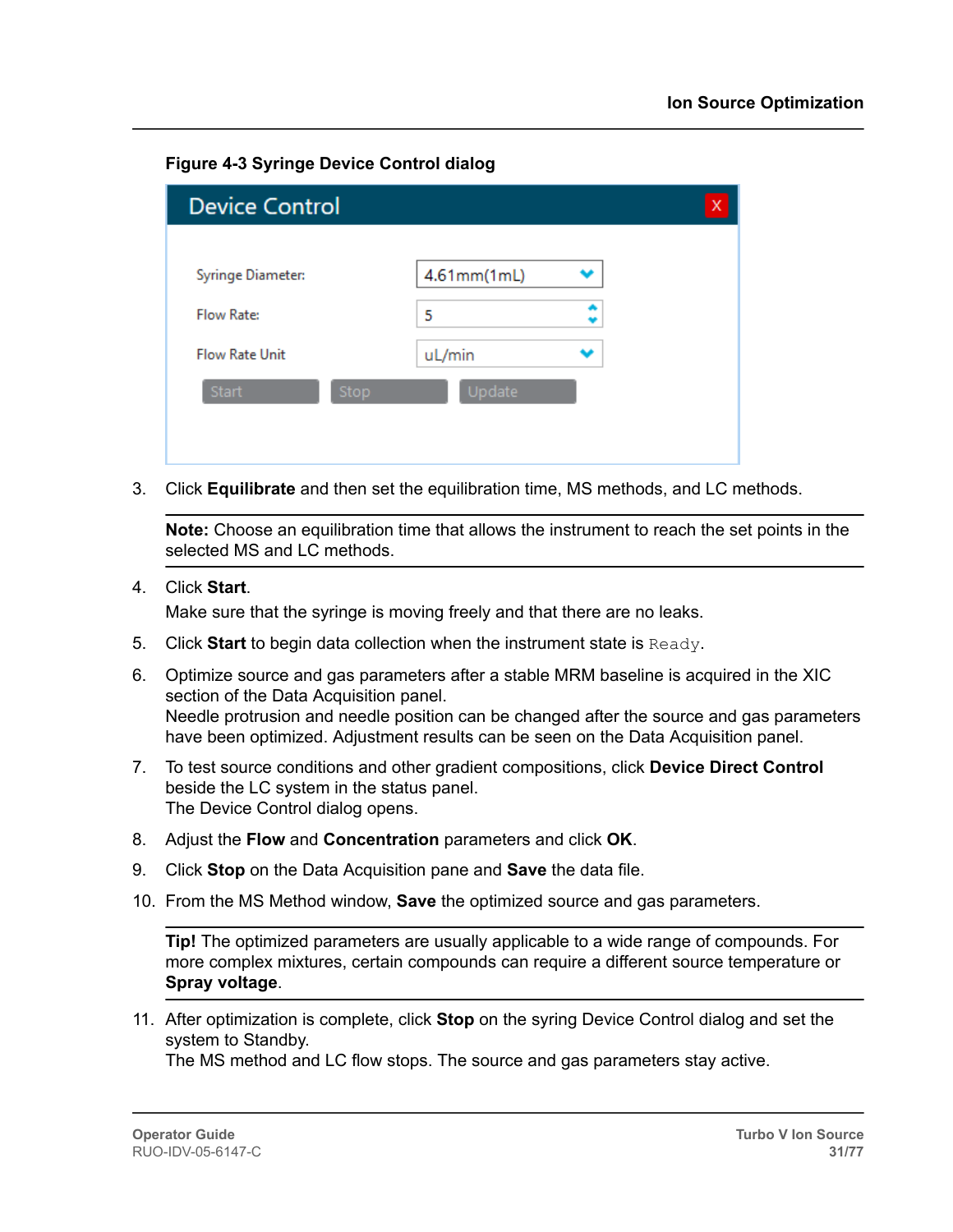#### <span id="page-31-0"></span>**Optimize the Turbo Heater Temperature**

The optimal heater temperature is dependent on the compound, flow rate, and mobile phase composition. The higher the flow rate and the higher the aqueous composition, the higher the optimized temperature.

When optimizing the source temperature, make sure that the ion source equilibrates to the new temperature setting.

Adjust the ion source temperature in increments of 50 °C to 100 °C to achieve the best signal or signal-to-noise ratio.

# **Optimization Tips**

Optimization of the ion source minimizes the need for cleaning of the ion source and vacuum interface components.

- Use the highest **Source temperature** possible when optimizing compounds. A temperature of 700 °C is common for many compounds. High temperatures help keep the ion source clean and reduce background noise.
- Use the highest possible value for the flow rate of the gas for the Curtain Gas interface that does not sacrifice sensitivity. This helps to:
	- Prevent penetration of the flow of gas for the Curtain Gas interface, which can produce a noisy signal.
	- Prevent contamination of the aperture.
	- Increase the overall signal-to-noise ratio.
- Adjust the horizontal micrometer setting to direct the liquid spray from the probe away from the aperture to:
	- Prevent contamination of the aperture.
	- Prevent piercing of the flow of gas for the Curtain Gas interface, which can create an unstable signal.
	- Prevent electrical shorting due to the presence of the liquid.

To do so, use the vertical micrometer to move the probe up.

• Use the lowest ion source voltage possible without losing signal. In the Analyst software, this is the **IonSpray Voltage** field. In the Analyst TF software, this is the **IonSpray Voltage Floating** field. In SCIEX OS, this is the **Spray Voltage** field. Focus on signal-to-noise and not just signal.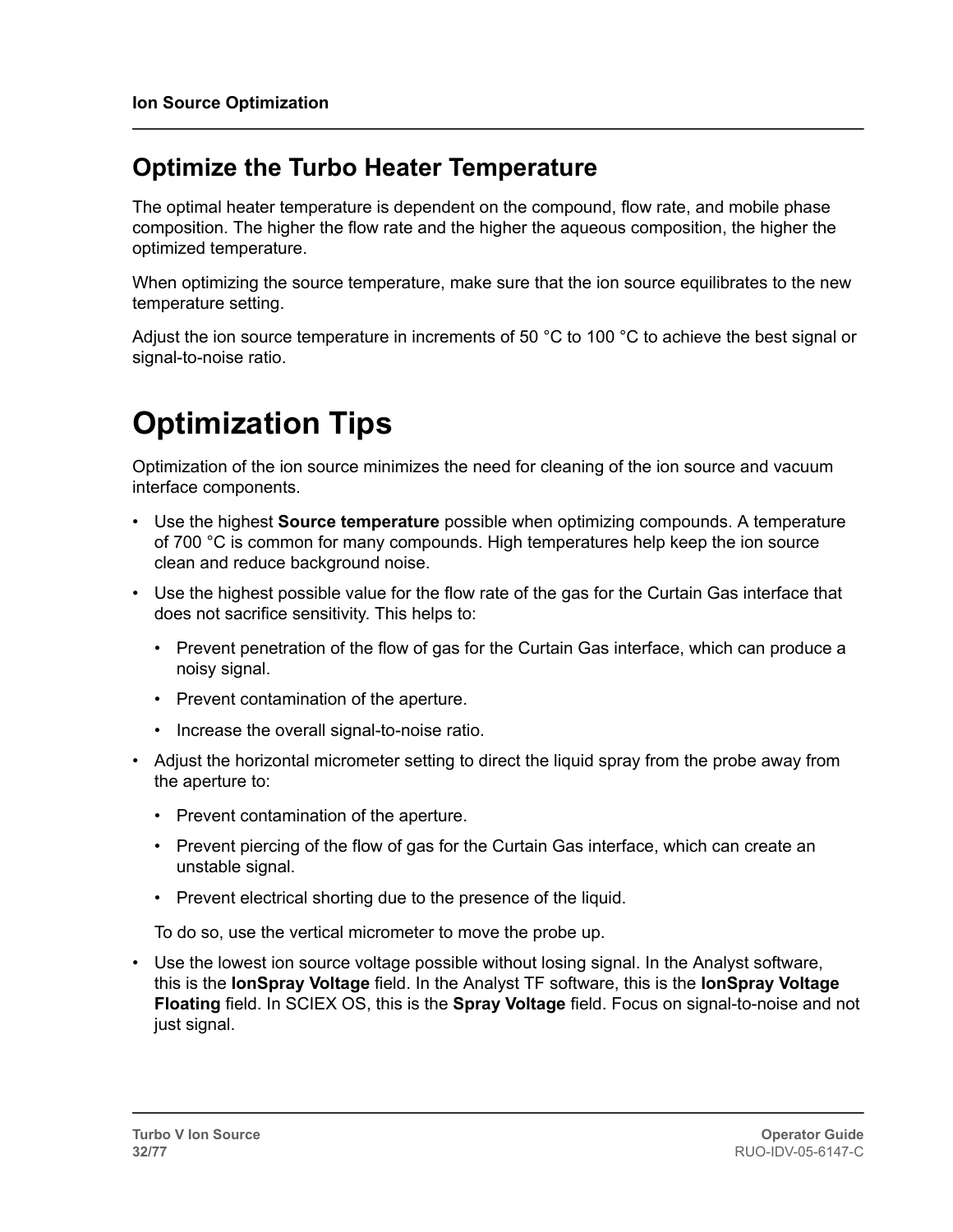• For flow rates greater than 2 mL/min in APCI mode, equilibrate the mass spectrometer before starting the liquid flow, to make sure that the nebulization temperature is reached.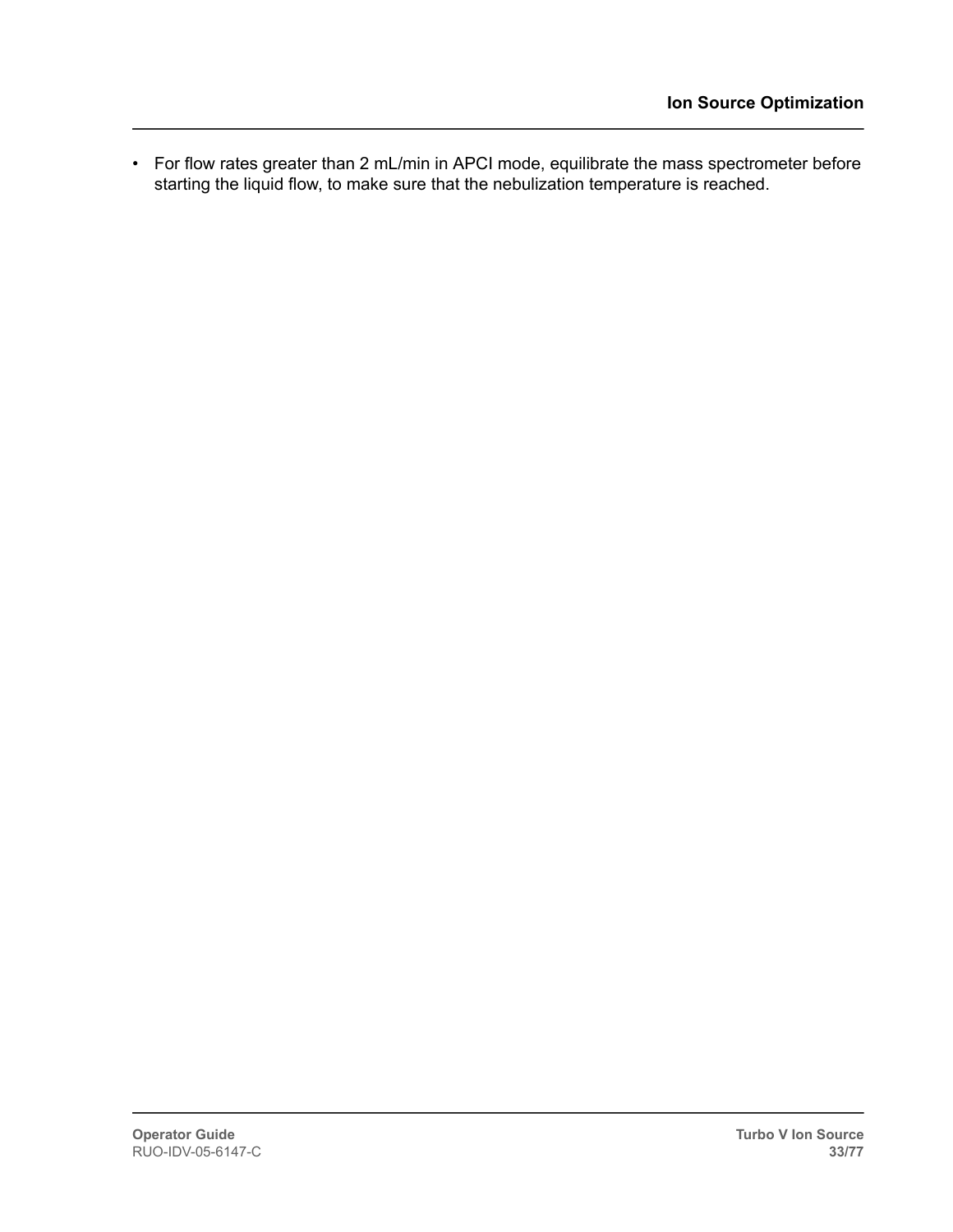# <span id="page-33-0"></span>**Ion Source Maintenance**

The following warnings apply to all of the maintenance procedures in this section.



**WARNING! Hot Surface Hazard. Let the Turbo V ion source cool for at least 30 minutes before starting any maintenance procedures. Some surfaces of the ion source and vacuum interface become hot during operation.**



**WARNING! Fire and Toxic Chemical Hazard. Keep flammable liquids away from flame and sparks and use them only in vented chemical fume hoods or safety cabinets.**

**WARNING! Toxic Chemical Hazard. Wear personal protective equipment, including a laboratory coat, gloves, and safety glasses, to avoid skin or eye exposure.**



**WARNING! Ionizing Radiation Hazard, Biohazard, or Toxic Chemical Hazard. In the event of a chemical spill, review product safety data sheets for specific instructions. Make sure that the system is in Standby state before cleaning a spill near the ion source. Use appropriate personal protective equipment and absorbent wipes to contain the spill and dispose of it following local regulations.**



**WARNING! Electrical Shock Hazard. Avoid contact with the high voltages applied to the ion source during operation. Put the system in Standby state before adjusting the sample tubing or other equipment near the ion source.**



**WARNING! Puncture Hazard, Ionizing Radiation Hazard, Biohazard, or Toxic Chemical Hazard. Discontinue use of the ion source if the ion source window is cracked or broken, and then contact a SCIEX Field Service Employee (FSE). Any toxic or injurious materials introduced in the equipment will be present in the source exhaust output. Exhaust from equipment should be vented from the room. Dispose of sharps following established laboratory safety procedures.**

**CAUTION: Potential System Damage. Do not lift or carry the ion source with one hand. The ion source is designed to be lifted or carried using two hands, one on each side of the ion source.**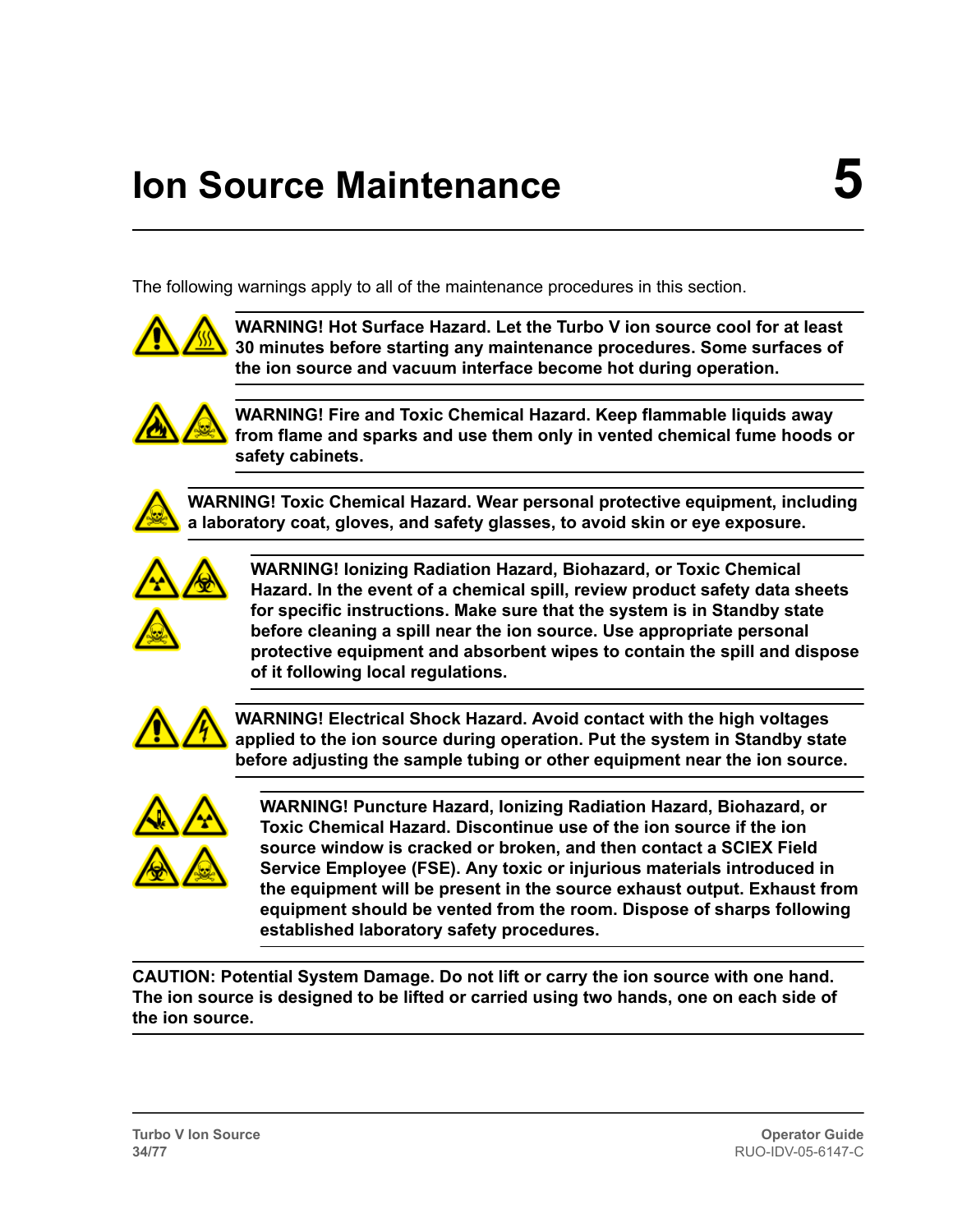<span id="page-34-0"></span>This section contains general maintenance procedures for the ion source. To determine how often to clean or perform maintenance on the ion source, consider the following:

- Compounds tested
- Cleanliness of the samples and sample preparation techniques
- Amount of time an idle probe contains a sample
- Overall system run time

These factors can cause changes in ion source performance, indicating that maintenance is required.

Make sure that the installed ion source is fully sealed to the mass spectrometer with no evidence of gas leaks. Regularly inspect the ion source and its fittings for leaks. Clean the ion source components regularly to keep the ion source in good working condition.

#### **CAUTION: Potential System Damage. Use only the recommended cleaning methods and materials to avoid damaging the equipment.**

#### **Required Materials**

- 1/4 inch open-ended wrench
- Flat-bladed screwdriver
- LC-MS-grade methanol
- LC-MS-grade deionized water
- Safety glasses
- Breathing mask and filter
- Powder-free gloves, nitrile or neoprene recommended
- Lab coat

### **Recommended Maintenance Schedule**

The following table provides a recommended schedule for cleaning and maintaining the ion source. For a list of consumable and spare parts, refer to the document: *Parts and Equipment Guide*.

**Tip!** Perform maintenance tasks regularly to make sure that the system is performing optimally.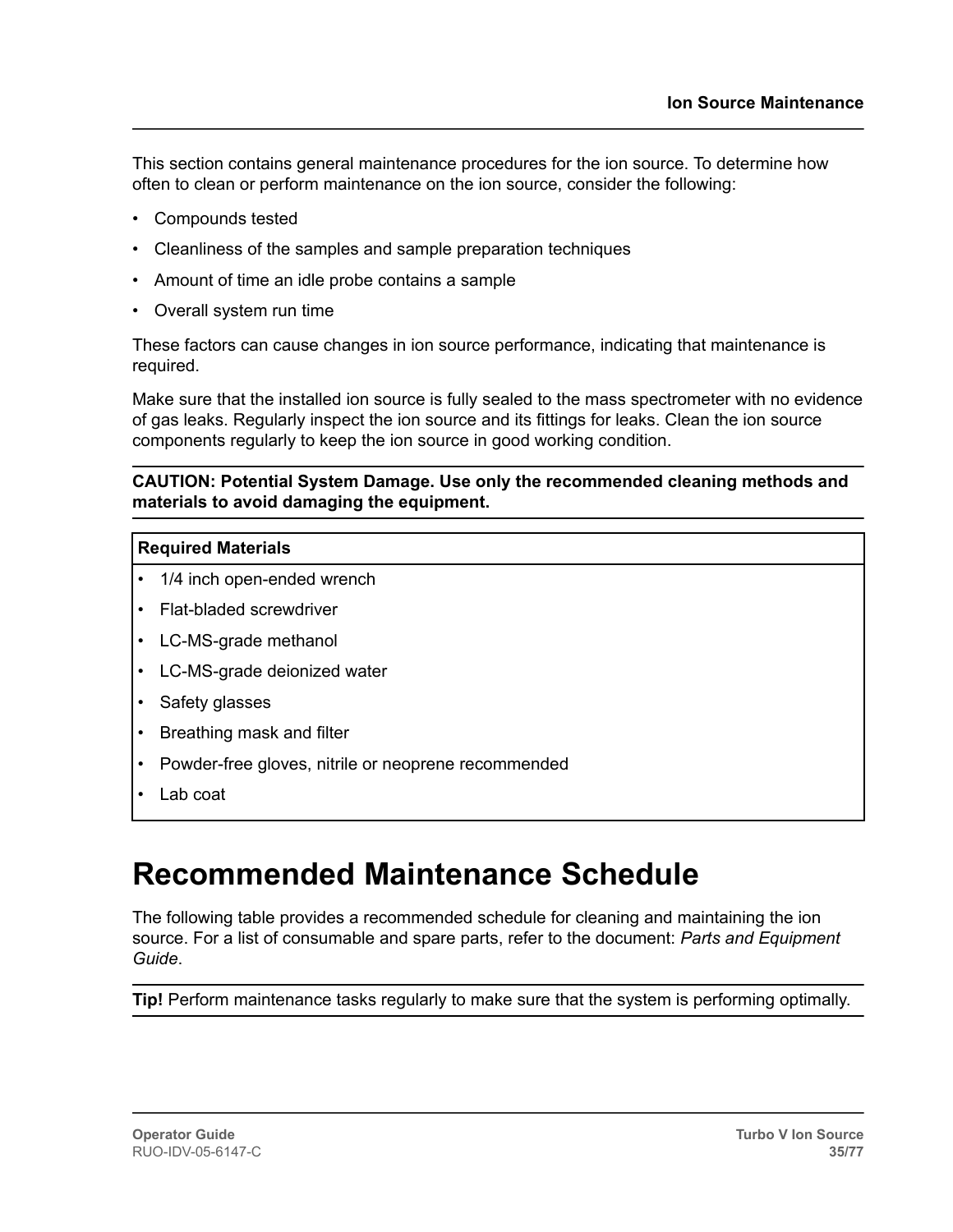<span id="page-35-0"></span>Contact a Qualified Maintenance Person (QMP) to order consumable parts and for basic service and maintenance requirements. Contact a SCIEX Field Service Employee (FSE) for all other service and maintenance requirements.

**Note:** For part numbers, refer to the document: *Parts and Equipment Guide*.

| <b>Component</b>                                              | <b>Frequency</b> | <b>Task</b>            | <b>For More Information</b>                                          |
|---------------------------------------------------------------|------------------|------------------------|----------------------------------------------------------------------|
| TurbolonSpray and<br><b>APCI</b> probes                       | As needed        | Examine and<br>replace | Refer to the section: Remove the<br>Probe and Install the Probe.     |
| Electrodes for the<br>TurbolonSpray and<br><b>APCI</b> probes | As needed        | Examine and<br>replace | Refer to the section: Replace the<br>Electrode.                      |
| Corona discharge<br>needle                                    | As needed        | Replace                | Refer to the section: Replace the<br><b>Corona Discharge Needle.</b> |
| Turbo heater                                                  | As needed        | Replace                | Contact the local QMP or FSE.                                        |
| Sample tubing                                                 | As needed        | Replace                | Refer to the section: Connect the<br>Ion Source Tubing.              |

**Table 5-1 Ion Source Maintenance Tasks**

# **Ion Source Handling**

Surfaces of the ion source become hot during operation. The following figure shows surfaces that are cooler (blue and gray) and surfaces that remain hot for an extended period of time (red). Do not touch the surfaces shown in red while using or removing the ion source.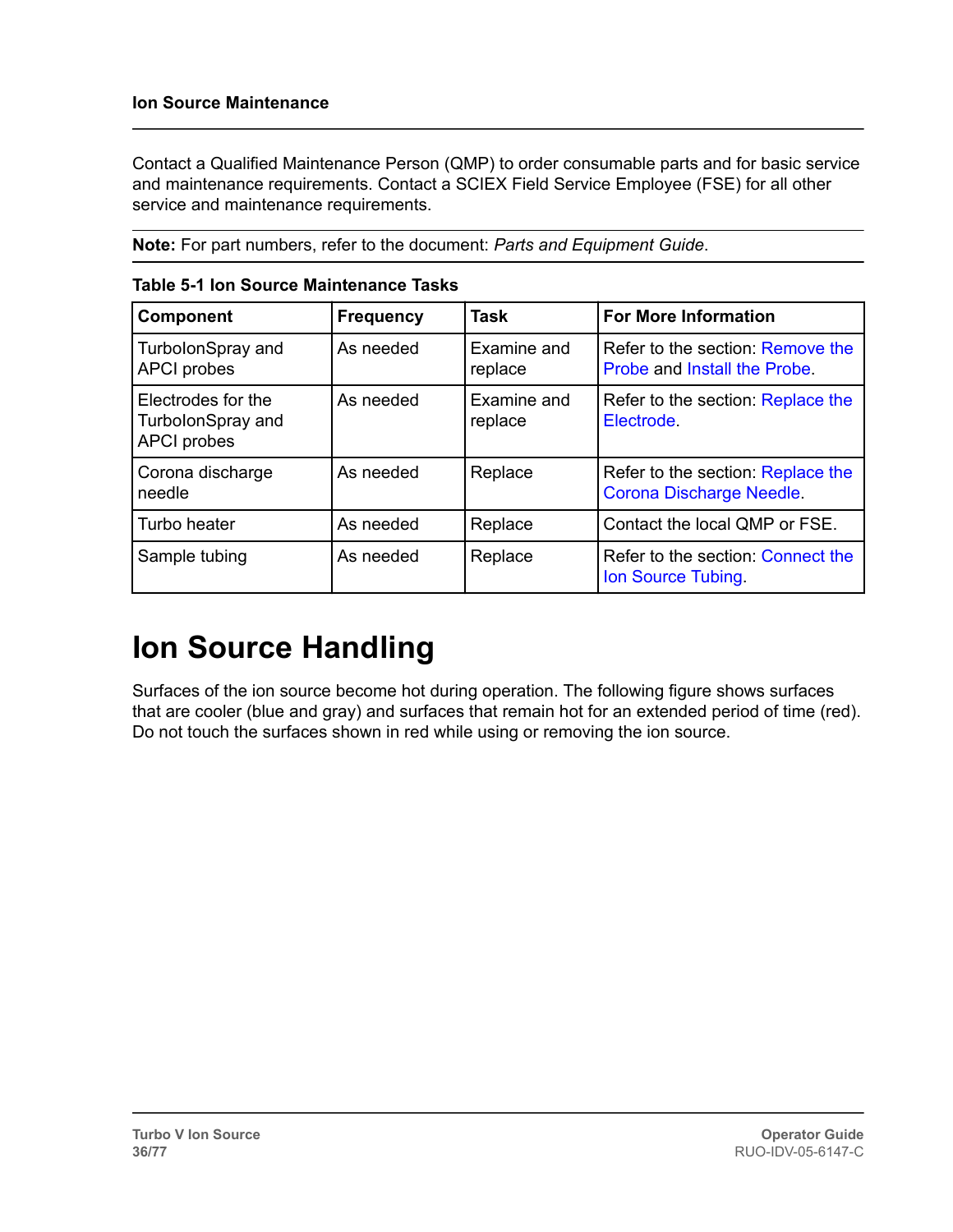

#### <span id="page-36-0"></span>**Figure 5-1 Ion Source Hot Surfaces (Red=Hot, Gray=Warm, Blue=Handle with Care)**

| Item | <b>Description</b> |
|------|--------------------|
|      | Front              |
|      | <b>Back</b>        |

### **Remove the Ion Source**

**Note:** (SCIEX 3500, 4500, 5500, 5500+, 6500, 6500+, and TripleTOF systems) Nitrogen continues to flow at a rate of 5.3 L/min when the mass spectrometer is off or when the ion source is removed from the system. To minimize nitrogen gas consumption and to keep the mass spectrometer clean when it is not in use, leave the ion source installed on the mass spectrometer and leave the system on.

The ion source can be removed quickly and easily, without tools. Always remove the ion source from the mass spectrometer before performing any maintenance on the ion source or exchanging the probes.

- 1. Stop any ongoing scans.
- 2. Turn off the sample stream.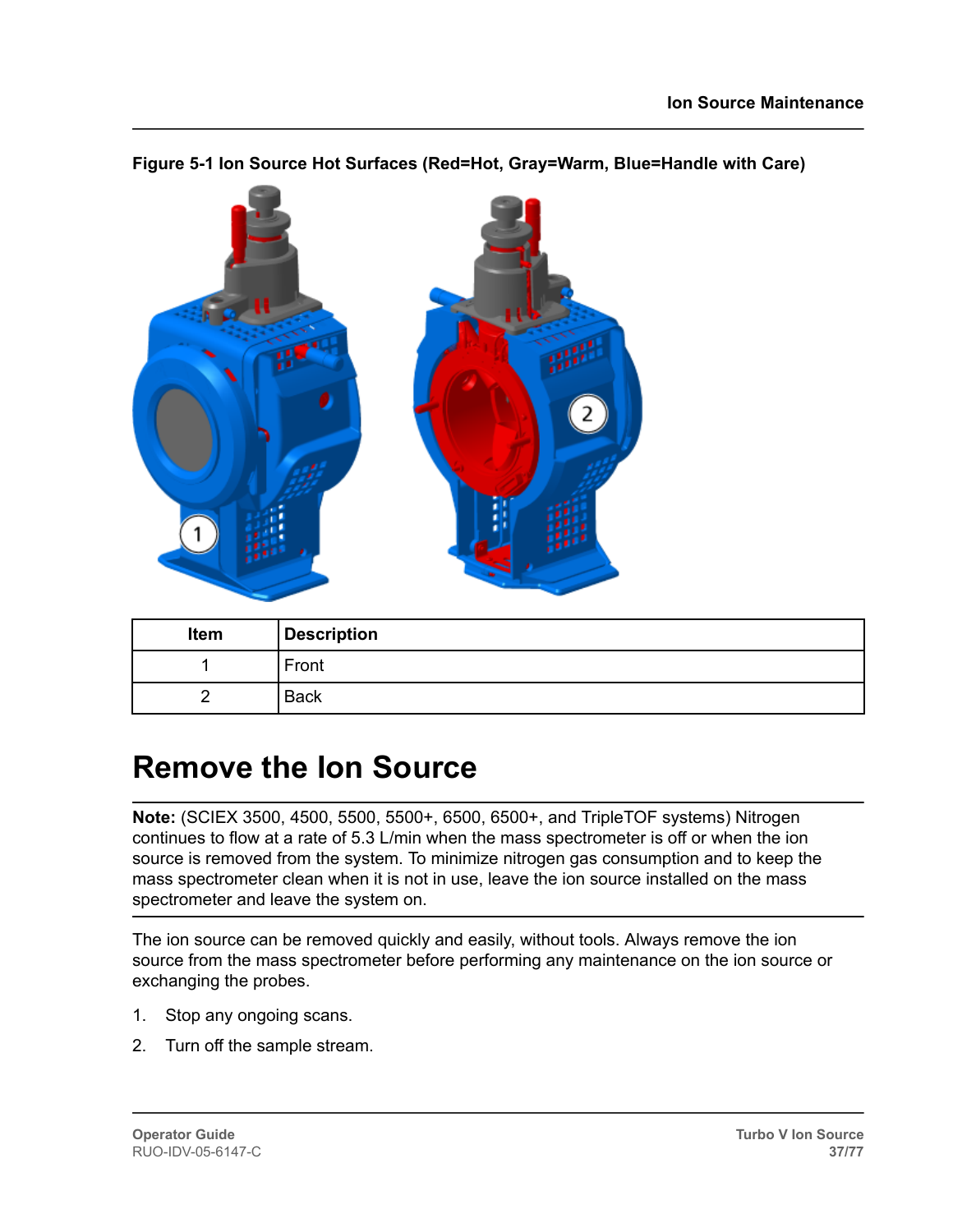#### **Ion Source Maintenance**

- 3. Set the ion source **Temperature** to 0, if the heaters are in use.
- 4. (SCIEX OS) Click **Standby** ( ) on the status panel.
- 5. Wait at least 30 minutes for the ion source to cool.
- 6. Disconnect the sample tubing from the grounding union.
- 7. Turn the two source latches up to the 12 o'clock position to release the ion source.
- 8. Pull the ion source gently away from the vacuum interface.

**Note:** Be careful not to lose the O-rings that are installed on the vacuum interface.

9. Put the ion source on a clean, secure surface.

### **Clean the Ion Source Surfaces**



**WARNING! Electrical Shock Hazard. Remove the ion source from the mass spectrometer before starting this procedure. Follow all electrical safe work practices.**

#### **Prerequisite Procedures**

• [Remove the Ion Source](#page-36-0).

Clean the surfaces of the ion source after a spill or when they become dirty.

Wipe the surfaces of the ion source with a soft, damp, cloth.

### **Clean the Probe**

Flush the ion source periodically, regardless of the type of compounds sampled. Do this by setting up a method in the control software specifically for performing a flushing operation.

- 1. Change to a mobile phase that is 1:1 water:acetonitrile or 1:1 water:methanol.
- 2. Adjust the position of the probe so that it is as far from the orifice as possible.
- 3. In the control software, do the following:
	- a. Create an MS method.
	- b. Set the ion source temperature between 500 °C and 600 °C.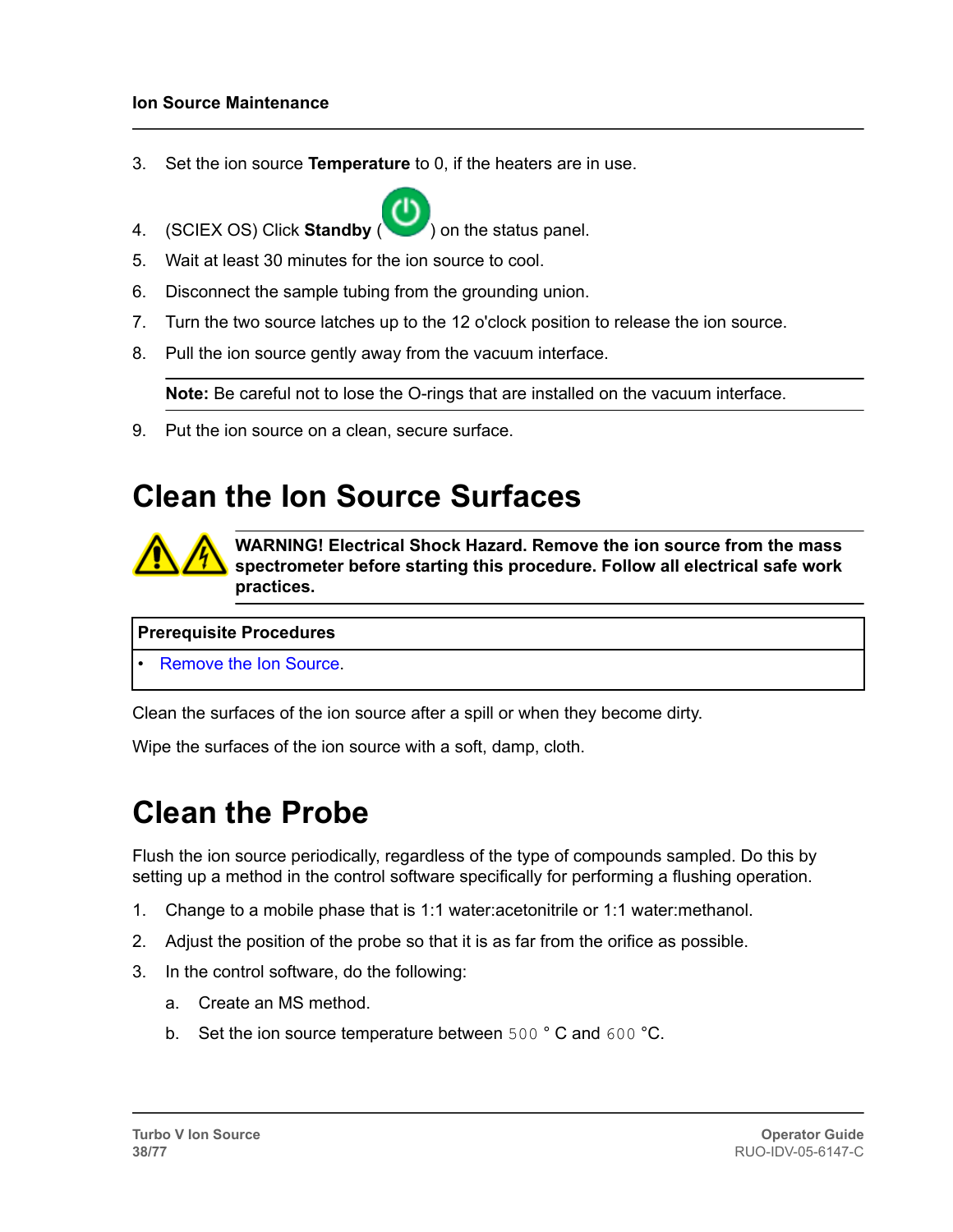- <span id="page-38-0"></span>c. Set ion source gas 1 and ion source gas 2 to at least 40.
- d. Set the flow rate of the gas for the Curtain Gas interface to the highest setting possible.
- 4. Wait until the temperature setpoint is reached.
- 5. Make sure that the probe and sample tubing are flushed thoroughly.

### **Remove the Probe**

**WARNING! Electrical Shock Hazard. Remove the ion source from the mass spectrometer before starting this procedure. Follow all electrical safe work practices.**

**CAUTION: Potential System Damage. Do not let the protruding electrode tip or the corona discharge needle touch any part of the ion source housing, to avoid damaging the probe.**

#### **Prerequisite Procedures**

• [Remove the Ion Source](#page-36-0).

The probe can be removed quickly and easily, without tools. Always remove the ion source from the mass spectrometer before changing probes or performing maintenance on the probe.

- 1. Loosen the sample tubing nut and then disconnect the sample tubing from the probe.
- 2. Loosen the retaining ring that secures the probe on the ion source housing.
- 3. Gently pull the probe straight up out of the tower.
- 4. Put the probe on a secure, clean surface.

### **Replace the Electrode**



**WARNING! Electrical Shock Hazard. Remove the ion source from the mass spectrometer before starting this procedure. Follow all electrical safe work practices.**



**WARNING! Puncture Hazard. Be careful when handling the electrode. The tip of the electrode is extremely sharp.**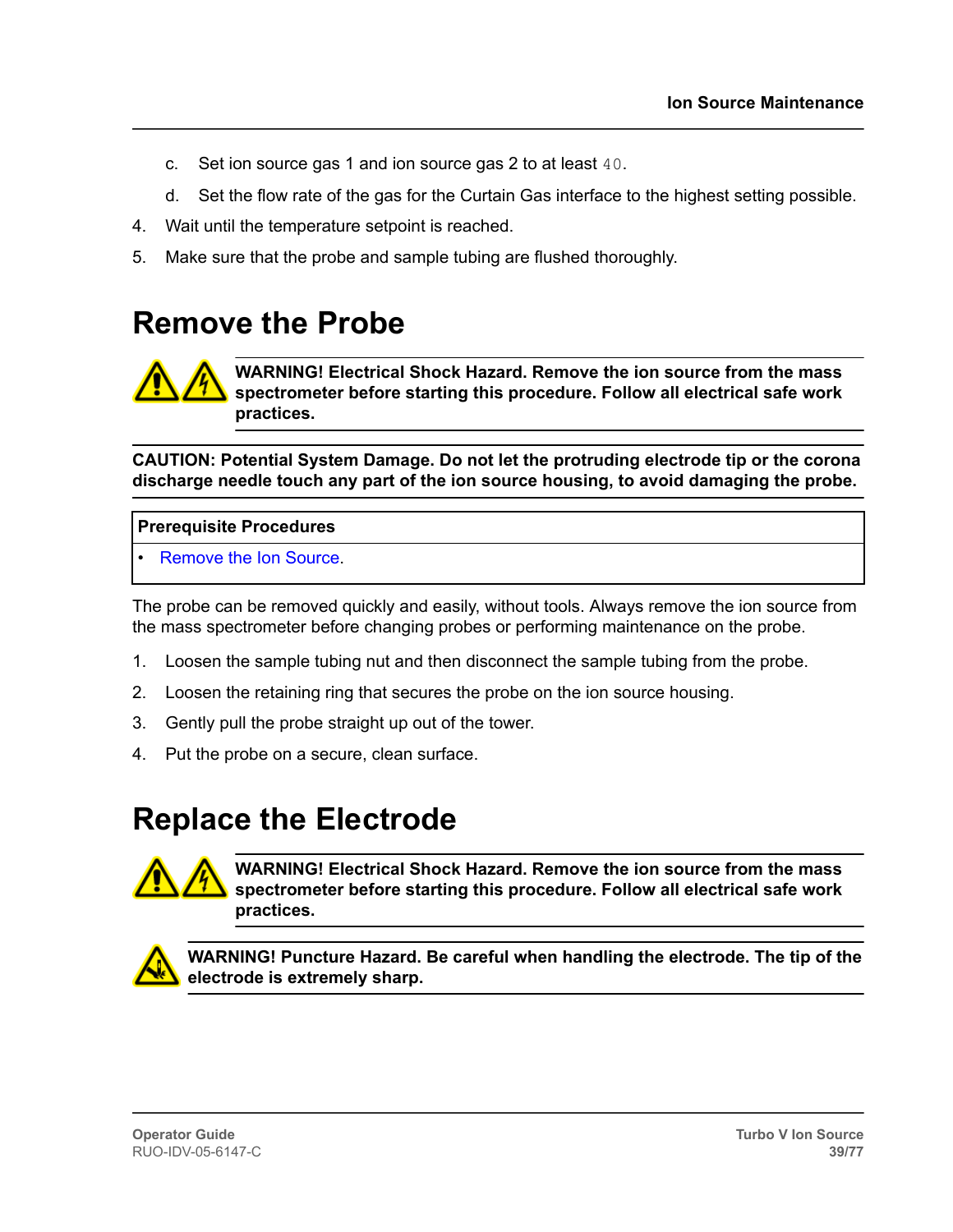#### **Prerequisite Procedures**

- [Remove the Ion Source](#page-36-0).
- [Remove the Probe](#page-38-0).

The probe contains an electrode. Replace the electrode when there is a decrease in performance.

**Note:** After replacing the electrode, evaluate the effect of the change on system performance.

This procedure applies to both probes.

- 1. Remove the electrode adjustment nut and then remove the electrode.
- 2. Holding the probe with the tip pointing down, so that the spring remains inside the probe, install a sample fitting in the PEEK union, tightening until it is finger-tight.

#### **Figure 5-2 Probe, Expanded View**



| Item           | <b>Description</b>       |
|----------------|--------------------------|
|                | Electrode adjustment nut |
| $\overline{2}$ | 1/4 inch retaining nut   |
| 3              | Spring                   |
| 4              | Retaining ring           |
| 5              | Sprayer tube             |
| 6              | Electrode tip            |
|                | Electrode tube           |
| 8              | PEEK union               |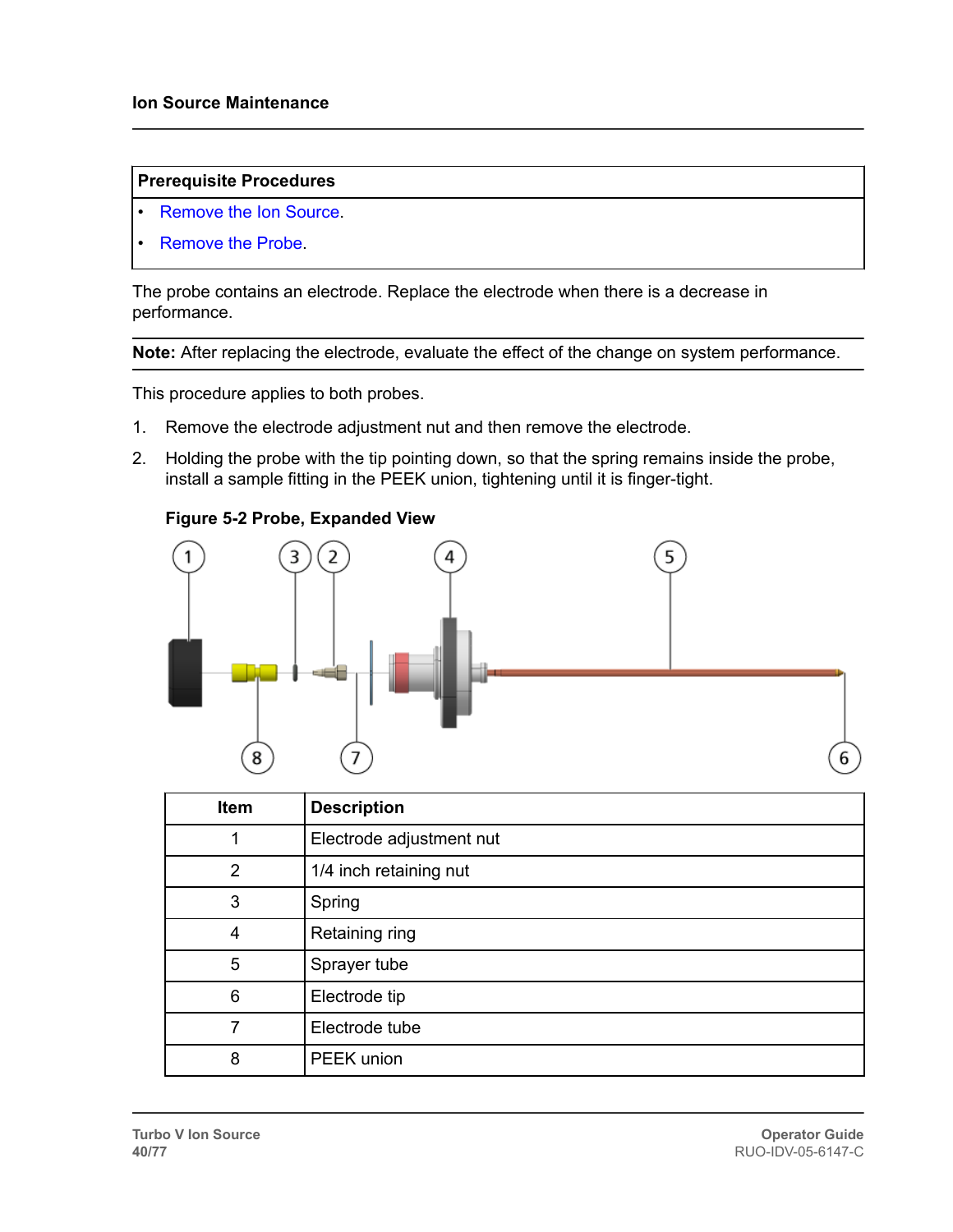- 3. Pull the PEEK union and the attached electrode tube from the probe.
- 4. Remove the sample fitting from the PEEK union.
- 5. Use the 1/4 inch open-ended wrench to remove the retaining nut that holds the electrode tube in the PEEK union.
- 6. Remove the electrode tube from the retaining nut.
- 7. Insert the new electrode tube in the retaining nut and then in the PEEK union. Make sure that the electrode tube is inserted as far as possible in the PEEK union. If there is a gap between the electrode tube and its seat inside the union, a dead volume may occur.
- 8. Tighten the retaining nut. Do not cross-thread or over-tighten the retaining nut or the tubing might leak.
- 9. Make sure that the spring is still inside the probe and then tighten the electrode adjustment nut.
- 10. Align the electrode tube with the narrow opening in the sprayer tube and then insert the PEEK union and attached electrode tube in the probe. Be careful not to bend the electrode tube.
- 11. Install and then tighten the electrode adjustment nut.
- 12. Install the probe. Refer to the section: [Install the Probe.](#page-19-0)
- 13. Install the ion source on the mass spectrometer. Refer to the section: [Ion Source](#page-18-0) [Installation.](#page-18-0)
- 14. Connect the sample tubing. Refer to the section: [Connect the Ion Source Tubing.](#page-20-0)
- 15. Adjust the electrode tip extension. Refer to the section: Optimize the TurbolonSpray Probe [Position](#page-27-0) or [Optimize the APCI Probe Position](#page-65-0).

### **Replace the Corona Discharge Needle**



**WARNING! Electrical Shock Hazard. Remove the ion source from the mass spectrometer before starting this procedure. Follow all electrical safe work practices.**



**WARNING! Puncture Hazard. Handle the needle with care. The tip of the needle is extremely sharp.**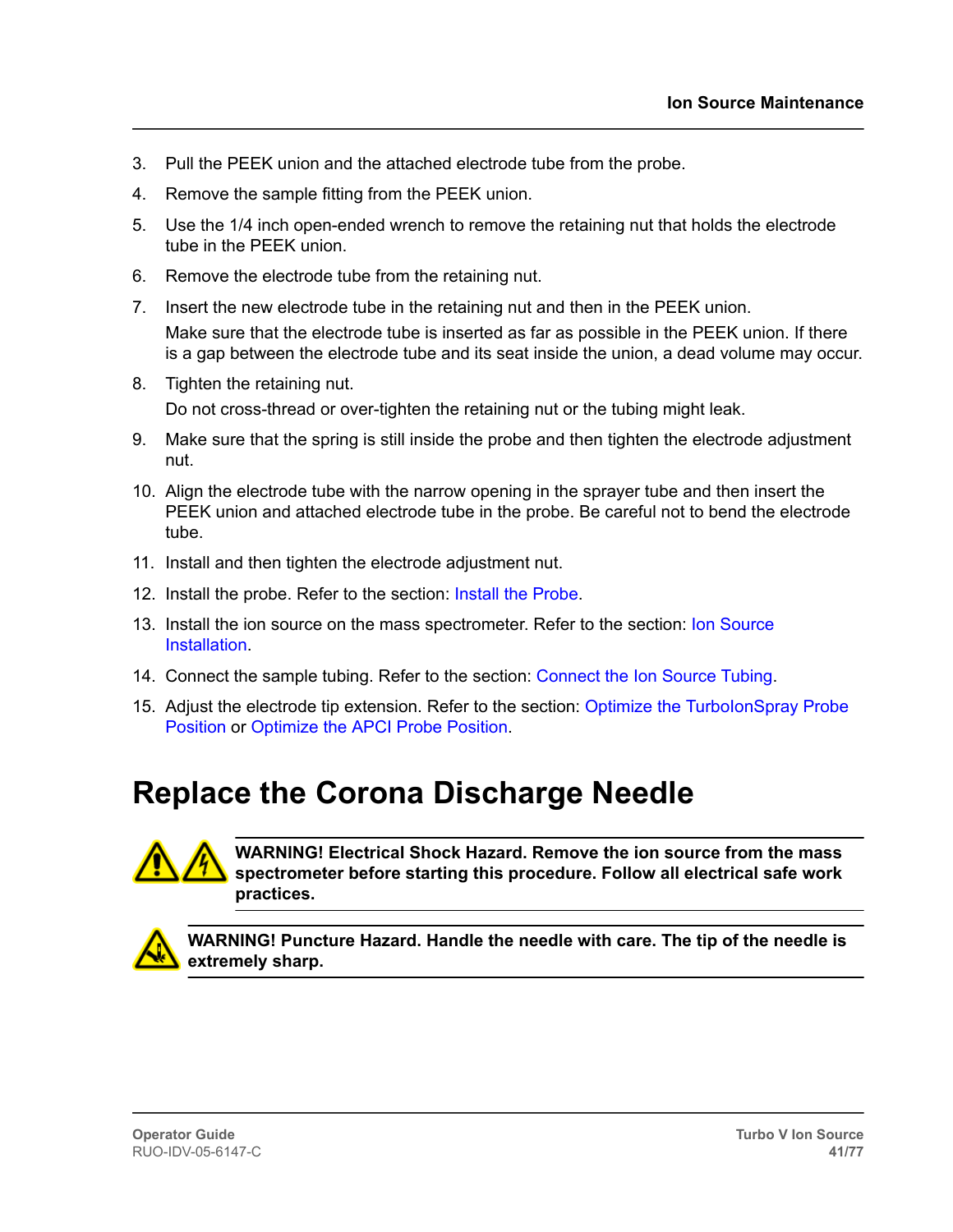#### **Prerequisite Procedures**

- [Remove the Ion Source](#page-36-0).
- [Remove the Probe](#page-38-0).

If the corona discharge needle tip becomes corroded, then it might not be removable by hand. If it cannot be removed, then cut off the needle tip to remove it and replace the entire corona discharge needle.

1. Rotate the ion source so that the open side is accessible.

#### **Figure 5-3 Corona Discharge Needle**



| <b>Item</b> | <b>Description</b>          |
|-------------|-----------------------------|
|             | <b>Exhaust chimney</b>      |
|             | Ceramic sleeve              |
|             | Corona discharge needle tip |

2. While holding the corona discharge needle adjustment screw between the thumb and forefinger of one hand and the corona discharge needle with the other hand, rotate the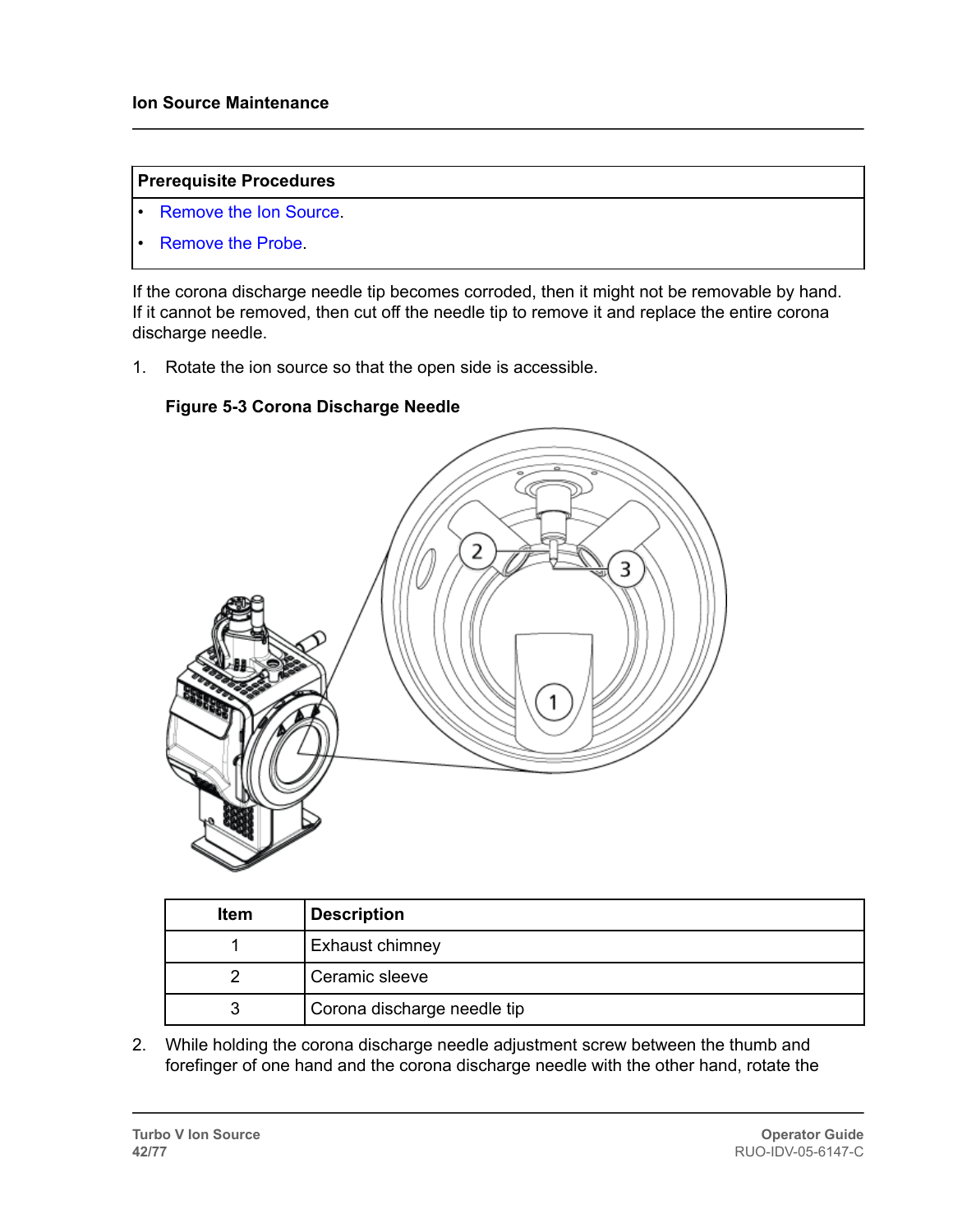corona discharge needle tip counter-clockwise to loosen and then gently remove the tip. Refer to the section: [Ion Source Components](#page-12-0).

- 3. Gently pull the corona discharge needle down through the exhaust chimney to remove it.
- 4. Insert the new needle through the exhaust chimney in the ceramic sleeve as far as possible.
- 5. Holding a new tip between the thumb and forefinger of one hand and the corona discharge needle adjustment screw with the other hand, rotate the corona discharge needle tip clockwise to install the tip.
- 6. Insert the probe and then install the ion source on the mass spectrometer. Refer to the section: [Ion Source Installation](#page-18-0).

### **Replace the Sample Tubing**



**WARNING! Electrical Shock Hazard. Remove the ion source from the mass spectrometer before starting this procedure. Follow all electrical safe work practices.**

#### **Prerequisite Procedures**

- Stop the sample flow and make sure that any remaining gas has been removed through the source exhaust system.
- [Remove the Ion Source](#page-36-0).

Use the following procedure to replace the sample tubing if it has a blockage.

- 1. Disconnect the sample tubing from the probe and the grounding union.
- 2. Replace the sample tubing with an appropriate length of tubing, cut with a proper tubing cutter. Refer to the section: [Connect the Ion Source Tubing.](#page-20-0)
- 3. Install the ion source. Refer to the section: [Ion Source Installation.](#page-18-0)
- 4. Start the sample flow.

### **Storage and Handling**



**WARNING! Environmental Hazard. Do not dispose of system components in municipal waste. Follow local regulations when disposing of components.**

The environmental requirements for the storage and transport of the ion source:

• Ambient temperature between  $-30$  °C and  $+60$  °C ( $-22$  °F and 140 °F)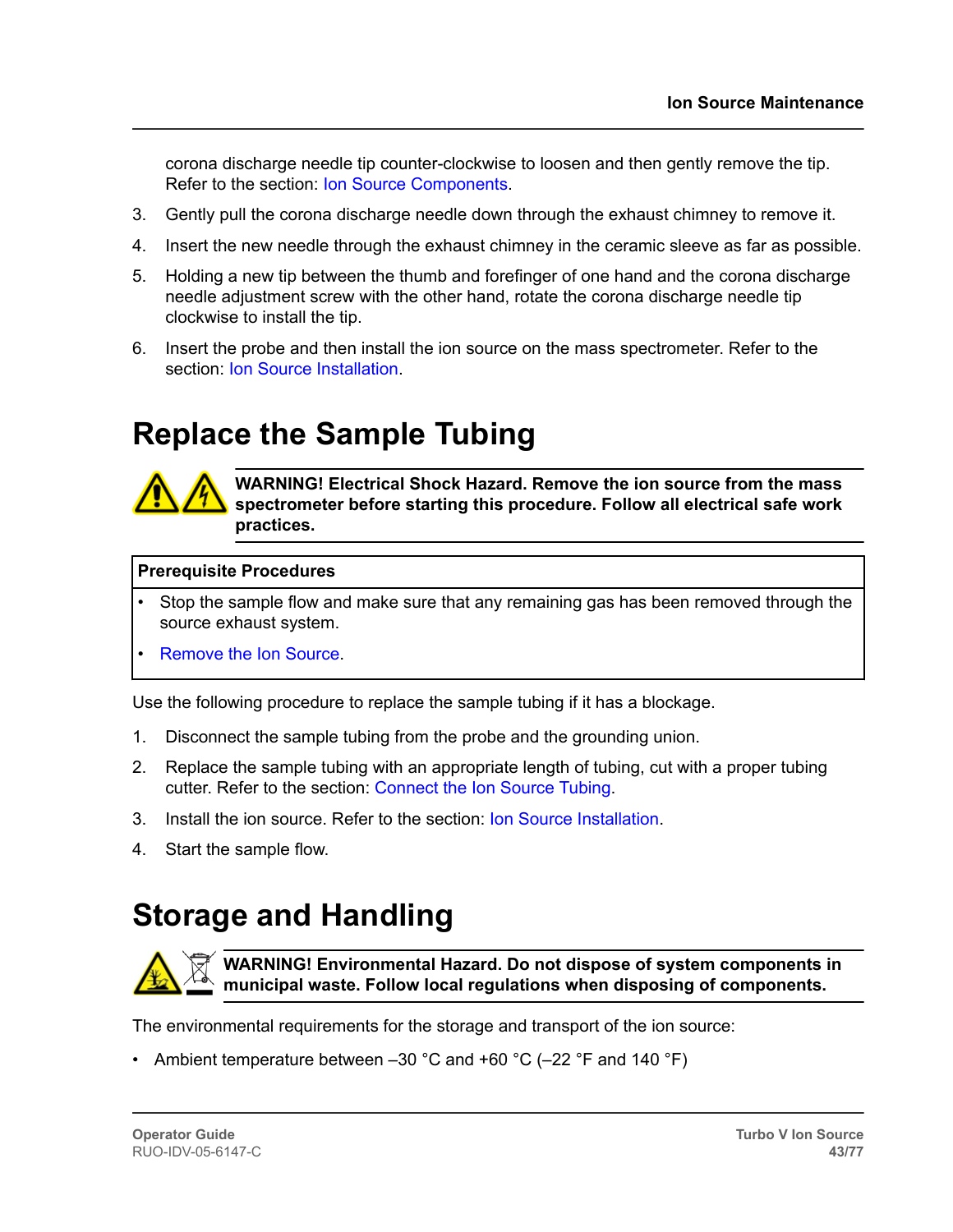#### **Ion Source Maintenance**

- Atmospheric pressure between 75 kPa to 101 kPa
- Relative humidity not exceeding 99%, non-condensing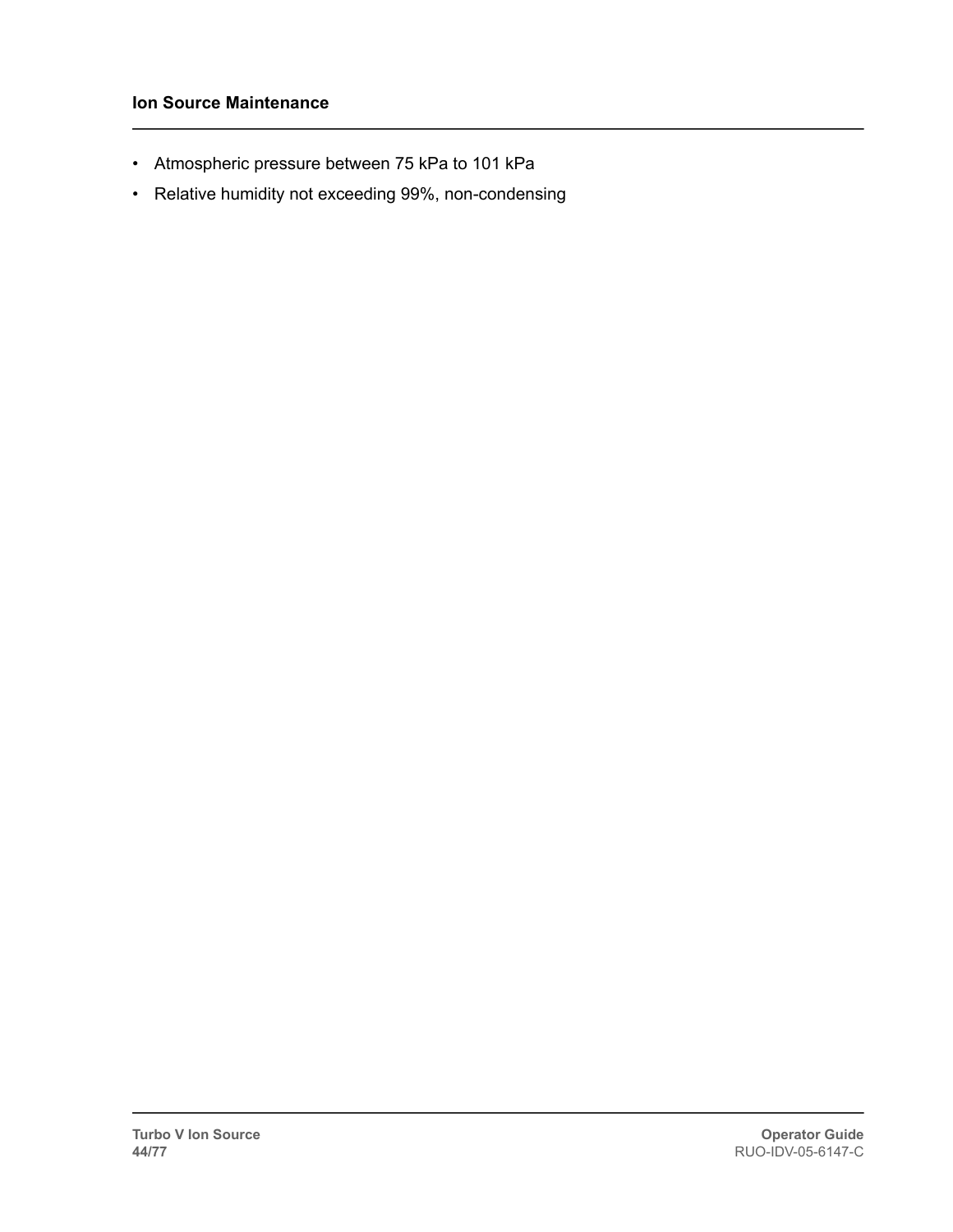# **Ion Source Troubleshooting 6**

| <b>Symptom</b>                                                                                               | <b>Possible Cause</b>                                                              | <b>Corrective Action</b>                                                                                                                                                                                                                                                                                               |  |
|--------------------------------------------------------------------------------------------------------------|------------------------------------------------------------------------------------|------------------------------------------------------------------------------------------------------------------------------------------------------------------------------------------------------------------------------------------------------------------------------------------------------------------------|--|
| The control software reports<br>that the mass spectrometer<br>has gone to a Fault state.                     | 1.<br>The probe is not installed.<br>2.<br>The probe is not<br>connected securely. | Install the probe. Refer<br>1.<br>to the section: Install the<br>Probe.<br>2.<br>Reinstall the probe:<br>Remove the probe.<br>a.<br>Refer to the section:<br>Remove the Probe.<br>Install the probe,<br>b.<br>making sure to<br>tighten the retaining<br>ring securely. Refer to<br>the section: Install the<br>Probe. |  |
| The control software indicates<br>that a specific probe is in<br>use, but a different probe is<br>installed. | The F3 fuse is blown.                                                              | Contact an FSE.                                                                                                                                                                                                                                                                                                        |  |
| The spray is not uniform.                                                                                    | The electrode is blocked.                                                          | Replace the electrode. Refer<br>to the section: Replace the<br>Electrode.                                                                                                                                                                                                                                              |  |
| The ion source temperature is<br>not reached or temperature is<br>too high or unstable.                      | The turbo heater is faulty.                                                        | Contact the local QMP or<br>FSE.                                                                                                                                                                                                                                                                                       |  |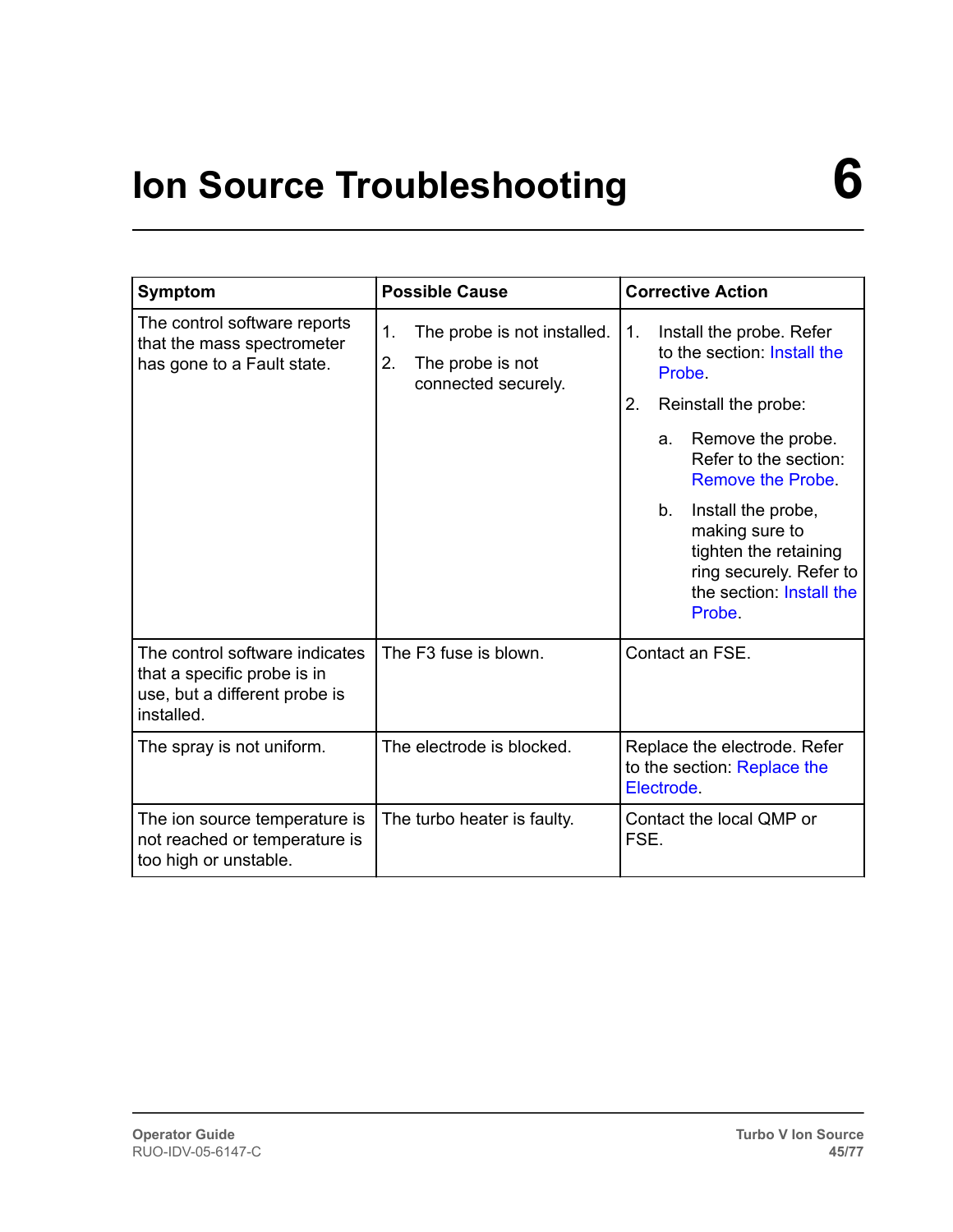#### **Ion Source Troubleshooting**

| Symptom                                                         | <b>Possible Cause</b>                                                                                                                                   | <b>Corrective Action</b>                                                                                                                                                                                         |  |
|-----------------------------------------------------------------|---------------------------------------------------------------------------------------------------------------------------------------------------------|------------------------------------------------------------------------------------------------------------------------------------------------------------------------------------------------------------------|--|
| Sensitivity is poor.                                            | The interface components<br>1.<br>(front end) are dirty.<br>2.<br>Solvent vapor or other<br>unknown compounds are<br>present in the analyzer<br>region. | Clean the interface<br>1.<br>components and then<br>install the ion source.<br>2.<br>Optimize the flow rate of<br>the gas for the Curtain<br>Gas interface. Refer to<br>the section: Ion Source<br>Optimization. |  |
| During testing, the ion source<br>fails to meet specifications. | 1.<br>The test solution was not<br>prepared correctly.<br>2.<br>The mass spectrometer<br>has not passed the<br>installation tests.                      | Confirm that the test<br>$1_{-}$<br>solution was prepared<br>correctly.<br>2.<br>If the problem cannot<br>be resolved, then contact<br>the FSE to perform the<br>installation tests.                             |  |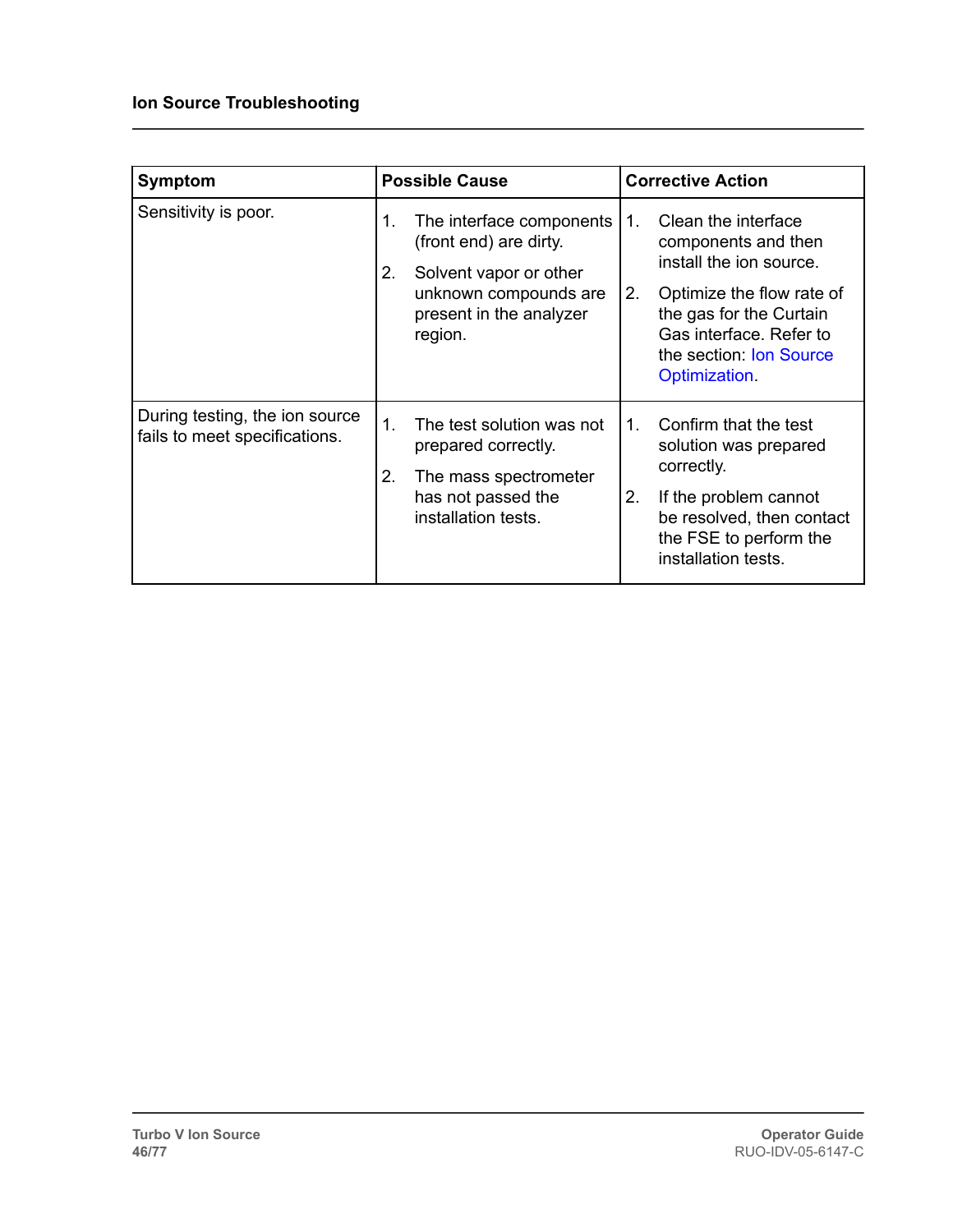| <b>Symptom</b>            | <b>Possible Cause</b>                                                                                            | <b>Corrective Action</b>                                                                                                                      |  |
|---------------------------|------------------------------------------------------------------------------------------------------------------|-----------------------------------------------------------------------------------------------------------------------------------------------|--|
| Background noise is high. | 1.<br>The ion source<br>temperature is too high.                                                                 | 1.<br>Optimize the ion source<br>temperature.                                                                                                 |  |
|                           | 2.<br>The heater gas (ion<br>source gas 2) flow rate is<br>too high.<br>3.<br>The ion source is<br>contaminated. | 2.<br>Optimize the heater gas<br>flow.                                                                                                        |  |
|                           |                                                                                                                  | 3.<br>Clean or replace the ion<br>source components, and<br>then condition the ion<br>source and front end:                                   |  |
|                           |                                                                                                                  | Move the probe<br>a.<br>to the furthest<br>position from the<br>aperture (vertically<br>and horizontally).                                    |  |
|                           |                                                                                                                  | Make sure that the<br>b.<br>interface heater is on.                                                                                           |  |
|                           |                                                                                                                  | Infuse or inject 50:50<br>C.<br>methanol: water with<br>a pump flow rate of<br>1 mL/min.                                                      |  |
|                           |                                                                                                                  | d.<br>In the control<br>software, set the ion<br>source temperature<br>to 650, ion source<br>gas 1 to 60, and ion<br>source gas $2$ to $60$ . |  |
|                           |                                                                                                                  | Set the flow rate<br>e.<br>of the gas for the<br>Curtain Gas interface<br>to 45 or 50.                                                        |  |
|                           |                                                                                                                  | f.<br>Acquire data for<br>a minimum of<br>2 hours, or preferably<br>overnight, for best<br>results.                                           |  |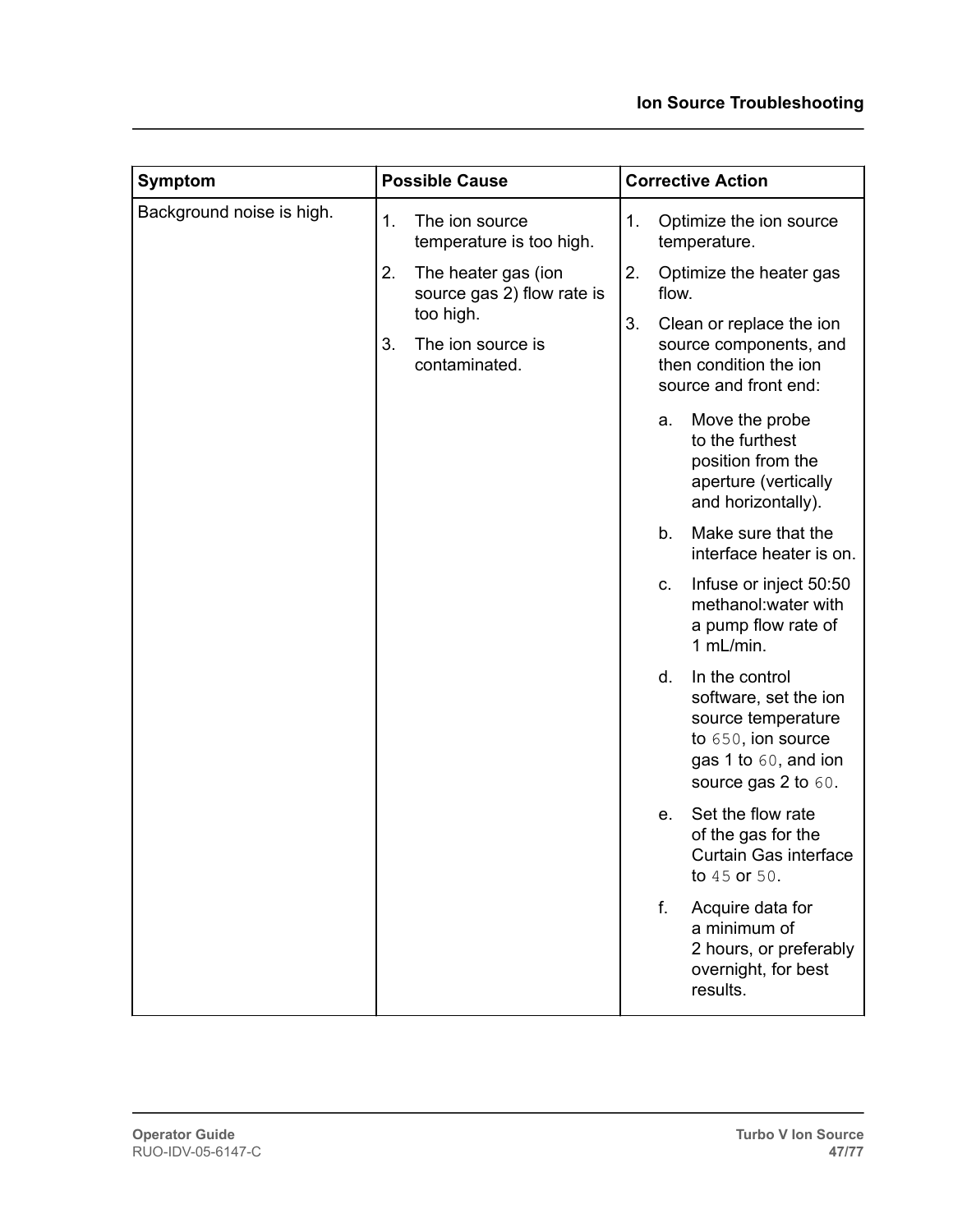#### **Ion Source Troubleshooting**

| <b>Symptom</b>                          | <b>Possible Cause</b>                                                                                                 | <b>Corrective Action</b>                                                                                                                                                                                     |  |  |
|-----------------------------------------|-----------------------------------------------------------------------------------------------------------------------|--------------------------------------------------------------------------------------------------------------------------------------------------------------------------------------------------------------|--|--|
| Ion source performance has<br>degraded. | 1.<br>The probe is not<br>optimized.<br>2.<br>The sample was not<br>prepared correctly or the<br>sample has degraded. | 1.<br>Optimize the probe.<br>Refer to the section:<br><b>TurbolonSpray Probe</b><br><b>Optimization or APCI</b><br><b>Probe Optimization.</b>                                                                |  |  |
|                                         | 3.<br>The sample inlet fittings<br>are leaking.                                                                       | 2.<br>Make sure that the<br>sample was prepared<br>correctly.                                                                                                                                                |  |  |
|                                         |                                                                                                                       | 3.<br>Make sure that the fittings<br>are tight and replace the<br>fittings if leaks continue.<br>Do not overtighten the<br>fittings.                                                                         |  |  |
|                                         |                                                                                                                       | Install and optimize an<br>4.<br>alternate ion source. If<br>the issue persists, then<br>contact an FSE                                                                                                      |  |  |
| Arcing or sparks occur.                 | The position of the corona<br>discharge needle is incorrect<br>or the electrode tip is<br>damaged.                    | Turn the corona discharge<br>needle toward the curtain<br>plate, and away from the<br>stream of heater gas. Refer<br>to the section: Adjust the<br><b>Position of the Corona</b><br><b>Discharge Needle.</b> |  |  |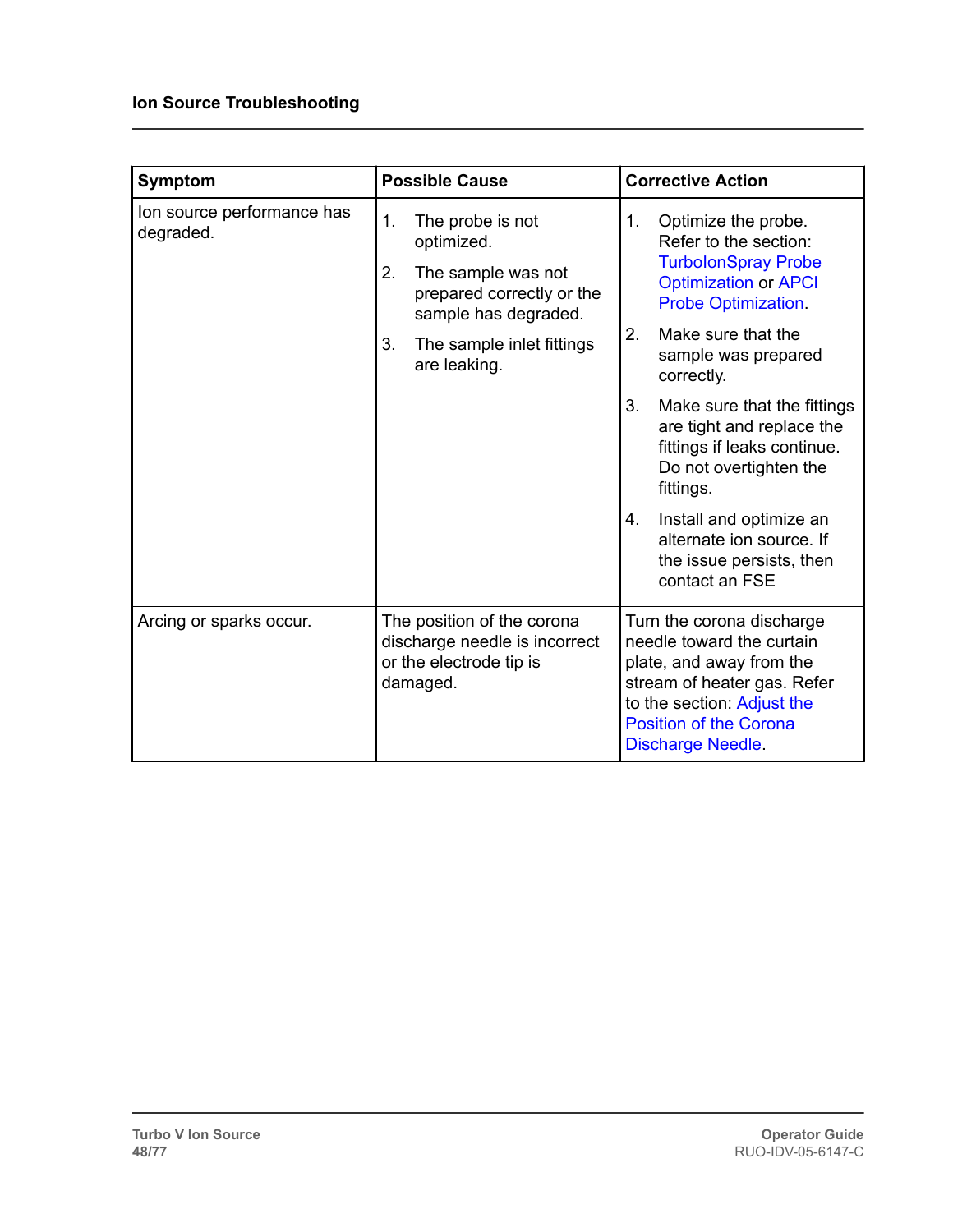### <span id="page-48-0"></span>**Electrospray Ionization Mode**

The probe is located centrally between the two turbo heaters, which are located at a 45-degree angle on either side of the probe. The combination of the spray and the heated dry gas from the turbo heaters is projected at a 90-degree angle to the aperture in the curtain plate.

Only compounds that ionize in the liquid solvent can be generated as gas phase ions in the source. The efficiency and rate of ion generation depends on the solvation energies of the specific ions. Ions with lower solvation energies are more likely to evaporate than ions with higher solvation energies.

The interaction of the **IonSpray Voltage** (Analyst software), **IonSpray Voltage Floating** (Analyst TF software), or the **Spray voltage** (SCIEX OS) and the turbo heaters helps focus the stream and increases the rate of droplet evaporation, resulting in an increased ion signal. The heated gas increases the efficiency of ion evaporation, resulting in increased sensitivity and the ability to handle higher liquid sample flow rates.

A high-velocity flow of nebulizer gas shears droplets from the liquid sample stream in the **IonSpray Voltage** or the **Spray voltage** inlet. Using the variable high voltage applied to the sprayer, the ion source applies a net charge to each droplet. This charge aids in the droplet dispersion. Ions of a single polarity are preferentially drawn in the droplets by the high voltage as they are separated from the liquid stream. However, this separation is incomplete and each droplet contains many ions of both polarities. Ions of one polarity are predominant in each droplet, and the difference between the number of positively or negatively charged ions results in the net charge. Only the excess ions of the predominant polarity are available for ion evaporation, and only a fraction of these actually evaporate.

The probe can generate multiply-charged ions from compounds that have multiple charge sites, such as peptides and oligonucleotides. This is useful during analysis of high-molecular-weight species where the multiple charges produce ions of a mass-to-charge ratio (*m/z*) within the mass range of the mass spectrometer. This allows routine molecular-weight determinations of compounds in the kiloDalton (kDa) range.

Each charged droplet contains solvent and both positive and negative ions, but with ions of one predominant polarity. Refer to the figure: [Figure A-1.](#page-49-0) As a conducting medium, excess charges reside at the surface of the droplet. As the solvent evaporates, the electrical field at the surface of the droplet increases due to the decreasing radius of the droplet.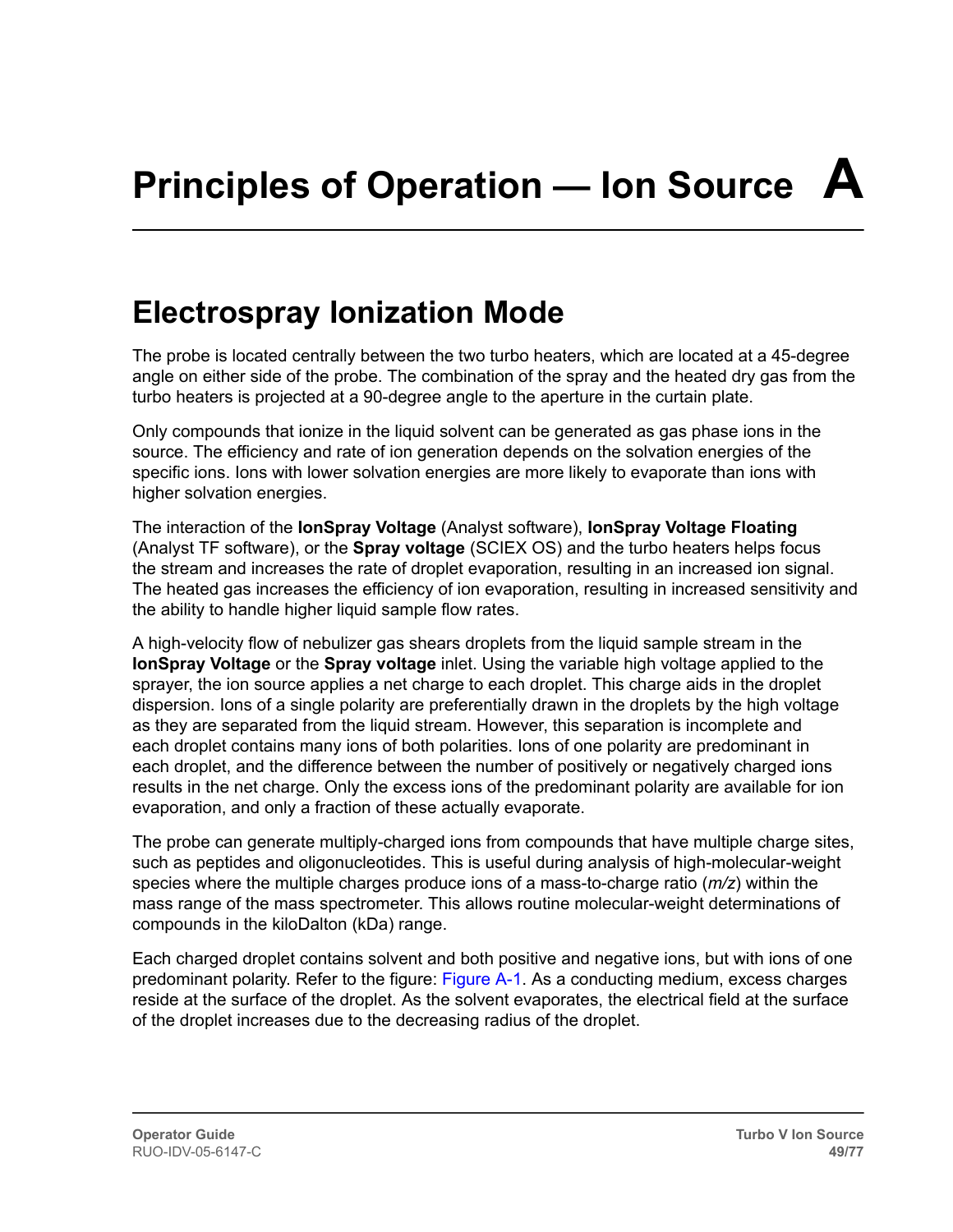<span id="page-49-0"></span>



| <b>Item</b> | <b>Description</b>                                                                             |
|-------------|------------------------------------------------------------------------------------------------|
|             | Droplet contains ions of both polarities with one polarity being predominant.                  |
|             | As the solvent evaporates, the electrical field increases and the ions move<br>to the surface. |
| 3           | At some critical field value, ions are emitted from the droplets.                              |
|             | Nonvolatile residue remains as a dry particle.                                                 |

If the droplet contains excess ions and enough solvent evaporates from the droplet, a critical field is reached at which ions are emitted from the surface. Eventually, all of the solvent will evaporate from the droplet, leaving a dry particle consisting of the nonvolatile components of the sample solution.

Because the solvation energies for most organic molecules are unknown, the sensitivities of any given organic ion to ion evaporation are difficult to predict. The importance of solvation energy is evident because surfactants that concentrate at the surface of a liquid can be detected very sensitively.

## **APCI Mode**

The basis for past incompatibilities in linking liquid chromatography with mass spectrometry arose from difficulties converting relatively nonvolatile molecules in solution in a liquid into a molecular gas without inducing excessive decomposition. The APCI probe process of gently nebulizing the sample to finely dispersed small droplets in a heated ceramic tube results in the rapid vaporization of the sample so that the sample molecules are not decomposed.

The following figure shows the reaction flow of the APCI process for reactant positive ions, the proton hydrates,  $H_3O^+[H_2O]_n$ .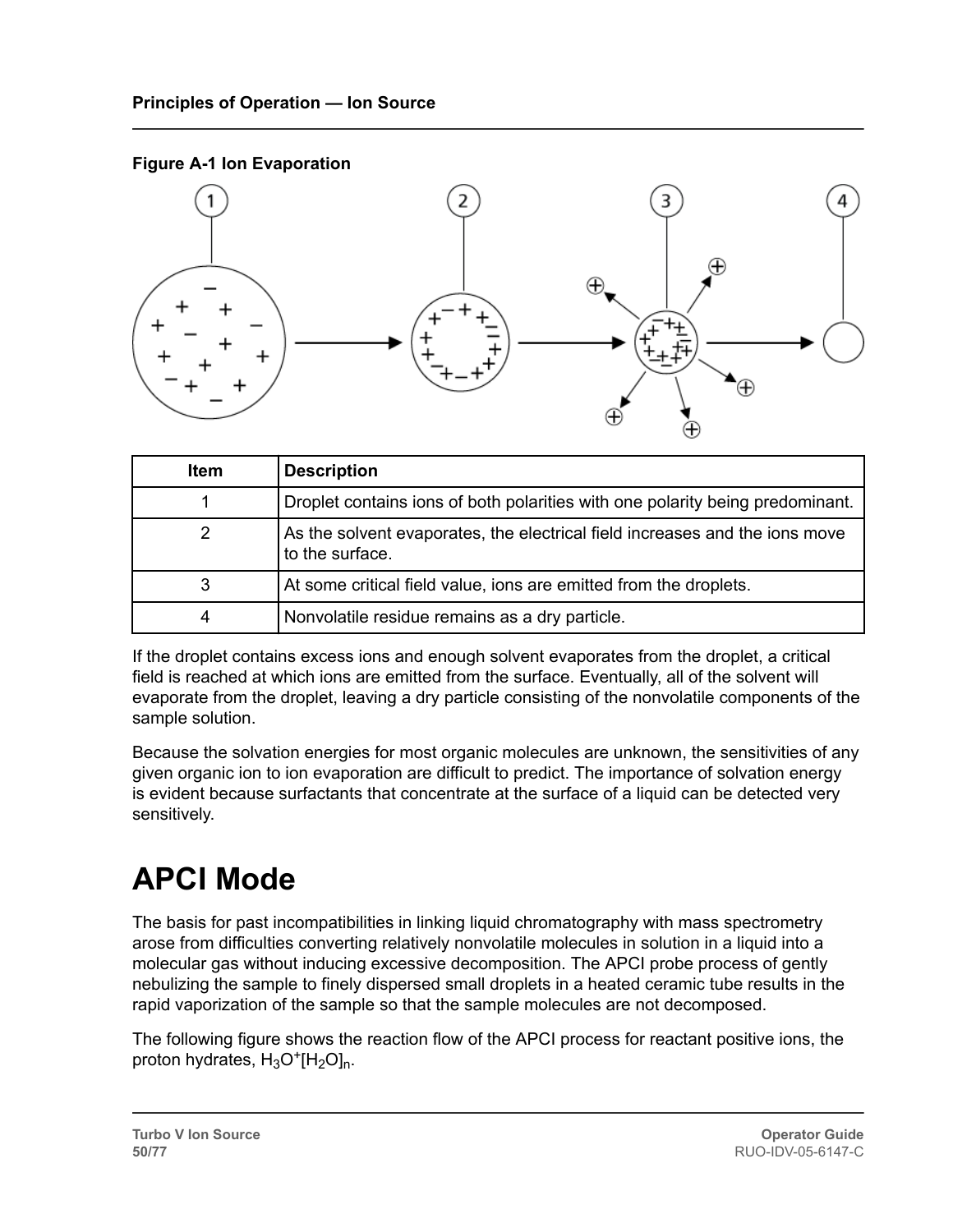

**Figure A-2 APCI Reaction Flow Diagram**

The major primary ions  $N_2^+$ ,  $O_2^+$ ,  $H_2O^+$ , and  $NO^+$  are formed by the electron impact of coronacreated electrons on the major neutral components of air. Although NO<sup>+</sup> is normally not a major constituent of clean air, the concentration of this species in the ion source is enhanced due to neutral reactions initiated by the corona discharge.

**Operator Guide** RUO-IDV-05-6147-C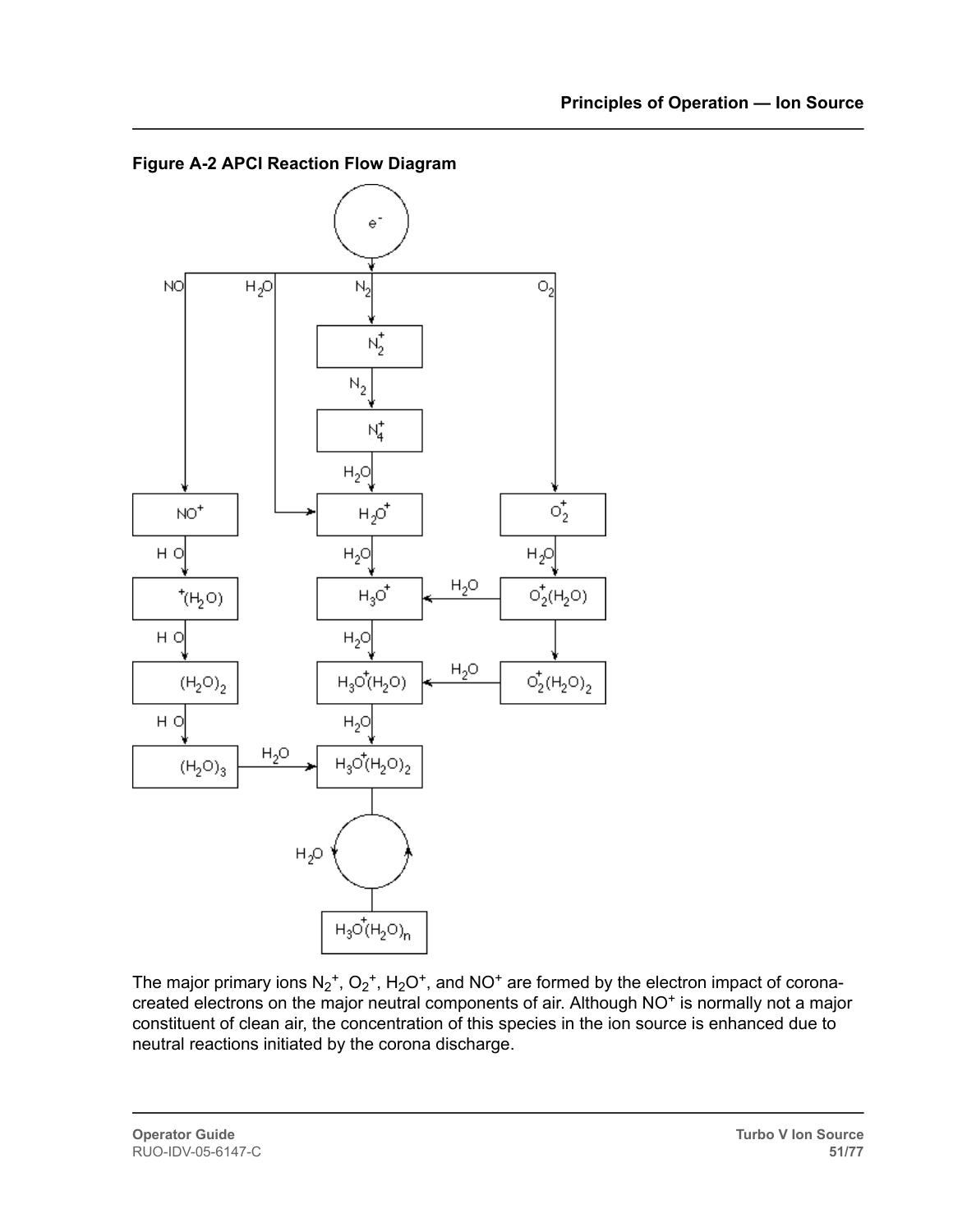Samples that are introduced through the APCI probe are sprayed, with the aid of a nebulizer gas, in the heated ceramic tube. Within the tube, the finely dispersed droplets of sample and solvent undergo a rapid vaporization with minimal thermal decomposition. The gentle vaporization preserves the molecular identity of the sample.

The gaseous sample and solvent molecules pass to the ion source housing where the ionization by APCI is induced by a corona discharge needle connected to the end of the ceramic tube. The sample molecules are ionized by colliding with the reagent ions that are created by the ionization of mobile phase solvent molecules. The vaporized solvent molecules ionize to produce the reagent ions [X+H]<sup>+</sup> in Positive polarity and [X-H]<sup>-</sup> in Negative polarity. Refer to the figure: Figure A-3. It is these reagent ions that produce stable sample ions when they collide with the sample molecules.

| <b>Item</b>                                 | <b>Description</b>                                                      |  |
|---------------------------------------------|-------------------------------------------------------------------------|--|
|                                             | Sample                                                                  |  |
| 2                                           | Primary ions are created in the vicinity of the corona discharge needle |  |
| 3                                           | Ionization produces predominantly solvent ions                          |  |
| 4                                           | Reagent ions react with sample molecules, forming clusters              |  |
| 5                                           | Curtain plate                                                           |  |
| 6                                           | Interface                                                               |  |
| $x =$ solvent molecules; M=sample molecules |                                                                         |  |

#### **Figure A-3 Atmospheric Pressure Chemical Ionization**

The sample molecules are ionized through a process of proton transfer in Positive polarity and by either electron transfer or proton transfer in Negative polarity. The energy for the APCI ionization process is collision-dominated because of the relatively high atmospheric pressure of the ion source.

For reverse phase applications, the reagent ions consist of protonated solvent molecules in Positive polarity and solvated oxygen ions in Negative polarity. With favorable thermodynamics, the addition of modifiers changes the reagent ion composition. For example, the addition of acetate buffers or modifiers can make the acetate ion [CH $_{\rm 3}$ COO] $^-$  the primary reagent in Negative polarity. Ammonium modifiers might make protonated ammonia [NH<sub>4</sub>]<sup>+</sup> the primary reagent in Positive polarity.

Through collisions, an equilibrium distribution of certain ions, such as protonated water cluster ions, is maintained. The likelihood of premature fragmentation of the sample ions in the ion source is reduced because of the moderating influence of solvent clusters on the reagent ions and the relatively high gas pressure in the ion source. As a result, the ionization process yields primarily molecular product ions for mass analysis in the mass spectrometer.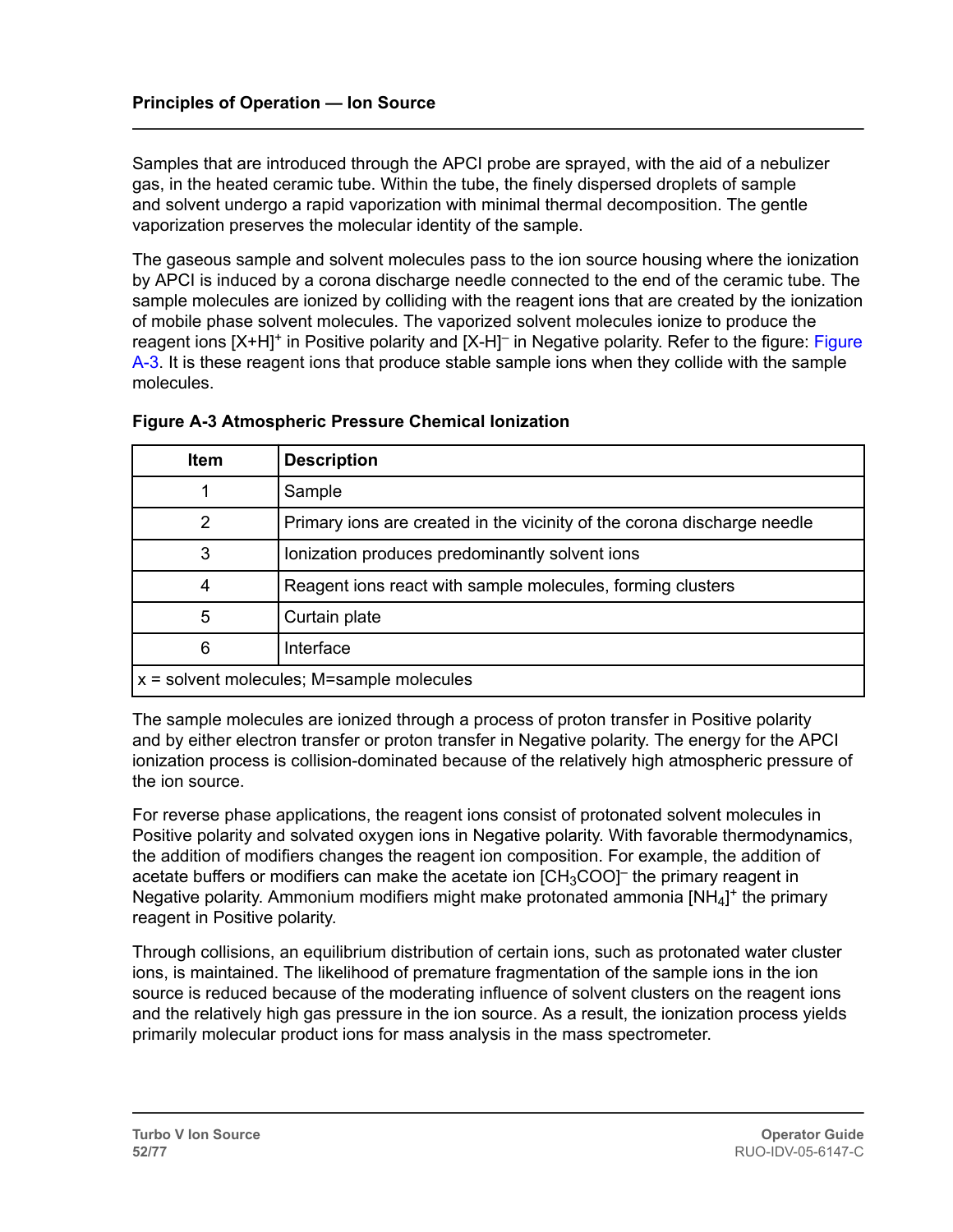### **APCI Ionization Region**

The following figure shows the general location of the ion-molecule reactor of the APCI probe. The slanted lines indicate a wall-less reactor. A self-starting corona discharge ion current in the microampere range is created as a result of the electric field between the discharge needle and the curtain plate. Primary ions, for example,  $\mathsf{N_2}^+$  and  $\mathsf{O_2}^+$ , are created by the loss of electrons that originate in the plasma in the immediate vicinity of the discharge needle tip. The energy of these electrons is moderated by a number of collisions with gas molecules before attaining an energy where their effective ionization cross-section allows them to ionize neutral molecules efficiently.

#### **Figure A-4 APCI Ionization Region**



| Item | <b>Description</b>   |
|------|----------------------|
|      | Discharge needle tip |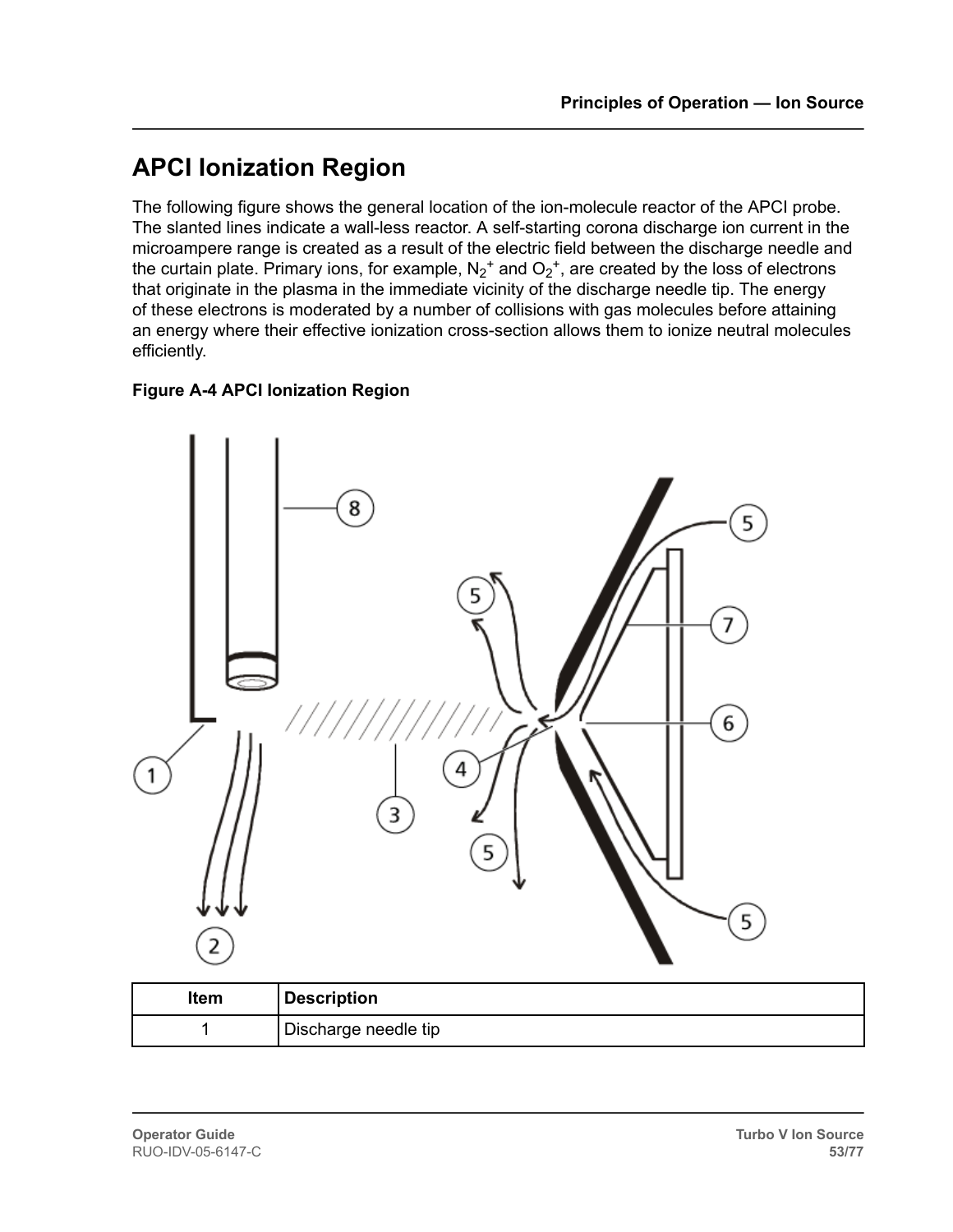| <b>Item</b>    | <b>Description</b>                |
|----------------|-----------------------------------|
| $\overline{2}$ | Sample flow                       |
| 3              | Wall-less reactor                 |
| 4              | Curtain plate aperture            |
| 5              | Gas for the Curtain Gas interface |
| 6              | Orifice                           |
|                | Orifice plate                     |
| 8              | Ceramic tube                      |

The primary ions, in turn, generate intermediate ions that lead to the formation of sample ions. Ions of the chosen polarity drift under the influence of the electric field in the direction of the curtain plate and through the gas curtain to the mass analyzer. The whole ion formation process is collision-dominated because of the relatively high atmospheric pressure of the APCI probe. Except in the immediate vicinity of the discharge needle tip, where the strength of the electric field is greatest, the energy imparted to an ion by the electric field is small in comparison with the thermal energy of the ion.

Through collisions, an equal distribution of certain ions (for example, protonated water cluster ions) is maintained. Any excess energy that an ion might acquire in the ion-molecule reaction process is thermalized. Through collisional stabilization, many of the product ions are fixed, even though many subsequent collisions occur. The formation of both product ions and reactant ions is governed by equilibrium conditions at 760 torr (atmospheric) operating pressure.

The APCI probe functions as a wall-less reactor because the ions that pass from the ion source to the vacuum chamber and eventually to the detector never experience collisions with a wall only collisions with other molecules. Ions are also formed outside the designated ion source, but are not detected and are eventually neutralized by interacting with a wall surface.

The temperature of the probe is an important factor for APCI probe operation. To preserve the molecular identity, the temperature must be set high enough to ensure a rapid evaporation. At a sufficiently high operating temperature, the droplets are vaporized quickly so that organic molecules are desorbed from the droplets with minimal thermal degradation. If, however, the temperature is set too low, the evaporation process is slower and pyrolysis, or decomposition, might occur before vaporization is complete. Operating the APCI probe at temperatures above the optimal temperature might cause thermal decomposition of the sample.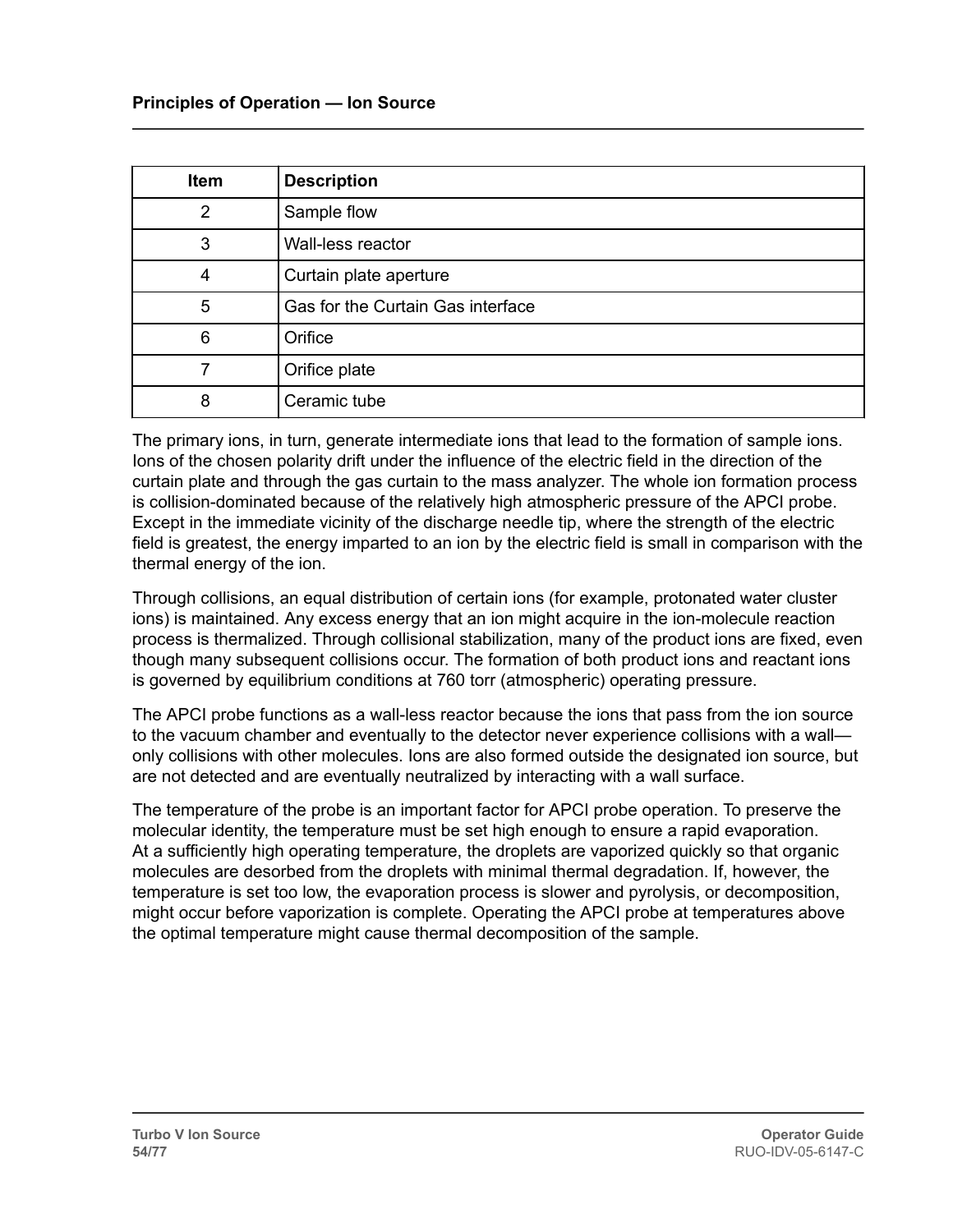### <span id="page-54-0"></span>**TurboIonSpray Probe Parameters**

The following table shows the recommended operating conditions for the TurboIonSpray probe at three different flow rates. For each flow rate, the flow rate of the gas for the Curtain Gas interface should be as high as possible. The solvent composition used for optimization was 1:1 water:acetonitrile. These conditions represent a starting point from which to optimize the probe. Using an iterative process, optimize the parameters using flow injection analysis to achieve the best signal or signal-to-noise for the compound of interest.

| <b>Parameters</b>                                                             | <b>Typical Values</b>              |                  |                  | <b>Operational</b>          |
|-------------------------------------------------------------------------------|------------------------------------|------------------|------------------|-----------------------------|
|                                                                               | Low                                | <b>Medium</b>    | High             | Range                       |
| LC flow rate                                                                  | $5 \mu L/min$<br>to $50$<br>µL/min | $200 \mu L/min$  | $1,000$ µL/min   | 5 µL/min to<br>3,000 µL/min |
| lon source gas 1<br>(nebulizer gas)                                           | 20 psi to<br>40 psi                | 40 psi to 60 psi | 40 psi to 60 psi | 0 psi to 90 psi             |
| lon source gas 2<br>(heater gas)                                              | 0 psi                              | 50 psi           | 50 psi           | 0 psi to 90 psi             |
| IonSpray Voltage,<br><b>IonSpray Voltage</b><br>Floating, or Spray<br>voltage | 5500 V                             | 5500 V           | 5500 V           | 5500 V                      |
| Gas for the Curtain Gas   20 psi<br>interface                                 |                                    | 20 psi           | 20 psi           | 20 psi to 50 psi            |
| lon source<br>temperature <sup>1</sup>                                        | Ambient to<br>200 °C               | 200 °C to 650 °C | 400 °C to 750 °C | Up to $750 °C$              |

|  |  | Table B-1 Parameter Optimization for the TurbolonSpray Probe |  |
|--|--|--------------------------------------------------------------|--|
|  |  |                                                              |  |

 $1$  Optimum temperature values depend on the compound and mobile phase composition. Higher aqueous content requires a higher temperature. Zero (0) means no temperature is applied.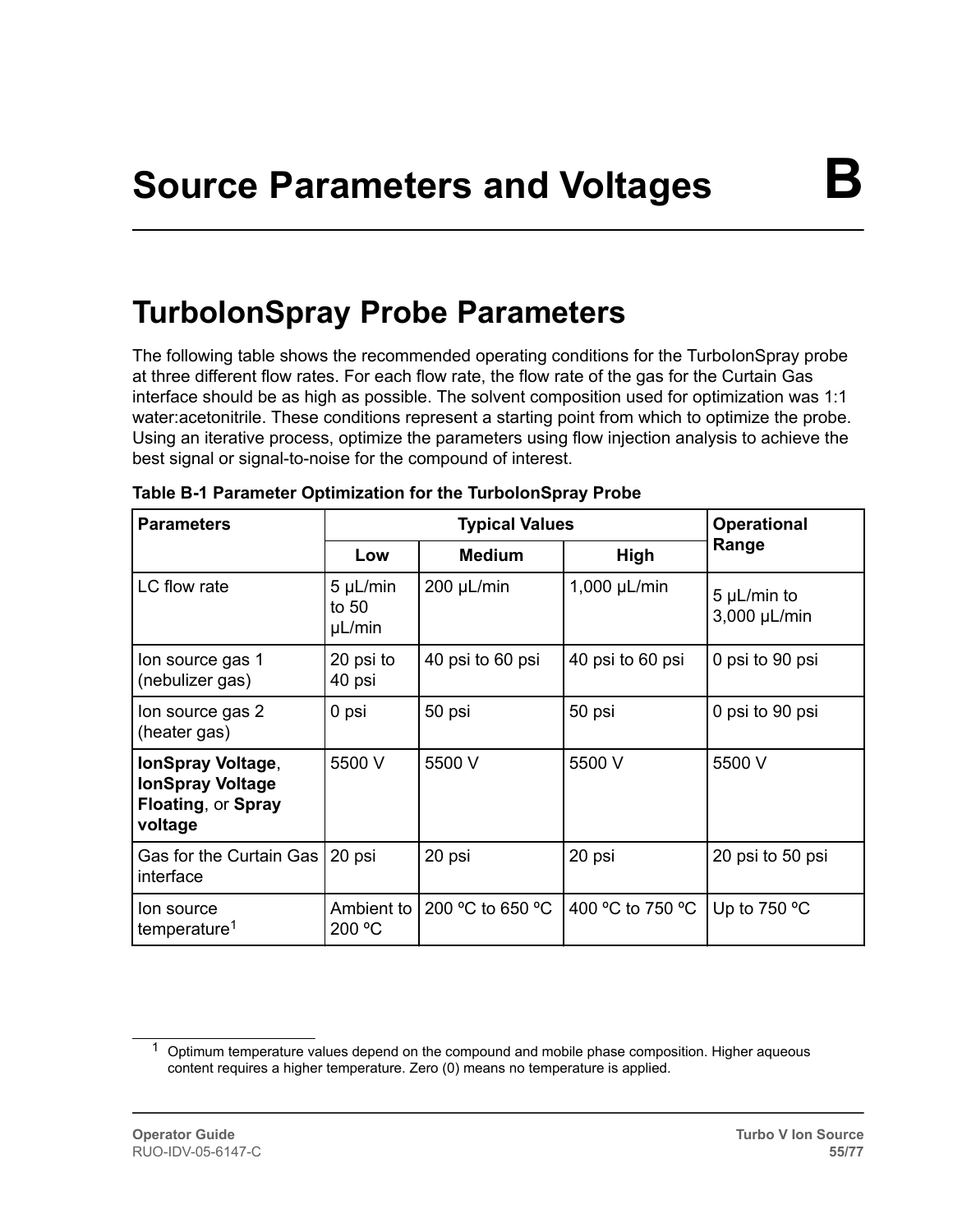| <b>Parameters</b>                      |                                          | <b>Operational</b>                |                                     |                                                         |
|----------------------------------------|------------------------------------------|-----------------------------------|-------------------------------------|---------------------------------------------------------|
|                                        | Low                                      | <b>Medium</b>                     | High                                | Range                                                   |
| Declustering potential<br>$(DP)^2$     | Positive:<br>70 V<br>Negative:<br>$-70V$ | Positive: 70 V<br>Negative: -70 V | Positive: 100 V<br>Negative: -100 V | Positive: 0 V to<br>400 V<br>Negative: -400 V<br>to 0 V |
| Probe vertical<br>micrometer setting   | 7 to 10                                  | $2$ to 5                          | $0$ to $2$                          | 0 to 13                                                 |
| Probe horizontal<br>micrometer setting | $4$ to $6$                               | $4$ to $6$                        | $4$ to $6$                          | 0 to 10                                                 |

<span id="page-55-0"></span>**Table B-1 Parameter Optimization for the TurboIonSpray Probe (continued)**

### **APCI Probe Parameters**

**Table B-2 Parameter Optimization for the APCI Probe**

| <b>Parameter</b>                            | <b>Typical Value</b>                   | <b>Operational Range</b>                                      |
|---------------------------------------------|----------------------------------------|---------------------------------------------------------------|
| LC flow rate                                | $1,000$ µL/min                         | 200 $\mu$ L/min to 3,000 $\mu$ L/min                          |
| Ion source gas 1 (nebulizer<br>gas)         | 30 psi                                 | 0 psi to 90 psi                                               |
| <b>Gas for the Curtain Gas</b><br>interface | 20 psi                                 | 20 psi to 50 psi                                              |
| lon source temperature <sup>3</sup>         | 400 °C                                 | 100 °C to 750 °C                                              |
| Nebulizer current                           | Positive: 3 µA<br>Negative: $-3 \mu A$ | Positive: 0 mA to 5 $\mu$ A<br>Negative: $-5$ mA to 0 $\mu$ A |
| Declustering potential (DP)                 | Positive: 60 V<br>Negative: -60 V      | Positive: 0 V to 300 V<br>Negative: $-300$ V to 0 V           |
| Probe vertical micrometer<br>setting        | 4                                      | Scale 0 to 13                                                 |

 $2$  DP values depend on the compound.

 $3$  Temperature values depend on the compound.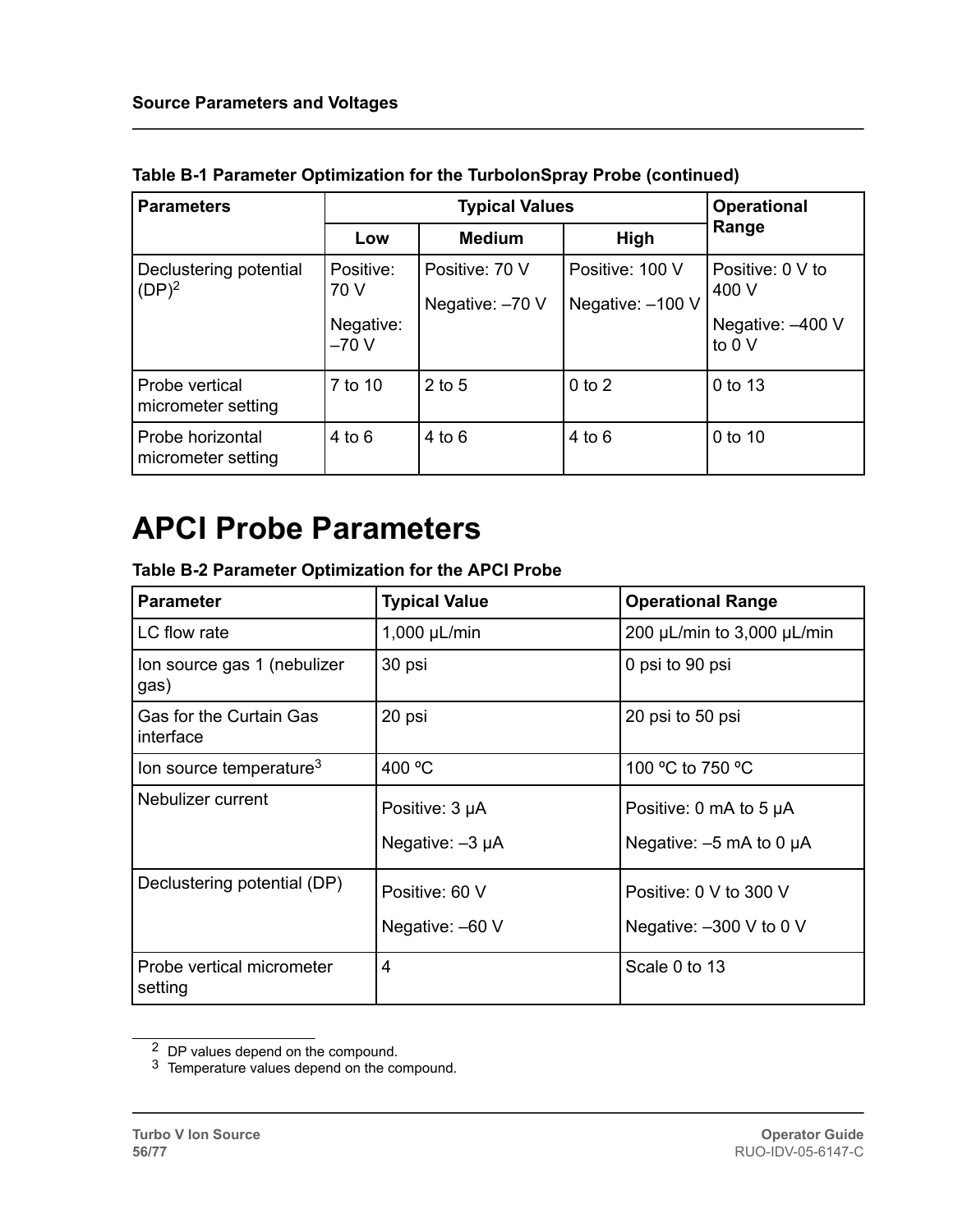### **Parameter Descriptions**

#### **Table B-3 Source-Dependent Parameters**

| <b>Parameter</b>          | <b>Description</b>                                                                                                                                                                                                                                                                                                                                                                                                                                                                                                                                                                                                                                                        |
|---------------------------|---------------------------------------------------------------------------------------------------------------------------------------------------------------------------------------------------------------------------------------------------------------------------------------------------------------------------------------------------------------------------------------------------------------------------------------------------------------------------------------------------------------------------------------------------------------------------------------------------------------------------------------------------------------------------|
| lon source gas 1          | Controls the nebulizer gas for the TurbolonSpray and APCI probes. Refer<br>to the section: Principles of Operation - Ion Source.                                                                                                                                                                                                                                                                                                                                                                                                                                                                                                                                          |
| lon source gas 2          | Controls the heater gas for the TurbolonSpray probe. The best sensitivity<br>is achieved when the combination of temperature and heater gas flow<br>rate causes the LC solvent to reach a point at which it is nearly all<br>vaporized. To optimize the ion source gas 2, increase the flow to obtain<br>the best signal or signal-to-noise ratio if there is a significant increase in<br>background noise. Too high a gas flow can produce a noisy or unstable<br>signal. Refer to the section: Principles of Operation - Ion Source.                                                                                                                                   |
| Curtain gas               | Controls the flow rate of the gas for the Curtain Gas interface. The Curtain<br>Gas interface is located between the curtain plate and the orifice. It<br>prevents ambient air and solvent droplets from entering and contaminating<br>the ion optics, while permitting direction of sample ions in the vacuum<br>chamber by the electrical fields generated between the vacuum interface<br>and the spray needle. Contamination of the ion entrance optics reduces<br>Q0 transmission, stability, and sensitivity, and increases background noise.<br>Maintain the flow rate of the gas for the Curtain Gas interface as high as<br>possible without losing sensitivity. |
| lon source<br>temperature | Controls the heat applied to the sample to vaporize it. The optimal ion<br>source temperature is the lowest temperature at which the sample is<br>vaporized completely.<br>Optimize in increments of 50 °C.                                                                                                                                                                                                                                                                                                                                                                                                                                                               |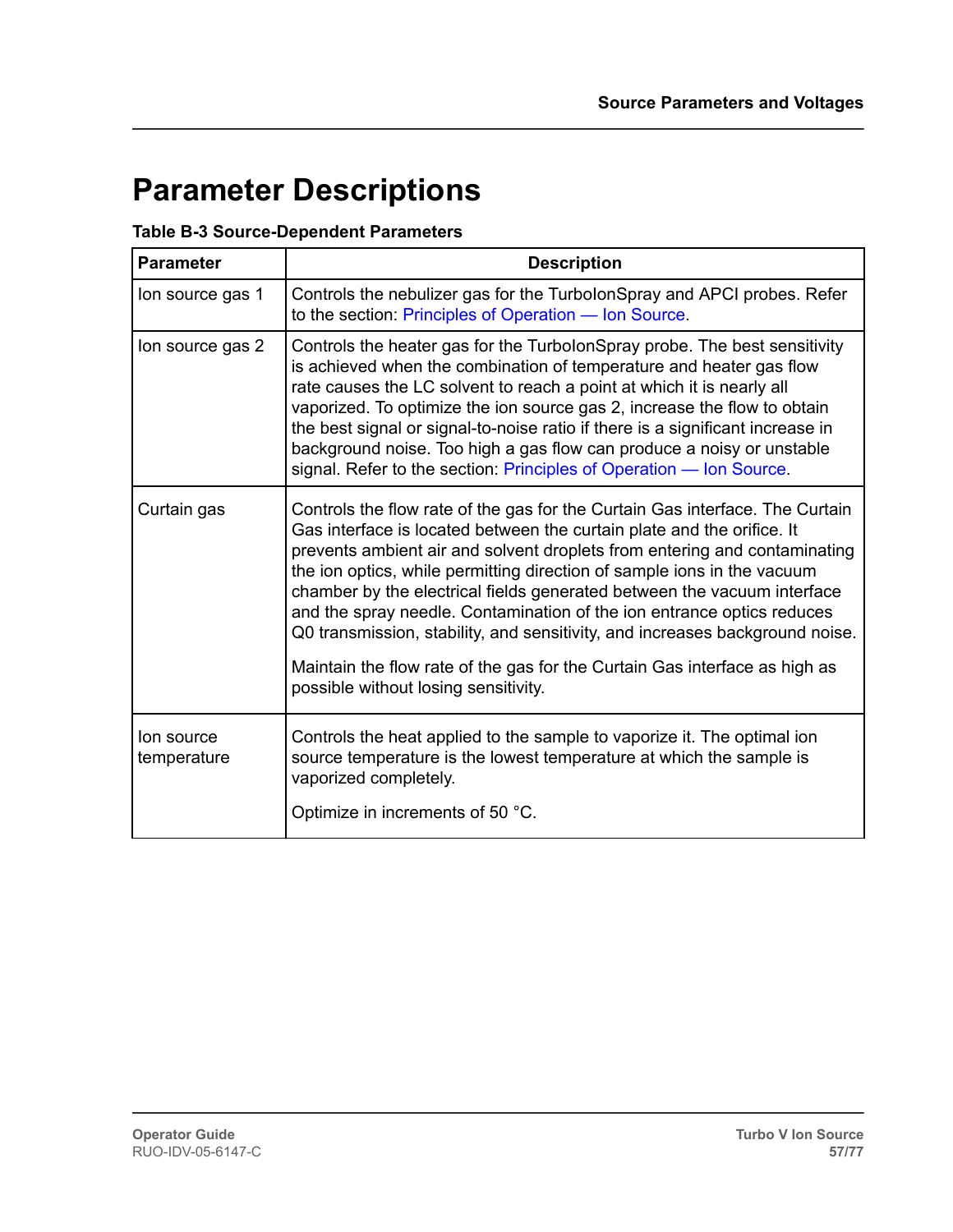| <b>Parameter</b>                | <b>Description</b>                                                                                                                                                                                                                                                                                                                                                                                                |
|---------------------------------|-------------------------------------------------------------------------------------------------------------------------------------------------------------------------------------------------------------------------------------------------------------------------------------------------------------------------------------------------------------------------------------------------------------------|
| lon source<br>temperature       | Controls the temperature of the heater gas in the TurbolonSpray probe.                                                                                                                                                                                                                                                                                                                                            |
| (TurbolonSpray<br>probe)        | The best sensitivity is achieved when the combination of temperature and<br>ion source gas 2 flow rate causes the LC solvent to reach a point at which<br>it is nearly all vaporized.                                                                                                                                                                                                                             |
|                                 | As the organic content of the solvent increases, the optimal probe<br>temperature decreases. With solvents consisting of 100% methanol or<br>acetonitrile, the probe performance might optimize as low as 300 °C.<br>Aqueous solvents consisting of 100% water at flows of approximately<br>1,000 µL/min require a maximum probe temperature of 750 °C.                                                           |
|                                 | If the ion source temperature is set too low, then vaporization is<br>incomplete, and large, and visible droplets are expelled into the ion source<br>housing.                                                                                                                                                                                                                                                    |
|                                 | If the ion source temperature is set too high, then solvent might vaporize<br>prematurely at the probe tip, especially if the probe is set too low (5 to 13).                                                                                                                                                                                                                                                     |
| lon source<br>temperature (APCI | Controls the temperature of the APCI probe.                                                                                                                                                                                                                                                                                                                                                                       |
| probe)                          | As the organic content of the solvent increases, the optimal probe<br>temperature should decrease. With solvents consisting of 100% methanol<br>or acetonitrile the probe performance might optimize at temperatures as<br>low as 400 °C at flow rates of 1,000 µL/min. Aqueous solvents consisting<br>of 100% water set at flows of approximately 2,000 µL/min require a<br>minimum probe temperature of 700 °C. |
|                                 | If the ion source temperature is set too low, then vaporization is<br>incomplete, and large, and visible droplets are expelled into the ion source<br>housing.                                                                                                                                                                                                                                                    |
|                                 | If the ion source temperature is set too high, then thermal degradation of<br>the sample occurs.                                                                                                                                                                                                                                                                                                                  |

**Table B-3 Source-Dependent Parameters (continued)**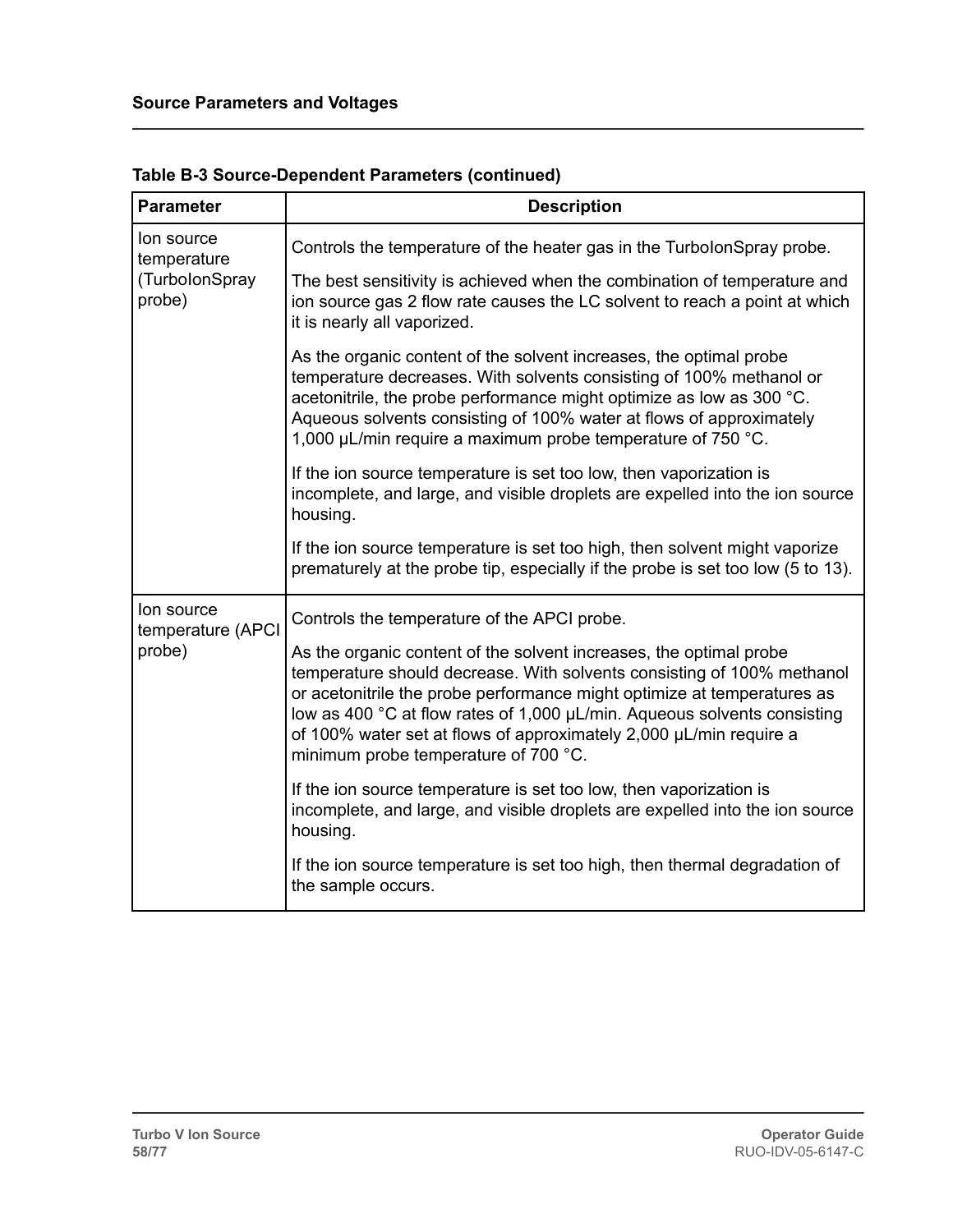| <b>Parameter</b>   | <b>Description</b>                                                                                                                                                                                                                                                                                                                                                                                                                                                                                                                                                                                                                            |
|--------------------|-----------------------------------------------------------------------------------------------------------------------------------------------------------------------------------------------------------------------------------------------------------------------------------------------------------------------------------------------------------------------------------------------------------------------------------------------------------------------------------------------------------------------------------------------------------------------------------------------------------------------------------------------|
| Nebulizer current  | Controls the current applied to the corona discharge needle in the APCI<br>probe. The discharge ionizes solvent molecules, which in turn ionize the<br>sample molecules. For the APCI probe, the current applied to the corona<br>discharge needle usually optimizes over a broad range of about 1 µA<br>to 5 µA, in Positive polarity. To optimize, start at a value of 1 and then<br>increase to achieve the best signal or signal-to-noise ratio. If, when the<br>current is increased, no changes in signal are observed, then leave the<br>current at the lowest setting that provides the best sensitivity, for example,<br>$2 \mu A$ . |
| Ion source voltage | Controls the voltage applied to the sprayer in the TurbolonSpray probe,<br>which ionizes the sample in the ion source. The parameter value depends<br>on the polarity, and affects the stability of the spray and the sensitivity.                                                                                                                                                                                                                                                                                                                                                                                                            |
|                    | In the Analyst software, this is the <b>IonSpray Voltage</b> field, in Analyst TF,<br>it is the lonSpray Voltage Floating field, and in SCIEX OS it is the Spray<br>voltage field.                                                                                                                                                                                                                                                                                                                                                                                                                                                            |
| Interface heater   | This parameter is always on for SCIEX 3500, 4500, 5500, 5500+, 6500,<br>6500+, and TripleTOF systems.                                                                                                                                                                                                                                                                                                                                                                                                                                                                                                                                         |
|                    | Turns the interface heater on and off. Heating the interface helps maximize<br>the ion signal and prevents contamination of the ion optics. Unless the<br>compound the user is analyzing is extremely fragile, we recommend that<br>the user heat the interface.                                                                                                                                                                                                                                                                                                                                                                              |

**Table B-3 Source-Dependent Parameters (continued)**

### **Probe Position**

The position of the probe can affect the sensitivity of the analysis. For more information on how to optimize the position of the probe, refer to the section: [Ion Source Optimization](#page-23-0).

## **Solvent Composition**

The standard concentration of ammonium formate or ammonium acetate is from 2 mmol/L to 10 mmol/L for positive ions and 2 mmol/L to 50 mmol/L for negative ions. The concentration of organic acids is 0.1% to 0.5% by volume for the TurboIonSpray probe and 0.1% to 1.0% by volume for the APCI probe.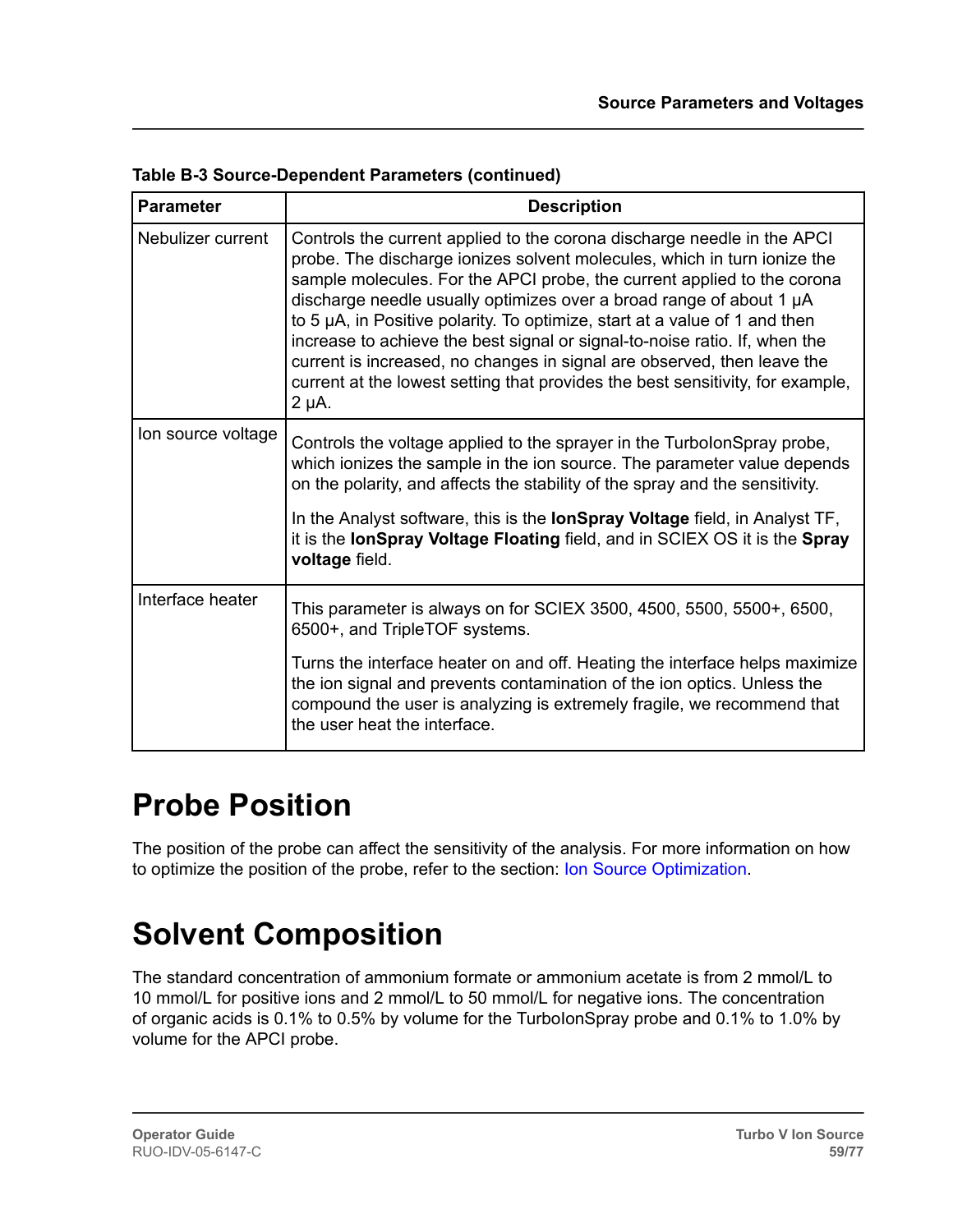Commonly used solvents are:

- Acetonitrile
- Methanol
- Propanol
- Water

Commonly used modifiers are:

- Acetic acid
- Formic acid
- Ammonium formate
- Ammonium acetate

The following modifiers are not commonly used because they complicate the spectrum with their ion mixtures and cluster combinations. They might also suppress the strength of the target compound ion signal.

- Triethyl amine (TEA)
- Sodium phosphate
- Trifluoroacetic acid (TFA)
- Sodium dodecyl sulfate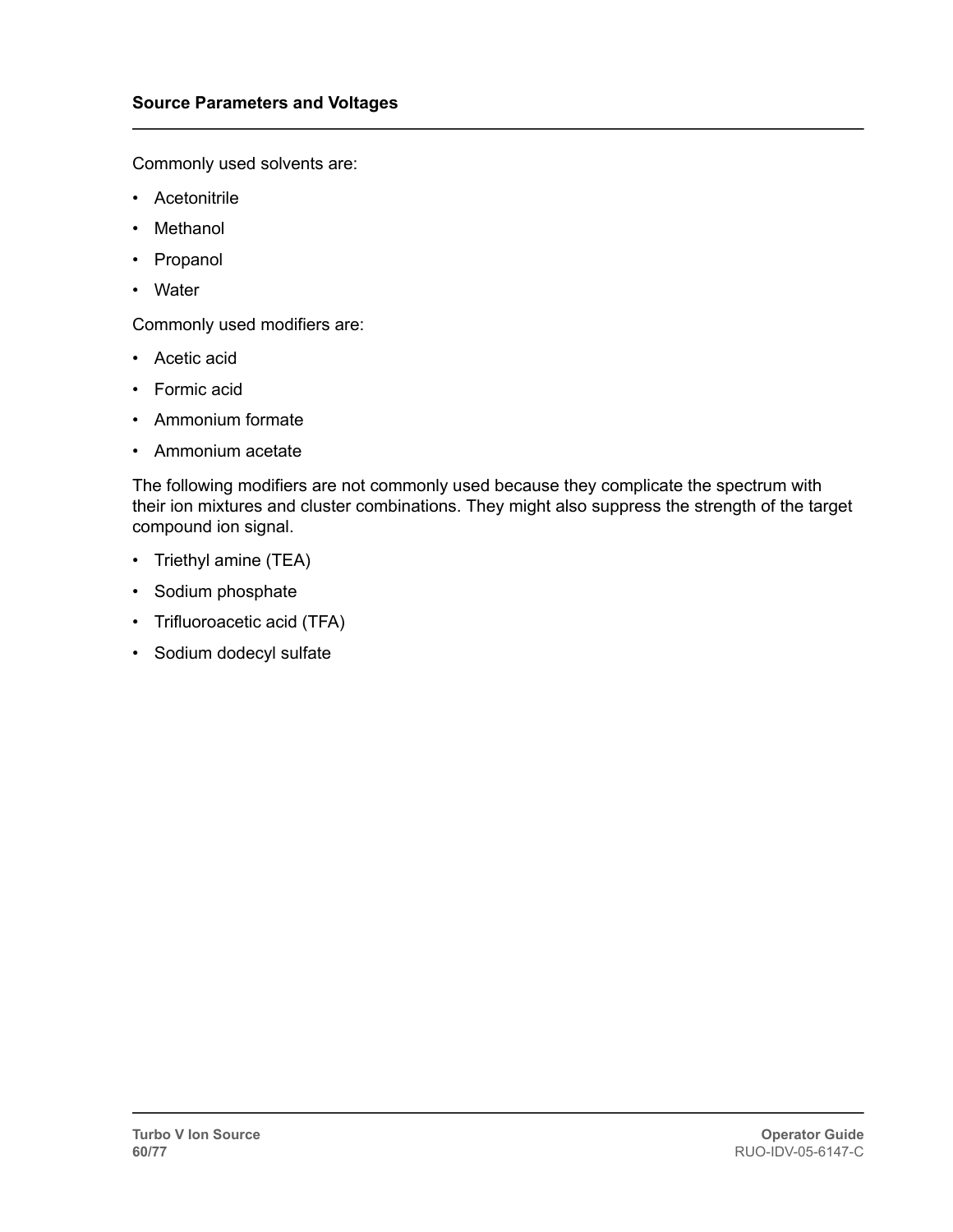## **Ion Source Optimization (Analyst/ Analyst TF Software)**

The procedures in this section are for optimizing using the Analyst and Analyst TF software only. For optimization using SCIEX OS, refer to the section: [Source Optimization Procedures \(SCIEX](#page-29-0) [OS\).](#page-29-0)

### **TurboIonSpray Probe Optimization**



**WARNING! Ionizing Radiation Hazard, Biohazard, or Toxic Chemical Hazard. Make sure that the source exhaust system is connected and functioning, and that good general laboratory ventilation is provided. Adequate laboratory ventilation is required to control solvent and sample emissions, and to provide for the safe operation of the system.**



**WARNING! Fire Hazard. Do not direct more than 3 mL/min of flammable solvent in the ion source. Exceeding the maximum flow rate can cause solvent to accumulate in the ion source. Do not use the ion source if the source exhaust system is not enabled and functioning when the ion source and the probe are properly installed.**



**WARNING! Ionizing Radiation Hazard, Biohazard, or Toxic Chemical Hazard. Make sure that the electrode protrudes beyond the tip of the probe, to prevent hazardous vapors from escaping from the source. The electrode must not be recessed within the probe.**

**CAUTION: Potential System Damage. If the LC system connected to the mass spectrometer is not controlled by the software, then do not leave the mass spectrometer unattended while in operation. The liquid stream from the LC system can flood the ion source when the mass spectrometer goes in Standby state.**

**Note:** To keep the system clean and at optimum performance, adjust the probe position when changing the flow rate.

**Tip!** It is easier to optimize signal and signal-to-noise with flow injection analysis than with on-column injections.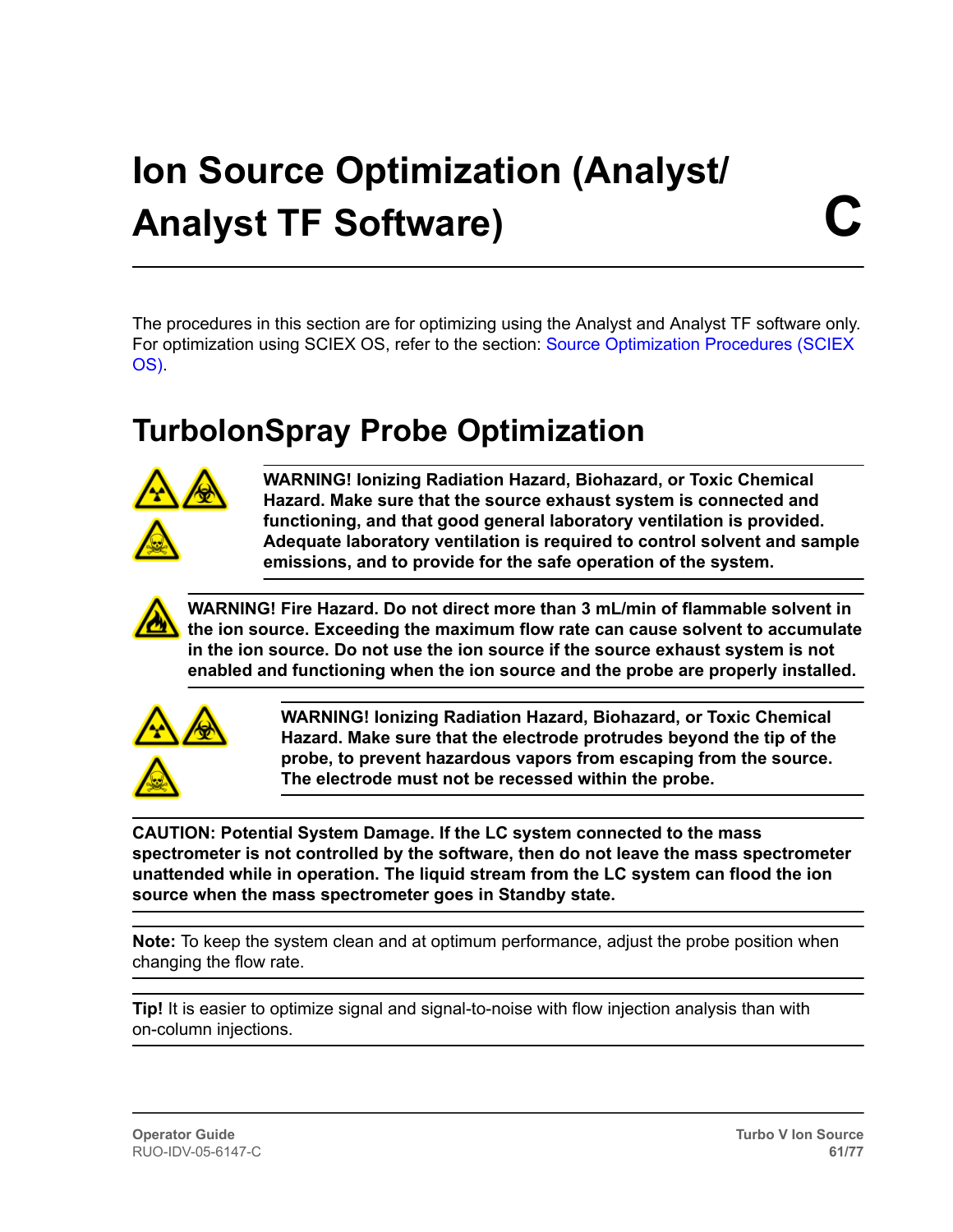**Note:** If the ion source voltage is too high, then a corona discharge can occur. In the Analyst software, this is the **IonSpray Voltage** field. In the Analyst TF software, this is the **IonSpray Voltage Floating** field. In SCIEX OS, this is the **Spray voltage** field. A corona discharge is visible as a blue glow at the tip of the probe. It results in decreased sensitivity and stability of the signal.

#### **Set Up the System**

- 1. Configure the LC pump to deliver the mobile phase at the required flow rate. Refer to the section: [Source Parameters and Voltages.](#page-54-0)
- 2. Connect the grounding union on the ion source to an LC pump, through an injector equipped with a loop, or to an autosampler.
- 3. If an autosampler is being used, then configure the autosampler to perform multiple injections.

#### **Prepare the System**

- 1. Open the control software.
- 2. On the Navigation bar, under **Tune and Calibrate** mode, double-click **Manual Tuning**.
- 3. Open a previously optimized method or create a method based on the compounds.
- 4. If the ion source has been allowed to cool, then do the following.
	- a. Set the ion source temperature to 450.
	- b. Let the ion source warm up for 30 minutes.

The 30-minute warm-up stage prevents solvent vapors from condensing in the cold probe.

5. Start the solvent flow and sample injection.

### **Set the Starting Conditions**

- 1. In the Tune Method Editor, make sure that the correct **Scan Type** and appropriate compound parameters are selected.
- 2. Type a starting value for **Ion Source Gas 1**. For LC pumps, use a value between 40 and 60 for Gas 1.
- 3. Type a starting value for **Ion Source Gas 2 (GS2)**. For LC pumps, use a value between 30 and 50 for Gas 2.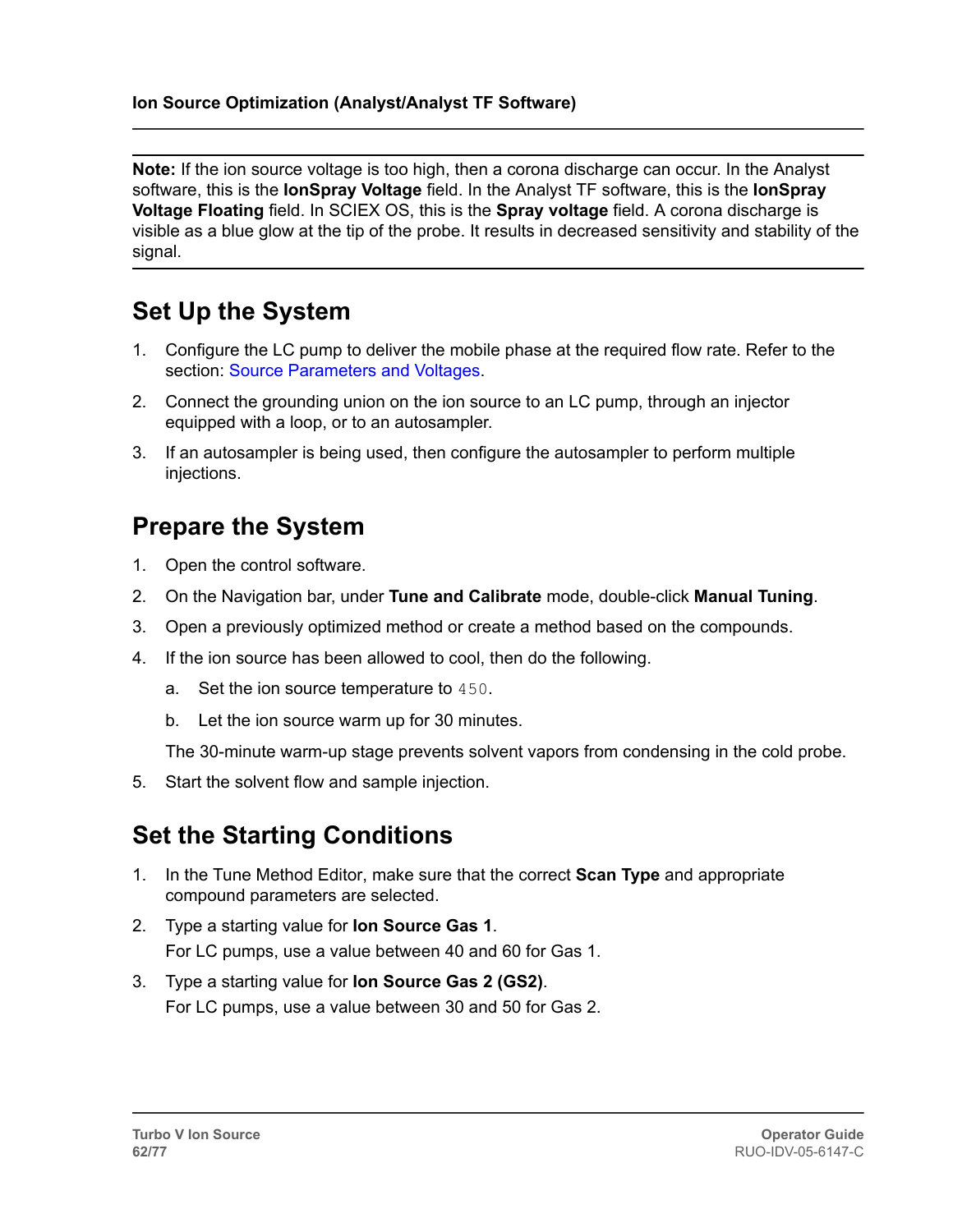<span id="page-62-0"></span>**Note:** Gas 2 is used with higher flow rates typical with an LC system and in conjunction with increased temperature.

4. In the **IonSpray Voltage (IS)** or **IonSpray Voltage Floating (ISVF)** field, type the value appropriate to the mass spectrometer.

**Table C-1 IS or ISVF Parameter Values**

| <b>Mass Spectrometer</b>                                                          | <b>Starting Value</b> |
|-----------------------------------------------------------------------------------|-----------------------|
| SCIEX 3200, 3500, 4000, 4500, 5000, 5500, 14500<br>5500+, 6500, and 6500+ systems |                       |
| TripleTOF 5600, 5600+, 6600, and 6600+<br>systems                                 | 5500                  |

5. In the Curtain Gas (CUR) field, type the value appropriate to the mass spectrometer.

#### **Table C-2 CUR Parameter Values**

| <b>Mass Spectrometer</b>                          | <b>Starting Value</b>                |
|---------------------------------------------------|--------------------------------------|
| SCIEX 3200, 3500, 4000, and 4500 systems   20     |                                      |
| SCIEX 5000, 5500, and 5500+ systems               | 25                                   |
| SCIEX 6500 and 6500+ systems                      | 30                                   |
| TripleTOF 5600, 5600+, 6600, and 6600+<br>systems | 20 to 25, depending on the flow rate |

- 6. Type 45 in the **Collision Energy** field.
- 7. Start acquisition.

### **APCI Probe Optimization**



**WARNING! Ionizing Radiation Hazard, Biohazard, or Toxic Chemical Hazard. Make sure that the source exhaust system is connected and functioning, and that good general laboratory ventilation is provided. Adequate laboratory ventilation is required to control solvent and sample emissions, and to provide for the safe operation of the system.**



**WARNING! Fire Hazard. Do not direct more than 3 mL/min of flammable solvent in the ion source. Exceeding the maximum flow rate can cause solvent to accumulate in the ion source. Do not use the ion source if the source exhaust system is not enabled and functioning when the ion source and the probe are properly installed.**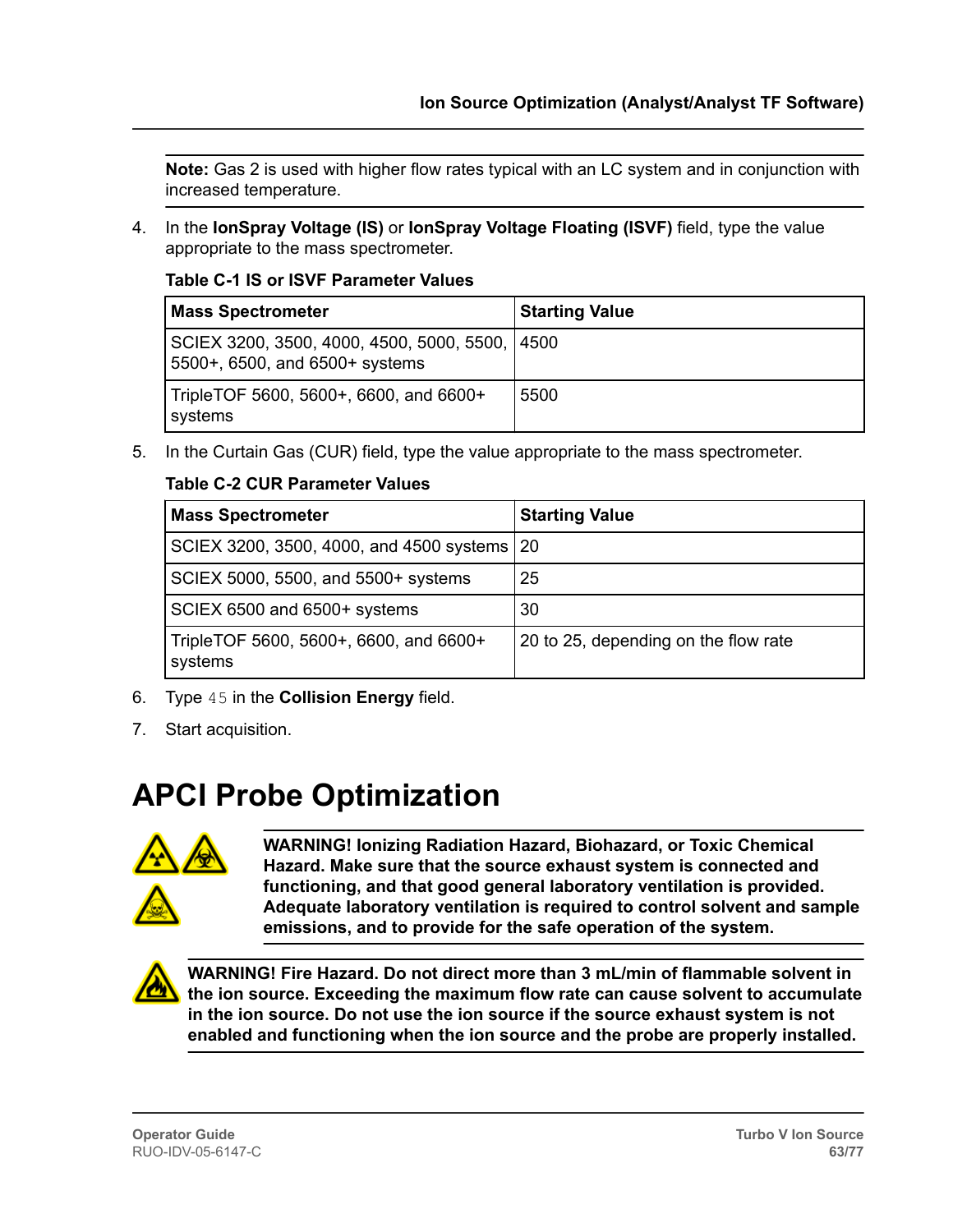

**WARNING! Ionizing Radiation Hazard, Biohazard, or Toxic Chemical Hazard. Make sure that the electrode protrudes beyond the tip of the probe, to prevent hazardous vapors from escaping from the source. The electrode must not be recessed within the probe.**

**CAUTION: Potential System Damage. If the LC system connected to the mass spectrometer is not controlled by the software, then do not leave the mass spectrometer unattended while in operation. The liquid stream from the LC system can flood the ion source when the mass spectrometer goes in Standby state.**

**Note:** The minimum flow rate supported by the APCI probe is 200 µL/min. For a complete list of APCI probe parameters, refer to the section: [APCI Probe Parameters.](#page-55-0)

**Tip!** It is easier to optimize signal and signal-to-noise with flow injection analysis than with on-column injections.

**Note:** When using the APCI probe, make sure that the corona discharge needle is pointing toward the aperture.

### **Set Up the System**

- 1. Configure the LC pump to deliver the mobile phase at the required flow rate. Refer to the section: [Source Parameters and Voltages.](#page-54-0)
- 2. Connect the grounding union on the ion source to an LC pump, through an injector equipped with a loop, or to an autosampler.
- 3. If an autosampler is being used, then configure the autosampler to perform multiple injections.

### **Prepare the System**

- 1. Open the control software.
- 2. On the Navigation bar, under **Tune and Calibrate** mode, double-click **Manual Tuning**.
- 3. Open a previously optimized method or create a method based on the compounds.
- 4. If the ion source has been allowed to cool, then do the following.
	- a. Set the ion source temperature to 450.
	- b. Let the ion source warm up for 30 minutes.

The 30-minute warm-up stage prevents solvent vapors from condensing in the cold probe.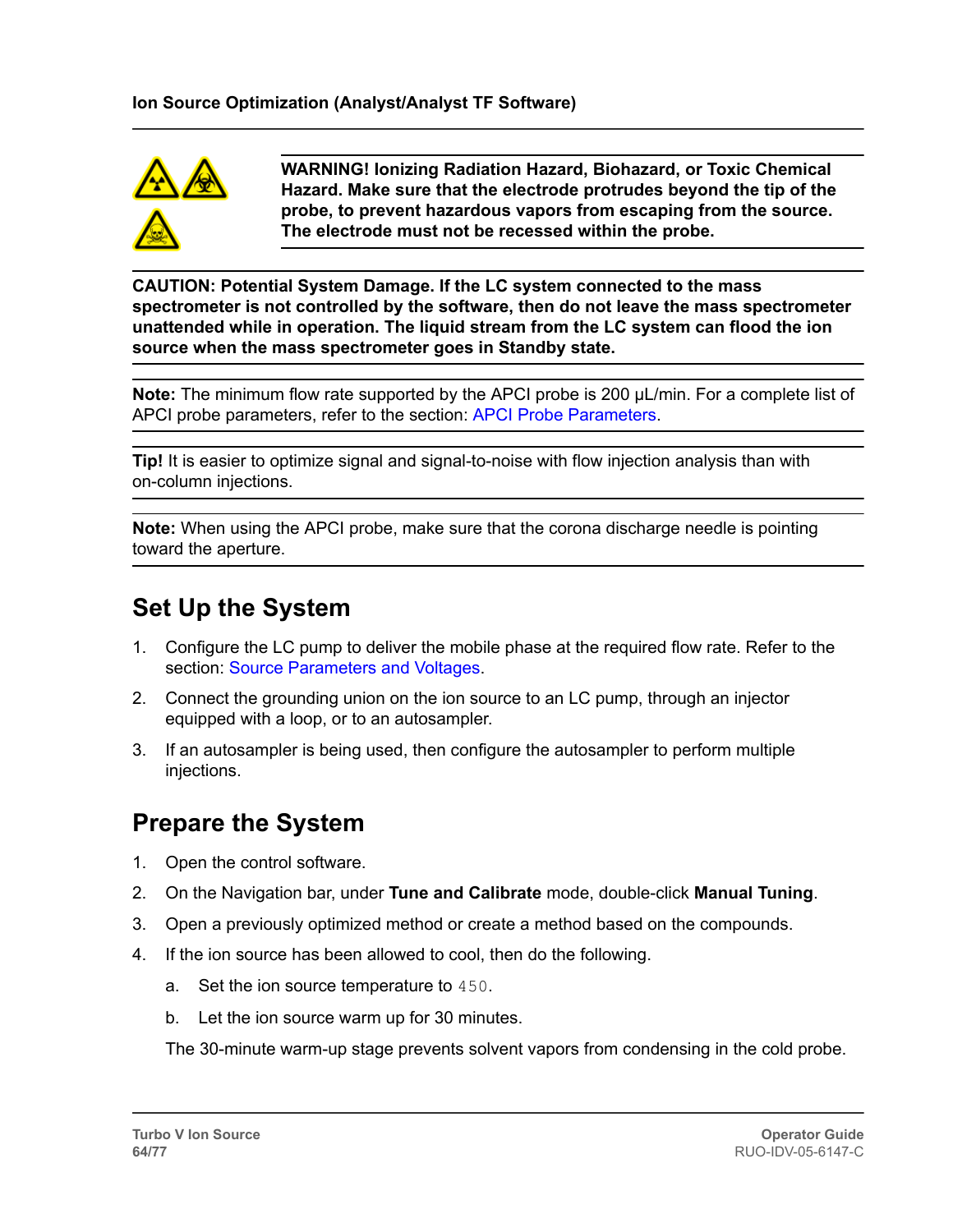5. Start the solvent flow and sample injection.

### **Set the Starting Conditions**

- 1. In the Tune Method Editor, make sure that the correct **Scan Type** and appropriate compound parameters are selected.
- 2. Type 30 in the **Ion Source Gas 1 (GS1)** field. Type **30** in the **Ion Source Gas 1** field.
- 3. In the Curtain Gas (CUR) field, type the value appropriate to the mass spectrometer.

#### **Table C-3 CUR Parameter Values**

| <b>Mass Spectrometer</b>                      | <b>Starting Value</b>                |
|-----------------------------------------------|--------------------------------------|
| SCIEX 3500, 4000, and 4500 systems            | 20                                   |
| SCIEX 5000, 5500, and 5500+ systems           | 25                                   |
| SCIEX 6500 and 6500+ systems                  | 30                                   |
| TripleTOF 5600, 5600+, 6600, 6600+<br>systems | 20 to 25, depending on the flow rate |

- 4. Type 1 in the **Nebulizer Current (NC)** field.
- 5. On the Compound tab, in the **Declustering potential (DP)** field, type 100.
- 6. Type 45 in the **Collision Energy** field.
- 7. Start acquisition.

#### **Optimize Source and Gas Parameters**

- 1. Adjust ion source gas 1 in increments of five to achieve the best signal or signal-to-noise ratio.
- 2. Increase the flow rate of the gas for the Curtain Gas interface until the signal starts to decrease.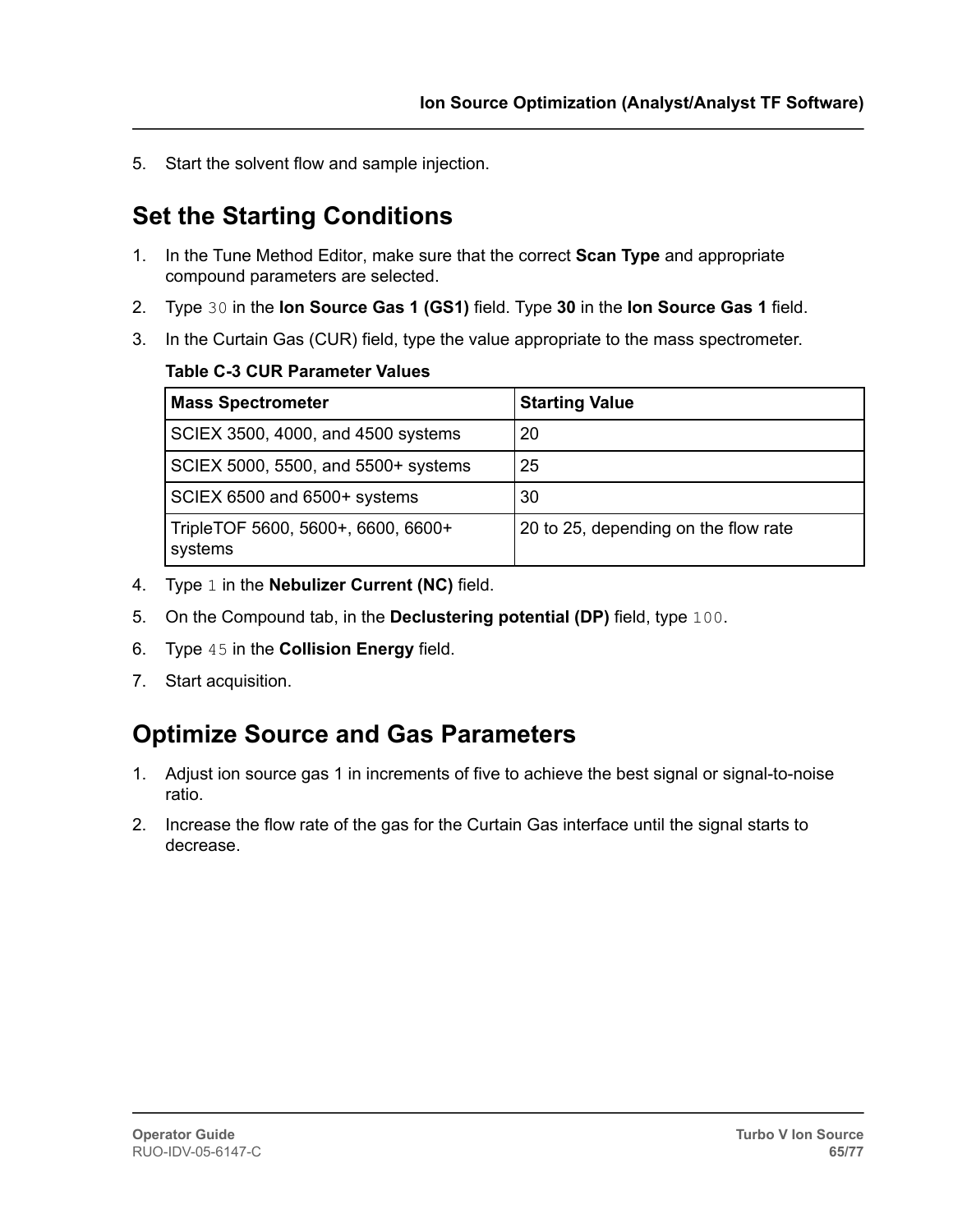<span id="page-65-0"></span>**Note:** To prevent contamination, use the highest possible value for the flow rate of the gas for the Curtain Gas interface that does not sacrifice sensitivity. Do not set the flow rate lower than the values in the table: Table C-4. This helps to prevent penetration of the flow of the gas for the Curtain Gas interface, which can produce a noisy signal; prevent contamination of the aperture; and increase the overall signal-to-noise ratio.

#### **Table C-4 CUR Parameter Values**

| <b>Mass Spectrometer</b>                          | <b>Starting Value</b>                |
|---------------------------------------------------|--------------------------------------|
| SCIEX 3200, 3500, 4000, and 4500 systems   20     |                                      |
| SCIEX 5000, 5500, and 5500+ systems               | 25                                   |
| SCIEX 6500 and 6500+ systems                      | 30                                   |
| TripleTOF 5600, 5600+, 6600, and 6600+<br>systems | 20 to 25, depending on the flow rate |

#### **Adjust the Position of the Corona Discharge Needle**

**WARNING! Electrical Shock Hazard. Follow this procedure to avoid contact with the high voltages applied to the corona discharge needle, curtain plate, and turbo heaters.**

#### **Required Materials**

• Insulated flat-bladed screwdriver

When using the APCI probe, make sure that the corona discharge needle is pointing toward the aperture. When using the TurboIonSpray probe, make sure that the corona discharge needle is pointed away from the aperture.

- 1. Use an insulated flat-bladed screwdriver to rotate the corona discharge needle adjustment screw on the top of the needle.
- 2. Look through the glass window to make sure that the needle is aligned with the tip facing the aperture.

#### **Optimize the APCI Probe Position**



**WARNING! Ionizing Radiation Hazard, Biohazard, or Toxic Chemical Hazard. Make sure that the electrode protrudes beyond the tip of the probe, to prevent hazardous vapors from escaping from the source. The electrode must not be recessed within the probe.**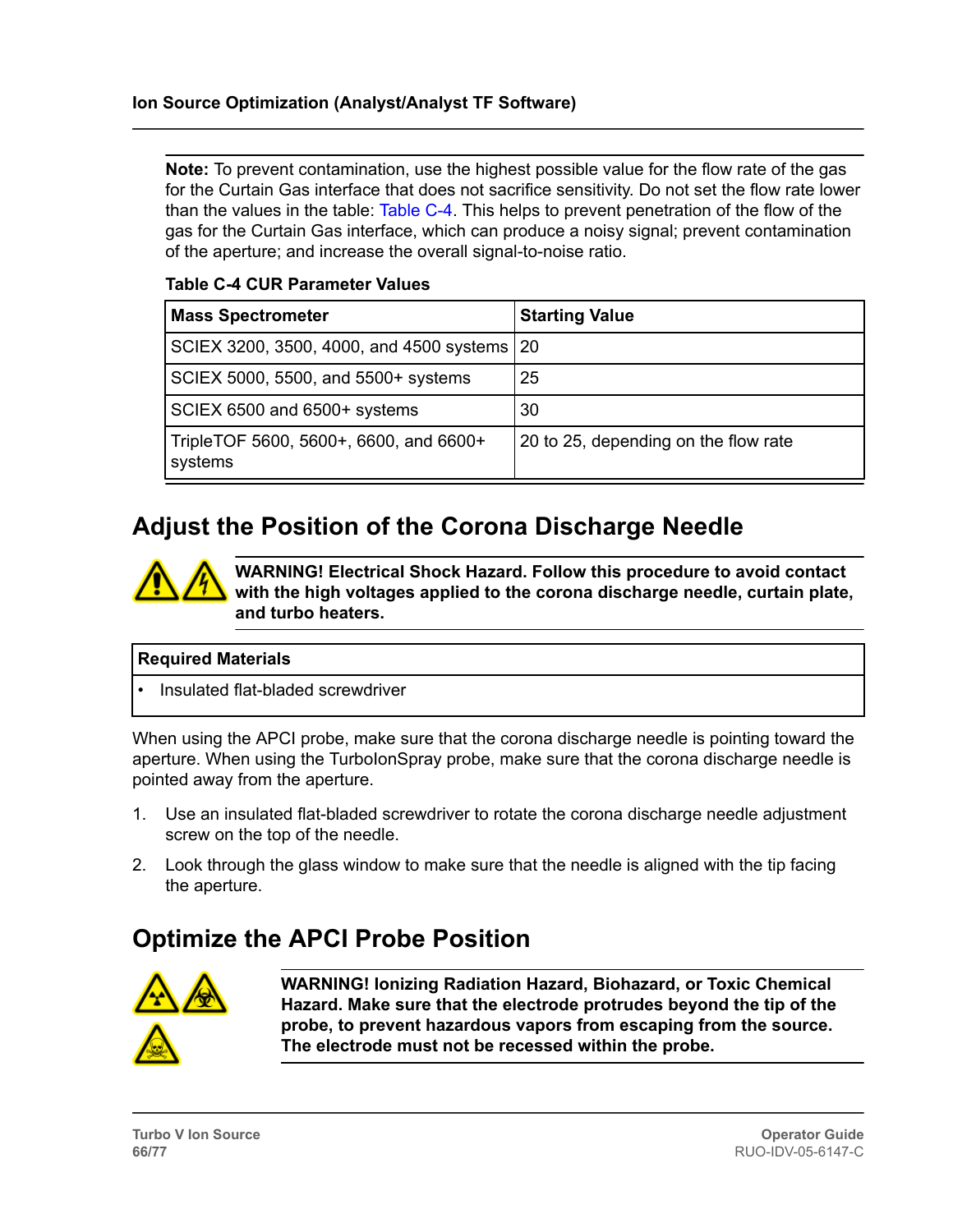

**WARNING! Puncture Hazard. Be careful when handling the electrode. The tip of the electrode is extremely sharp.**

Make sure that the curtain plate aperture remains clear of solvent or solvent droplets at all times.

The position of the sprayer nozzle affects sensitivity and signal stability. Adjust the probe position in small increments only. At lower flow rates, move the probe closer to the aperture. For higher flow rates, move the probe farther away from the aperture. After the probe is optimized, it needs only minor adjustment. If the probe is removed, or if the analyte, flow rate, or solvent composition changes, then repeat the optimization procedure.



| <b>Figure C-1 Sprayer Nozzle Position</b> |  |  |
|-------------------------------------------|--|--|
|                                           |  |  |

| <b>Item</b> | <b>Description</b>      |
|-------------|-------------------------|
|             | Corona discharge needle |
|             | Curtain plate           |
|             | APCI probe              |

1. Use the previous horizontal and vertical micrometer settings or set them to 5 as a starting position.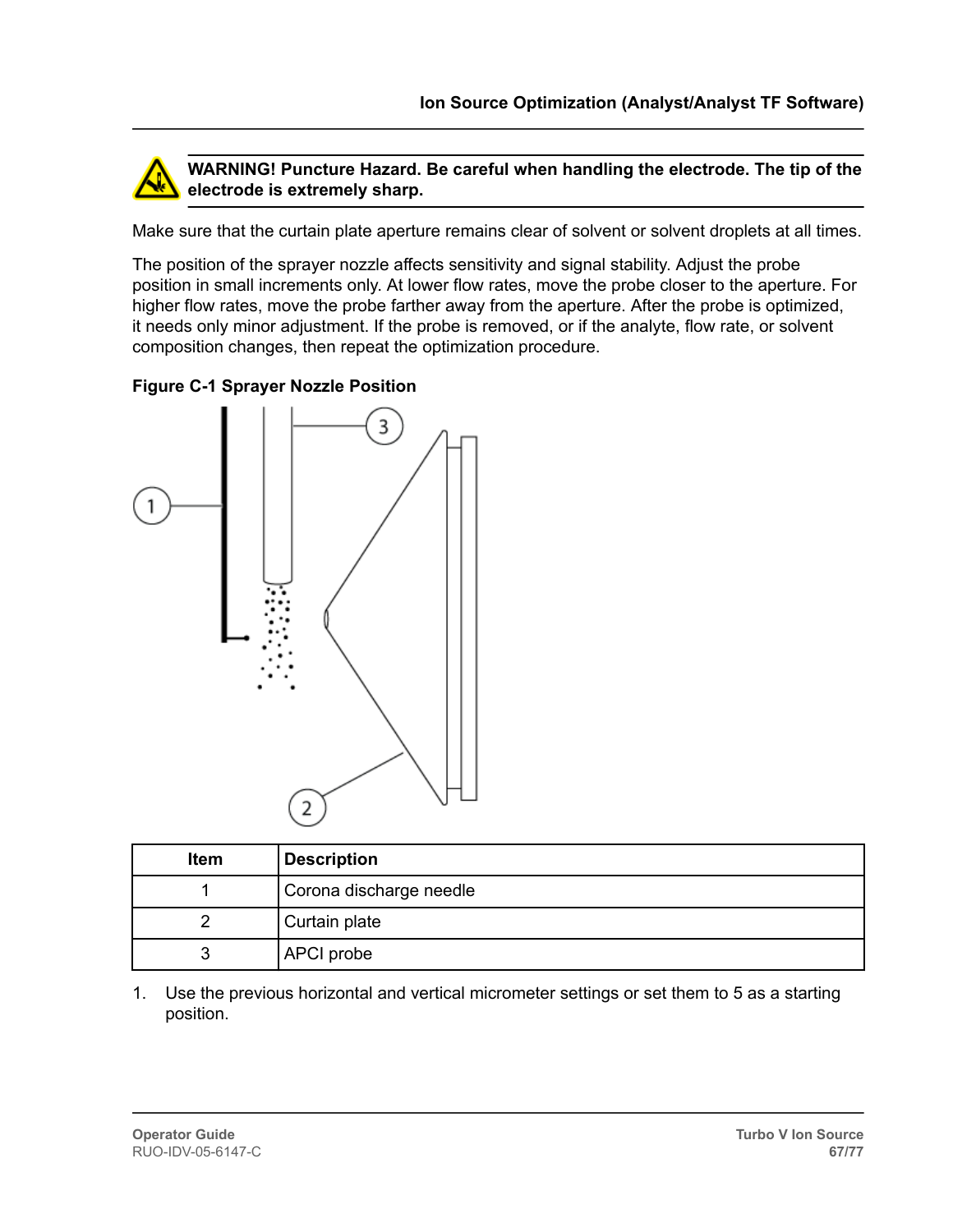**Note:** To avoid reducing the performance of the mass spectrometer, do not spray directly in the aperture.

- 2. In the control software, monitor the signal or signal-to-noise of the analytes.
- 3. Use the horizontal micrometer to adjust the probe in small increments to achieve the best signal or signal-to-noise ratio.
- 4. Use the vertical micrometer to adjust the probe in small increments to achieve the best signal or signal-to-noise ratio.
- 5. Adjust the black electrode adjustment nut on the probe to move the electrode tube in or out of the probe (to adjust the protrusion).

**Note:** The electrode tip should protrude between 0.5 mm and 1.0 mm from the end of the probe.

The optimal setting for the electrode tip is compound-dependent. The distance that the electrode tip protrudes affects the shape of the spray cone, and the shape of the spray cone affects mass spectrometer sensitivity.

#### **Figure C-2 Electrode Tip Extension Adjustment**



| Item | <b>Description</b> |
|------|--------------------|
|      | Probe              |
|      | Electrode          |

#### **Optimize the Nebulizer Current**

The ion source is controlled by current and not by voltage. Select the appropriate current for the acquisition method, regardless of the ion source selection position.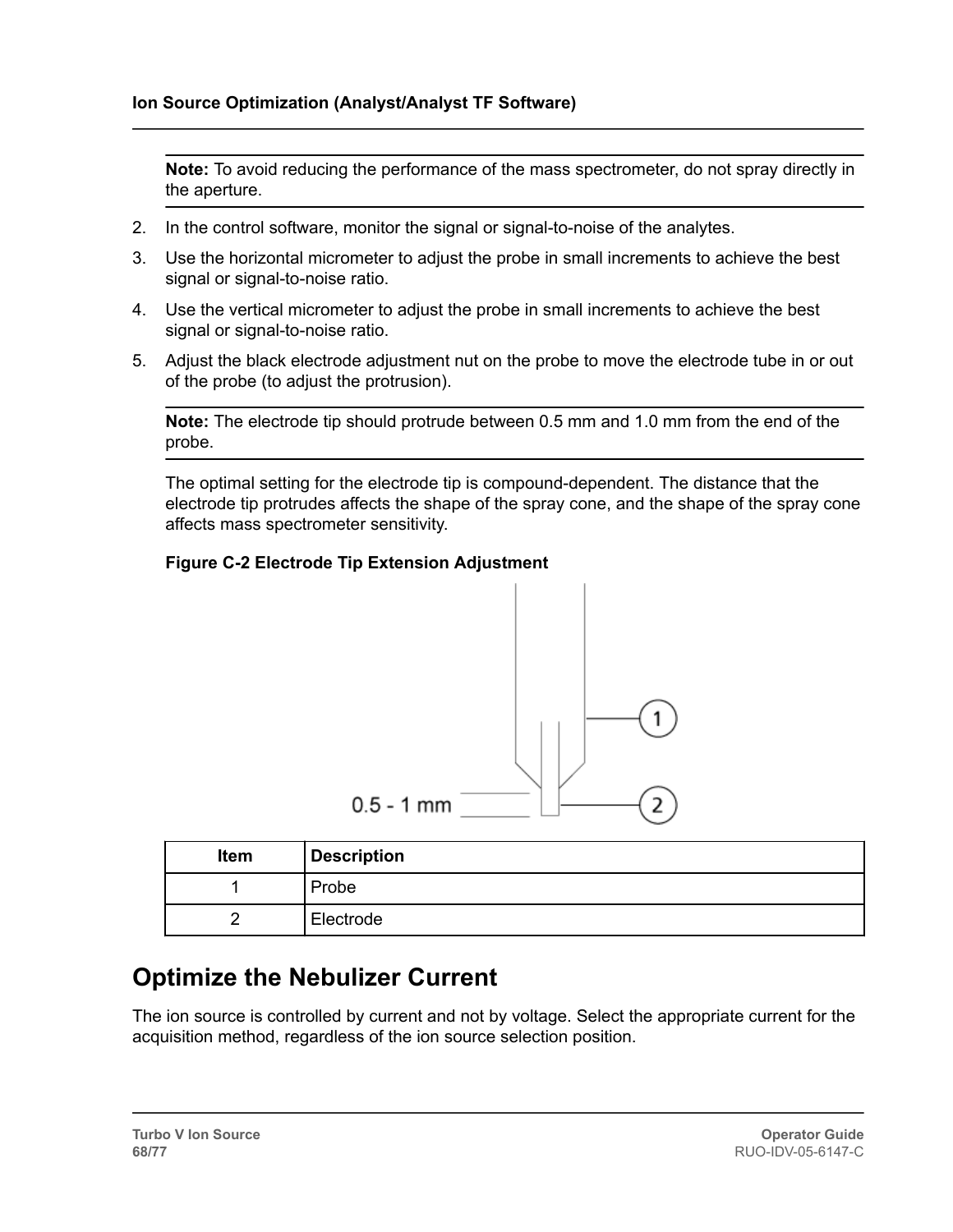Start with a nebulizer current value of 3 and then increase or decrease it to achieve the best signal or signal-to-noise ratio.

The nebulizer current applied to the corona discharge needle usually optimizes between 1 µA and 5 µA in either polarity. If no changes in signal are observed when the current is increased, then leave the current at the lowest value that provides the best signal or signal-tonoise ratio.

### **Optimize the APCI Probe Temperature**

The quantity and type of solvent affects the optimal APCI probe temperature. At higher flow rates, the optimal temperature increases.

Adjust the ion source temperature in increments of 50 °C to 100 °C to achieve the best signal or signal-to-noise ratio.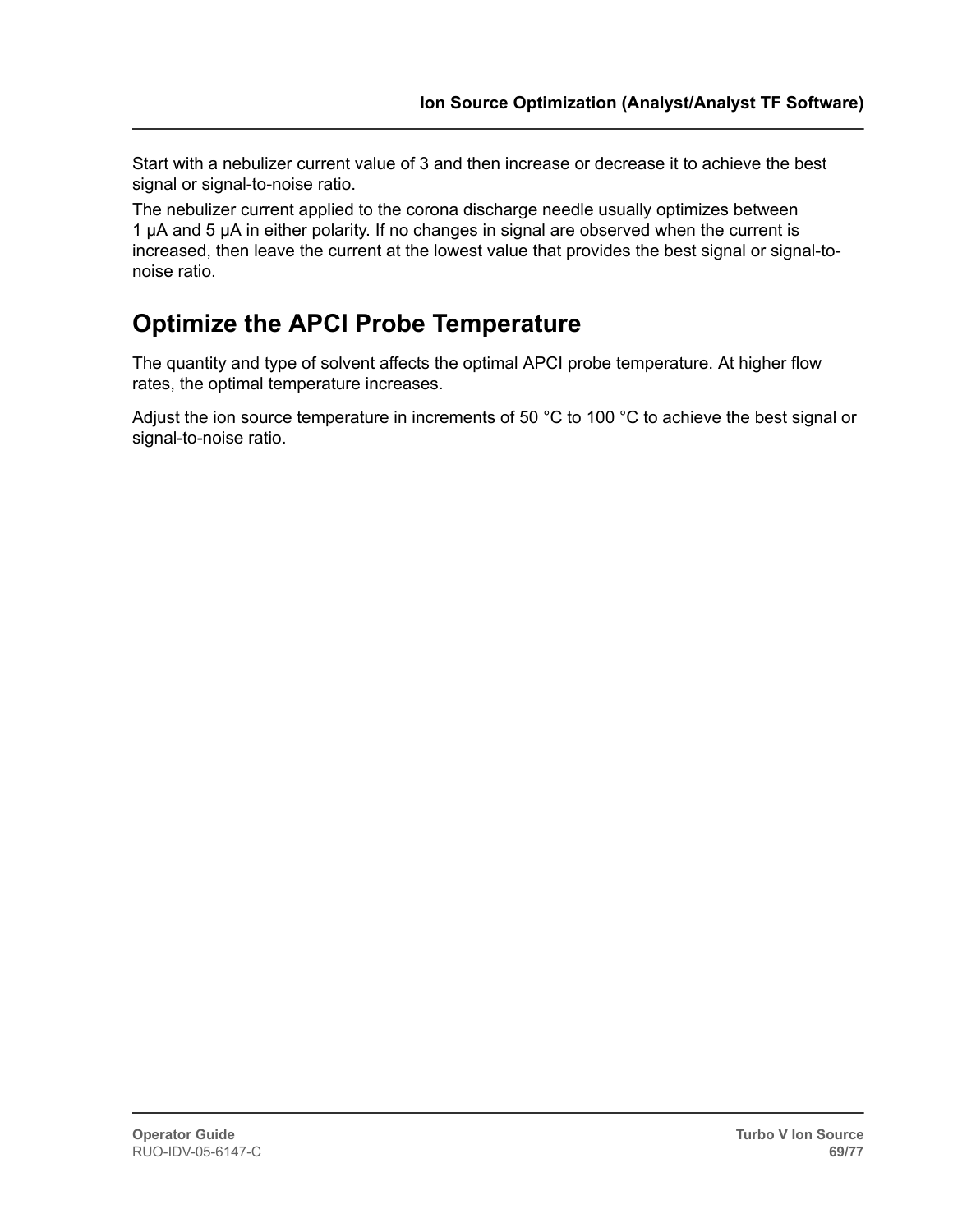**Note:** Not all of the symbols in the following table are applicable to every instrument.

| <b>Symbol</b> | <b>Description</b>                                                                                                                                       |
|---------------|----------------------------------------------------------------------------------------------------------------------------------------------------------|
|               | Australian Regulatory Compliance Mark. Indicates that the product<br>complies with Australian Communications Media Authority (ACMA) EMC<br>Requirements. |
|               | Alternating current                                                                                                                                      |
| A             | Amperes (current)                                                                                                                                        |
|               | <b>Asphyxiation Hazard</b>                                                                                                                               |
| EC REF        | Authorized representative in the European community                                                                                                      |
|               | <b>Biohazard</b>                                                                                                                                         |
|               | <b>CE Marking of Conformity</b>                                                                                                                          |
| US            | cCSAus mark. Indicates electrical safety certification for Canada and USA.                                                                               |
| <b>REF</b>    | Catalog number                                                                                                                                           |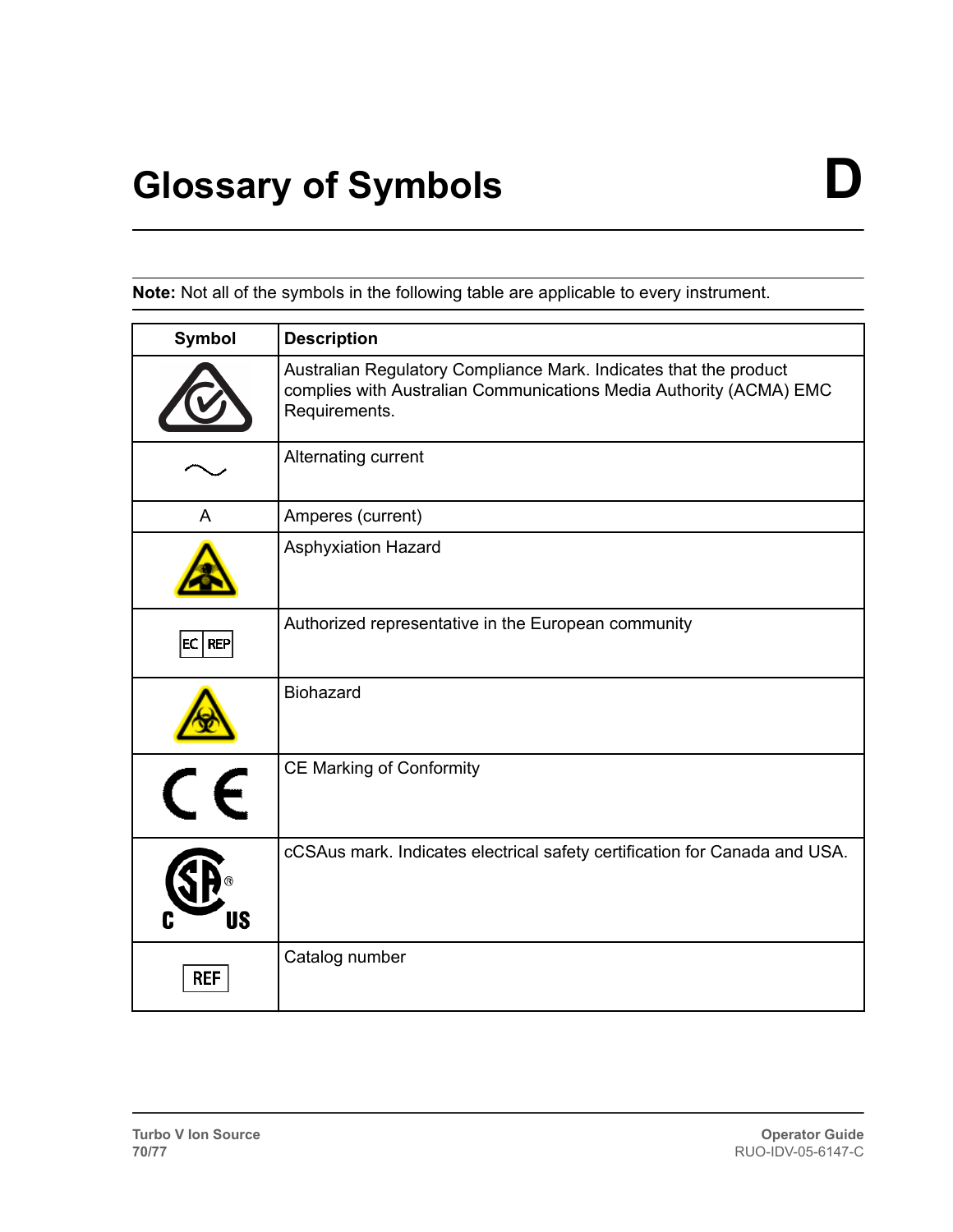| <b>Symbol</b> | <b>Description</b>                                                                                                                                                                                                                                                                                                                                                                                                                                                                               |
|---------------|--------------------------------------------------------------------------------------------------------------------------------------------------------------------------------------------------------------------------------------------------------------------------------------------------------------------------------------------------------------------------------------------------------------------------------------------------------------------------------------------------|
|               | Caution. Consult the instructions for information about a possible hazard.                                                                                                                                                                                                                                                                                                                                                                                                                       |
|               | Note: In SCIEX documentation, this symbol identifies a personal injury<br>hazard.                                                                                                                                                                                                                                                                                                                                                                                                                |
|               | China RoHS Caution Label. The electronic information product contains<br>certain toxic or hazardous substances. The center number is the<br>Environmentally Friendly Use Period (EFUP) date, and indicates the<br>number of calendar years the product can be in operation. Upon the<br>expiration of the EFUP, the product must be immediately recycled. The<br>circling arrows indicate the product is recyclable. The date code on the<br>label or product indicates the date of manufacture. |
|               | China RoHS logo. The device does not contain toxic and hazardous<br>substances or elements above the maximum concentration values and it<br>is an environmentally-friendly product that can be recycled and reused.                                                                                                                                                                                                                                                                              |
|               | Consult instructions for use.                                                                                                                                                                                                                                                                                                                                                                                                                                                                    |
|               | <b>Crushing Hazard</b>                                                                                                                                                                                                                                                                                                                                                                                                                                                                           |
|               | cTUVus mark for TUV Rheinland of North America                                                                                                                                                                                                                                                                                                                                                                                                                                                   |
| 56            | Data Matrix symbol that can be scanned by a barcode reader to obtain a<br>unique device identifier (UDI)                                                                                                                                                                                                                                                                                                                                                                                         |
|               | <b>Environmental Hazard</b>                                                                                                                                                                                                                                                                                                                                                                                                                                                                      |
|               | Ethernet connection                                                                                                                                                                                                                                                                                                                                                                                                                                                                              |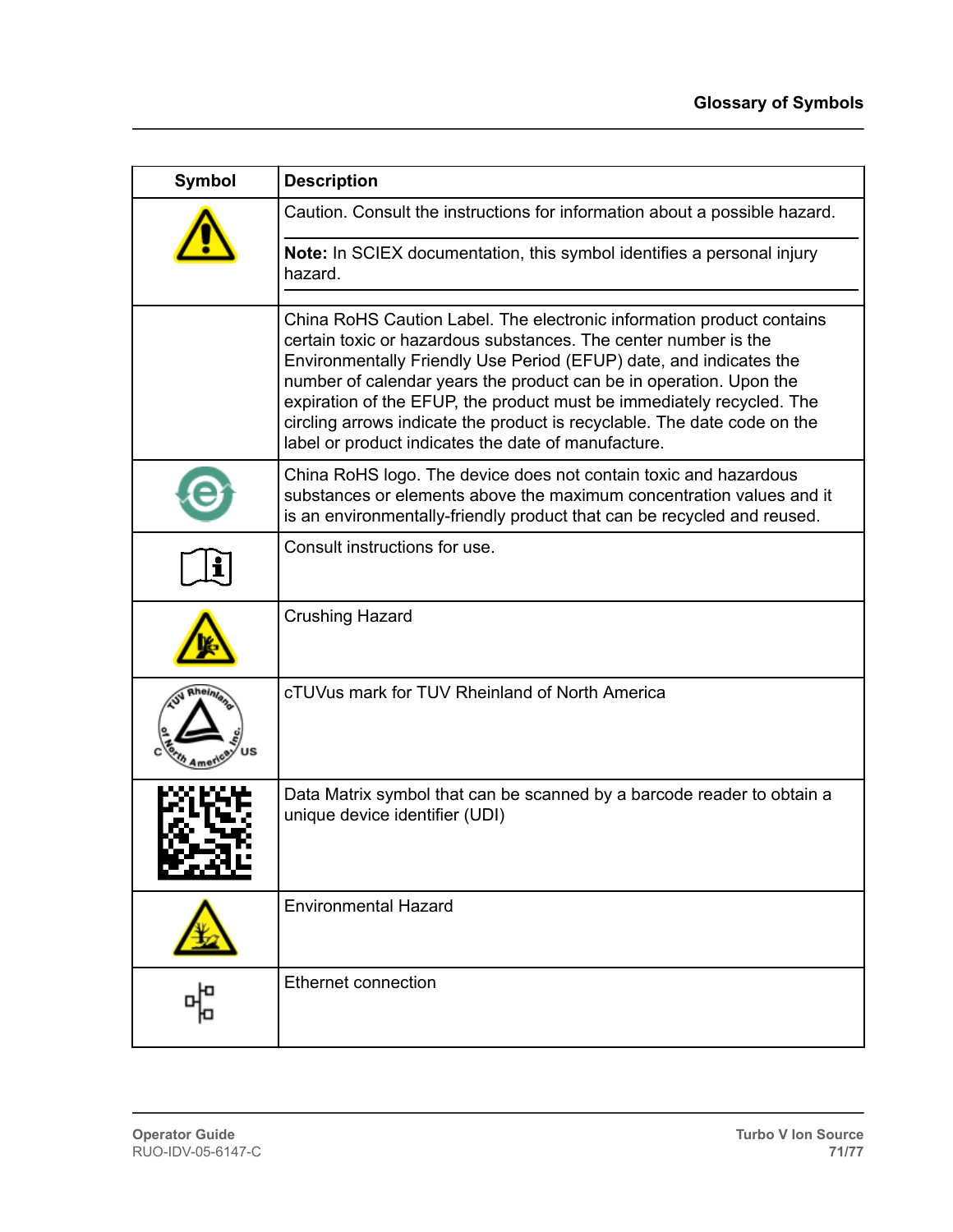| Symbol     | <b>Description</b>                                                                                                                                                                                                     |
|------------|------------------------------------------------------------------------------------------------------------------------------------------------------------------------------------------------------------------------|
|            | <b>Explosion Hazard</b>                                                                                                                                                                                                |
|            | Eye Injury Hazard                                                                                                                                                                                                      |
|            | <b>Fire Hazard</b>                                                                                                                                                                                                     |
|            | <b>Flammable Chemical Hazard</b>                                                                                                                                                                                       |
|            | Fragile                                                                                                                                                                                                                |
|            | Fuse                                                                                                                                                                                                                   |
| Hz         | Hertz                                                                                                                                                                                                                  |
|            | International safety symbol "Caution, risk of electric shock" (ISO 3864), also<br>known as High Voltage symbol<br>If the main cover must be removed, then contact a SCIEX representative to<br>prevent electric shock. |
|            | <b>Hot Surface Hazard</b>                                                                                                                                                                                              |
| <b>IVD</b> | In Vitro Diagnostic Device                                                                                                                                                                                             |
|            | Ionizing Radiation Hazard                                                                                                                                                                                              |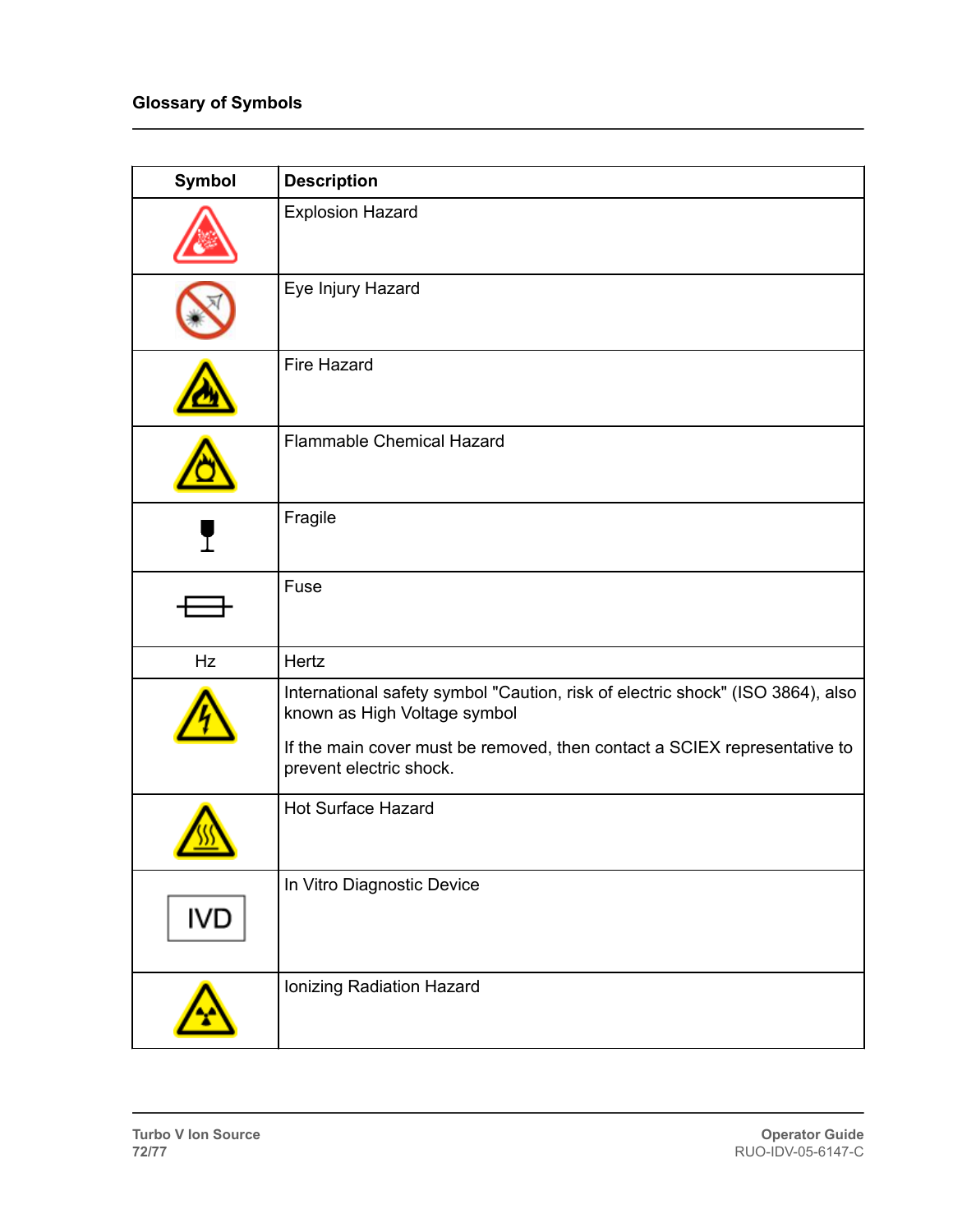| Symbol | <b>Description</b>                                     |
|--------|--------------------------------------------------------|
|        | Keep dry.                                              |
|        | Do not expose to rain.                                 |
|        | Relative humidity must not exceed 99%.                 |
|        | Keep upright.                                          |
|        | Lacerate/Sever Hazard                                  |
|        | <b>Laser Radiation Hazard</b>                          |
|        | <b>Lifting Hazard</b>                                  |
|        | Magnetic Hazard                                        |
|        | Manufacturer                                           |
|        | Moving Parts Hazard                                    |
|        | Pacemaker Hazard. No access to people with pacemakers. |
|        | <b>Pinching Hazard</b>                                 |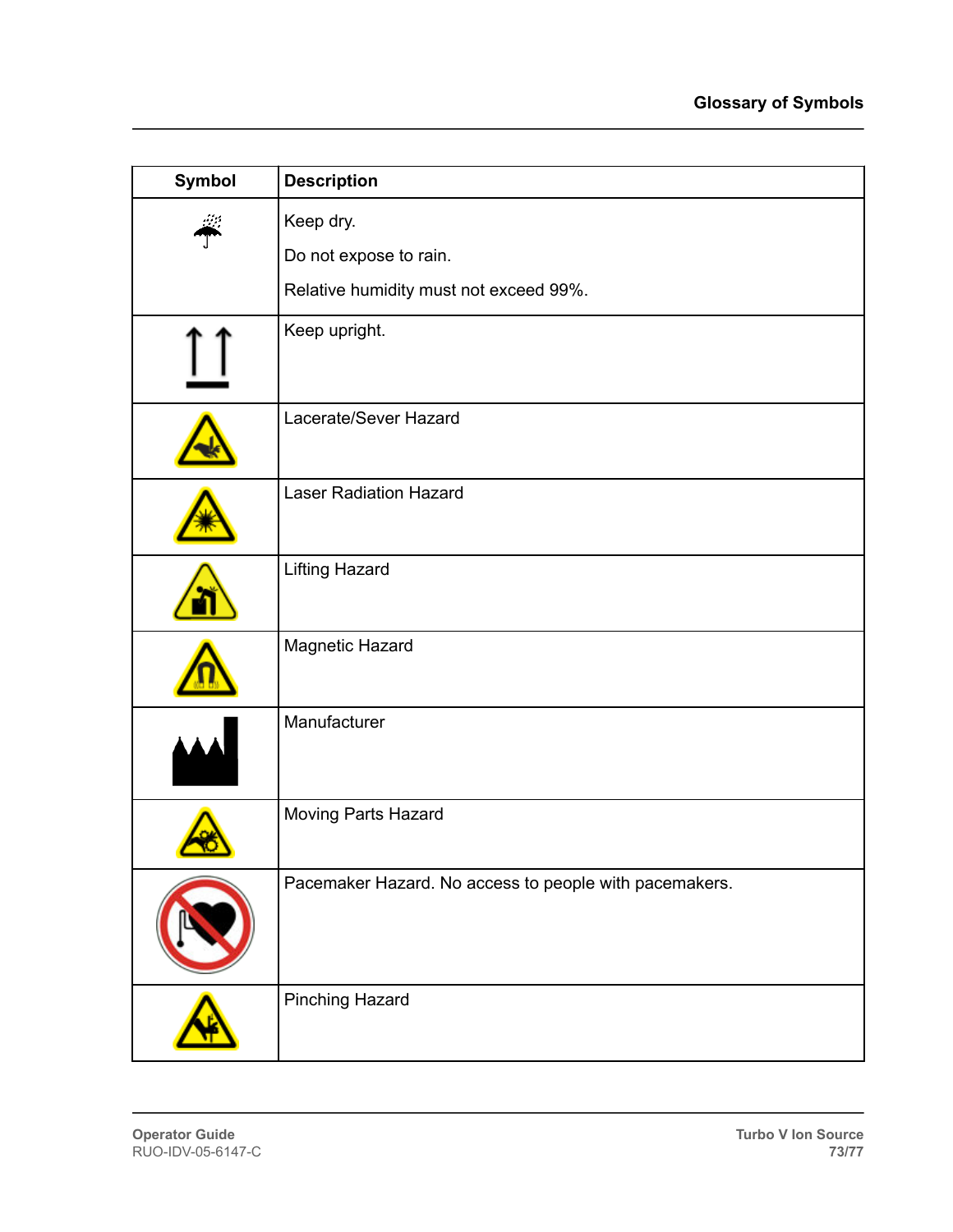| Symbol                           | <b>Description</b>                                                                                                                 |
|----------------------------------|------------------------------------------------------------------------------------------------------------------------------------|
|                                  | <b>Pressurized Gas Hazard</b>                                                                                                      |
|                                  | Protective Earth (ground)                                                                                                          |
|                                  | <b>Puncture Hazard</b>                                                                                                             |
|                                  | <b>Reactive Chemical Hazard</b>                                                                                                    |
| SN                               | Serial number                                                                                                                      |
|                                  | <b>Toxic Chemical Hazard</b>                                                                                                       |
| 66 kPa                           | <sup>103 kP</sup> l Transport and store the system within 66 kPa to 103 kPa.                                                       |
| 01 kPa<br>75 kPa                 | Transport and store the system within 75 kPa to 101 kPa.                                                                           |
| max%<br>$_{min\%}$ $\rightarrow$ | Transport and store the system within the specified minimum (min) and<br>maximum (max) levels of relative humidity, noncondensing. |
| $+45$                            | Transport and store the system within $-30$ °C to +45 °C.                                                                          |
| +60°C<br>$-30'$                  | Transport and store the system within $-30$ °C to +60 °C.                                                                          |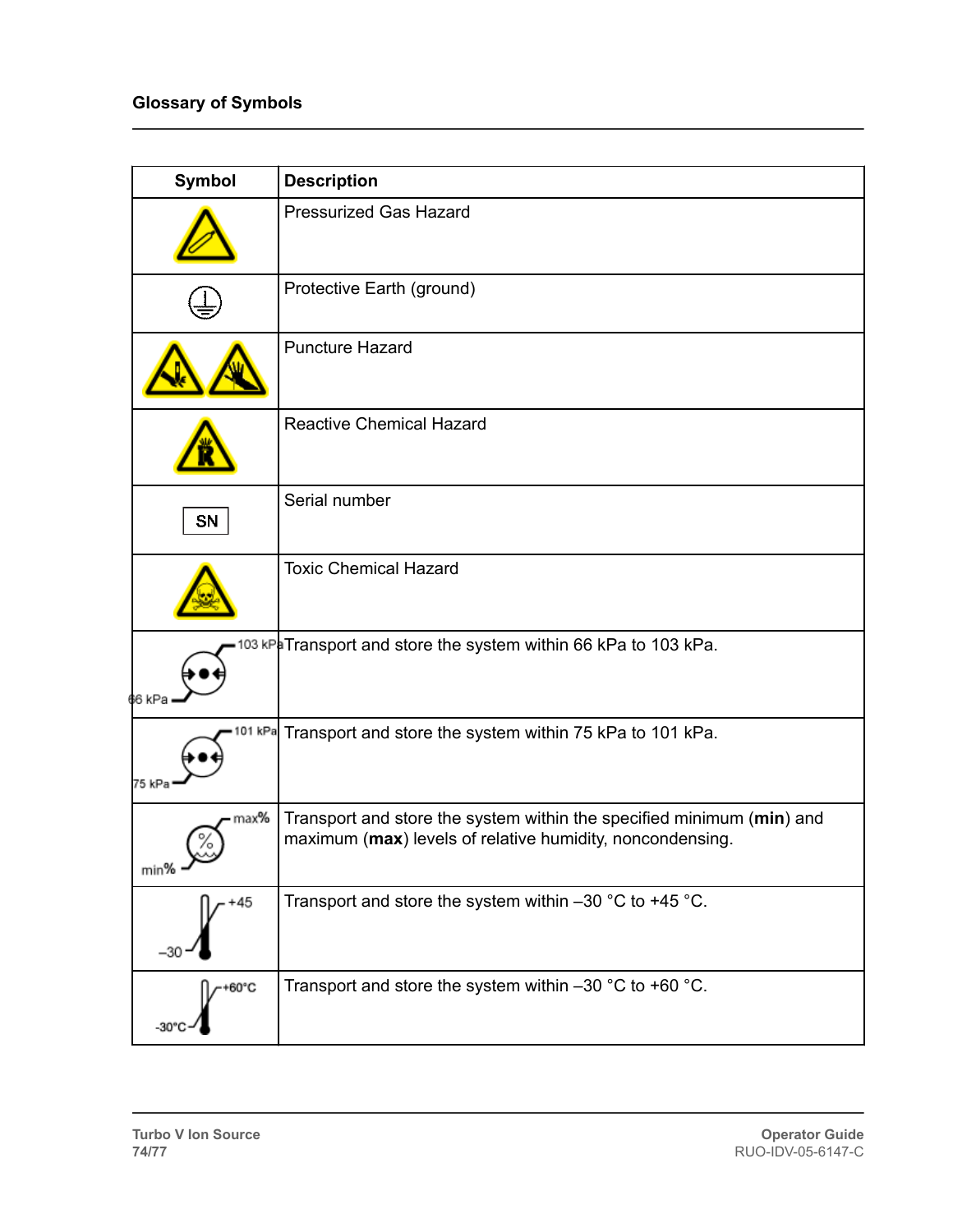| <b>Symbol</b>  | <b>Description</b>                                                                            |
|----------------|-----------------------------------------------------------------------------------------------|
|                | USB 2.0 connection                                                                            |
| $\sim 10^{11}$ | USB 3.0 connection                                                                            |
|                | <b>Ultraviolet Radiation Hazard</b>                                                           |
| UK<br>CA       | United Kingdom Conformity Assessment Mark                                                     |
| VA             | Volt Ampere (power)                                                                           |
| $\vee$         | Volts (voltage)                                                                               |
|                | WEEE. Do not dispose of equipment as unsorted municipal waste.<br><b>Environmental Hazard</b> |
| W              | Watts                                                                                         |
|                | yyyy-mm-dd<br>Date of manufacture                                                             |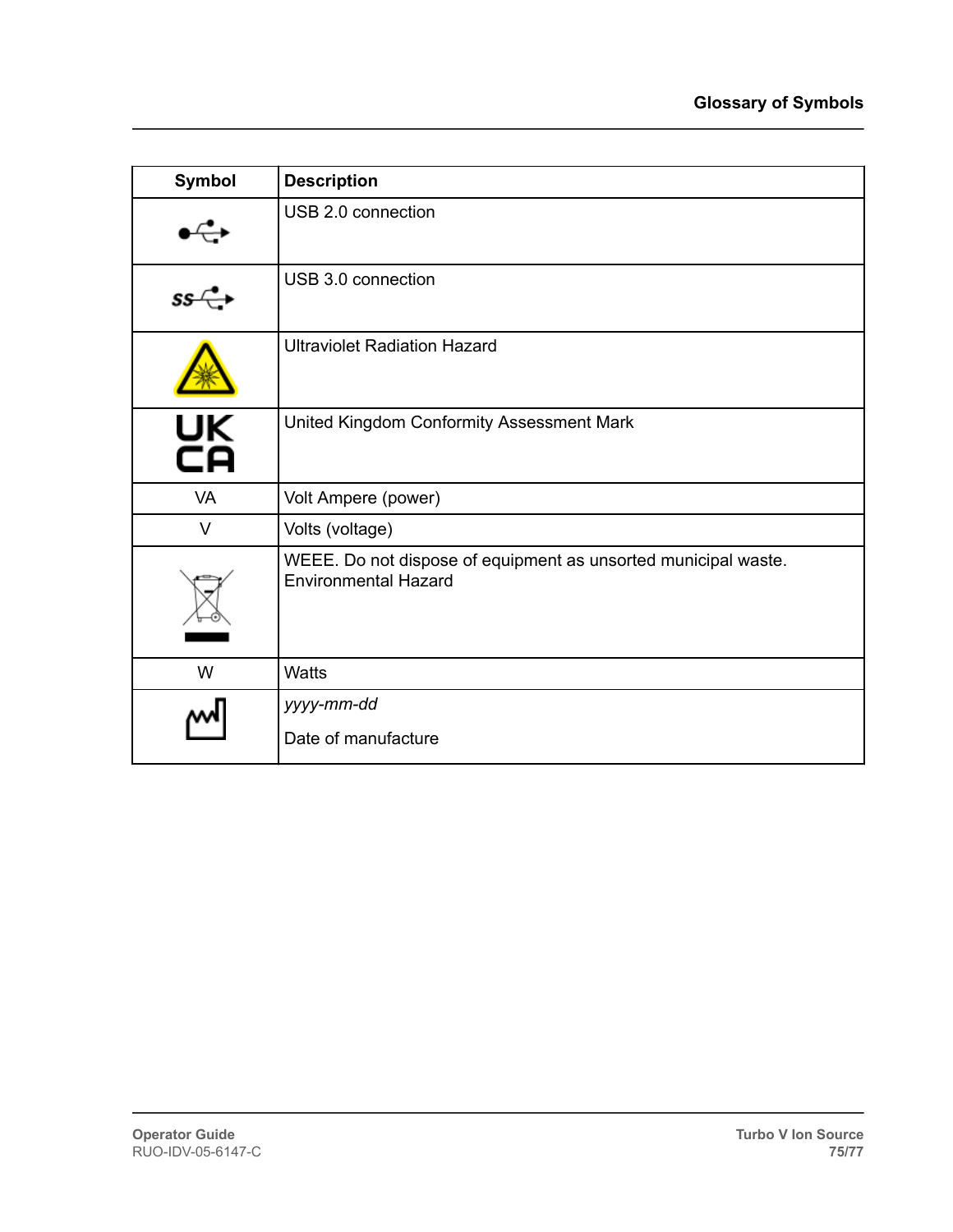# **Contact Us**

#### **Customer Training**

- In North America: [NA.CustomerTraining@sciex.com](mailto:NA.CustomerTraining@sciex.com)
- In Europe: [Europe.CustomerTraining@sciex.com](mailto:Europe.CustomerTraining@sciex.com)
- Outside the EU and North America, visit [sciex.com/education](https://sciex.com/education) for contact information.

## **Online Learning Center**

• [SCIEX Now Learning Hub](https://sciex.com/support/training)

## **SCIEX Support**

SCIEX and its representatives maintain a staff of fully-trained service and technical specialists located throughout the world. They can answer questions about the system or any technical issues that might arise. For more information, visit the SCIEX website at [sciex.com](https://sciex.com) or contact us in one of the following ways:

- [sciex.com/contact-us](https://sciex.com/contact-us)
- [sciex.com/request-support](https://sciex.com/request-support)

#### **CyberSecurity**

For the latest guidance on cybersecurity for SCIEX products, visit [sciex.com/productsecurity.](https://sciex.com/productsecurity)

#### **Documentation**

This version of the document supercedes all previous versions of this document.

To view this document electronically, Adobe Acrobat Reader is required. To download the latest version, go to [https://get.adobe.com/reader.](https://get.adobe.com/reader)